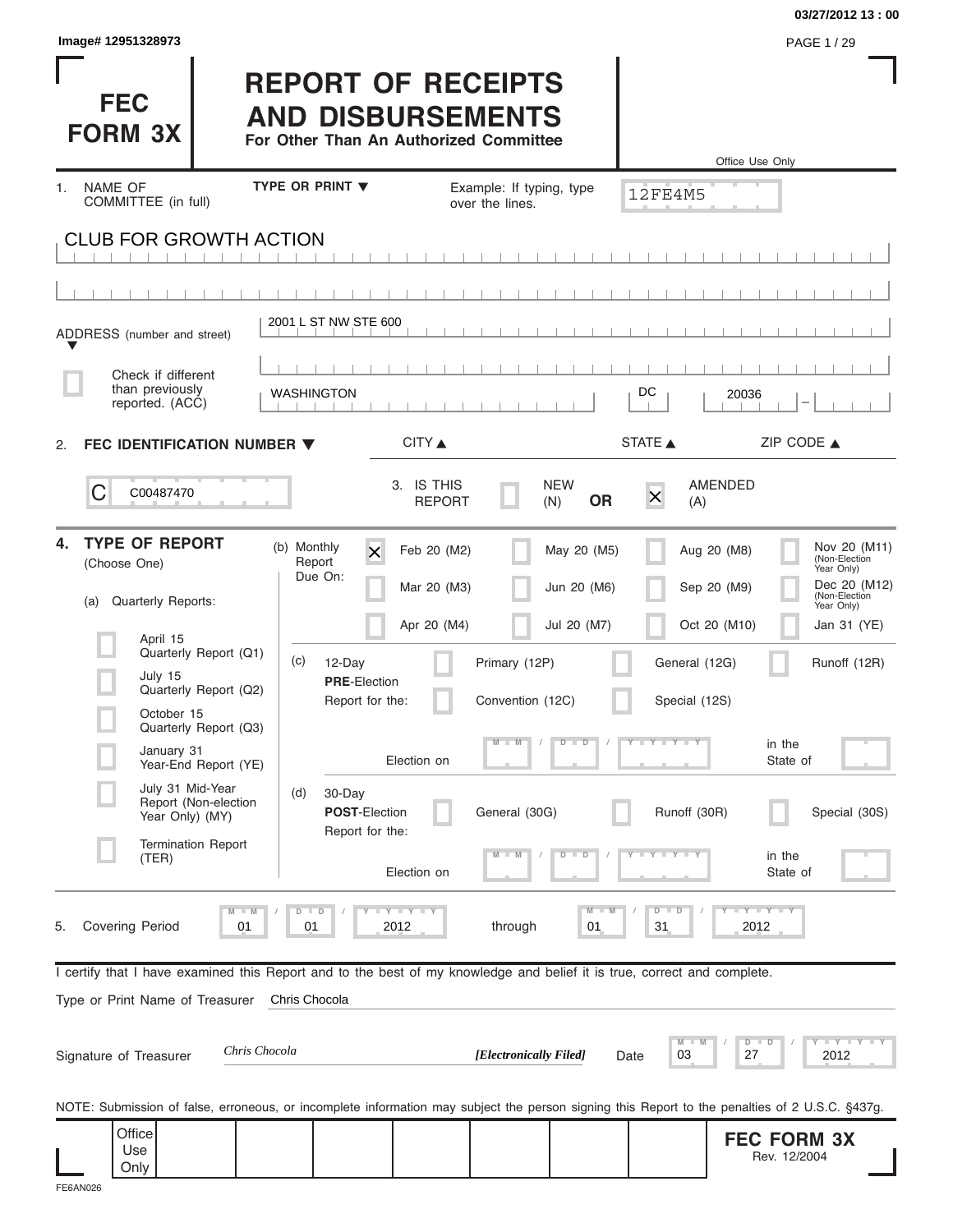### **SUMMARY PAGE OF RECEIPTS AND DISBURSEMENTS**

|    | Image# 12951328974                                                                                    |                                                       |                                                 |
|----|-------------------------------------------------------------------------------------------------------|-------------------------------------------------------|-------------------------------------------------|
|    | FEC Form 3X (Rev. 02/2003)                                                                            | <b>SUMMARY PAGE</b><br>OF RECEIPTS AND DISBURSEMENTS  | Page 2                                          |
|    | Write or Type Committee Name                                                                          |                                                       |                                                 |
|    | <b>CLUB FOR GROWTH ACTION</b>                                                                         |                                                       |                                                 |
|    | Report Covering the Period:<br>From:                                                                  | $Y - Y - I$<br>M<br>D<br>D<br>01<br>01<br>2012<br>To: | D<br>01<br>31<br>2012                           |
|    |                                                                                                       | <b>COLUMN A</b><br><b>This Period</b>                 | <b>COLUMN B</b><br><b>Calendar Year-to-Date</b> |
| 6. | Cash on Hand<br>(a)<br>$-Y - -Y - -Y$<br>January 1,<br>2012                                           |                                                       | 1914640.24                                      |
|    | Cash on Hand at<br>(b)<br>Beginning of Reporting Period                                               | 1914640.24                                            |                                                 |
|    | Total Receipts (from Line 19)<br>(c)                                                                  | 1461407.79                                            | 1461407.79                                      |
|    | Subtotal (add Lines 6(b) and<br>(d)<br>6(c) for Column A and Lines<br>$6(a)$ and $6(c)$ for Column B) | 3376048.03                                            | 3376048.03                                      |
| 7. | Total Disbursements (from Line 31)                                                                    | 546015.58                                             | 546015.58                                       |
| 8. | Cash on Hand at Close of<br><b>Reporting Period</b><br>(subtract Line $7$ from Line $6(d)$ )          | 2830032.45                                            | 2830032.45                                      |
| 9. | Debts and Obligations Owed TO<br>the Committee (Itemize all on<br>Schedule C and/or Schedule D)       | 0.00                                                  |                                                 |
|    | 10. Debts and Obligations Owed BY<br>the Committee (Itemize all on<br>Schedule C and/or Schedule D)   | 0.00                                                  |                                                 |

This committee has qualified as a multicandidate committee. (see FEC FORM 1M)

### **For further information contact:**

Federal Election Commission 999 E Street, NW Washington, DC 20463

Toll Free 800-424-9530 Local 202-694-1100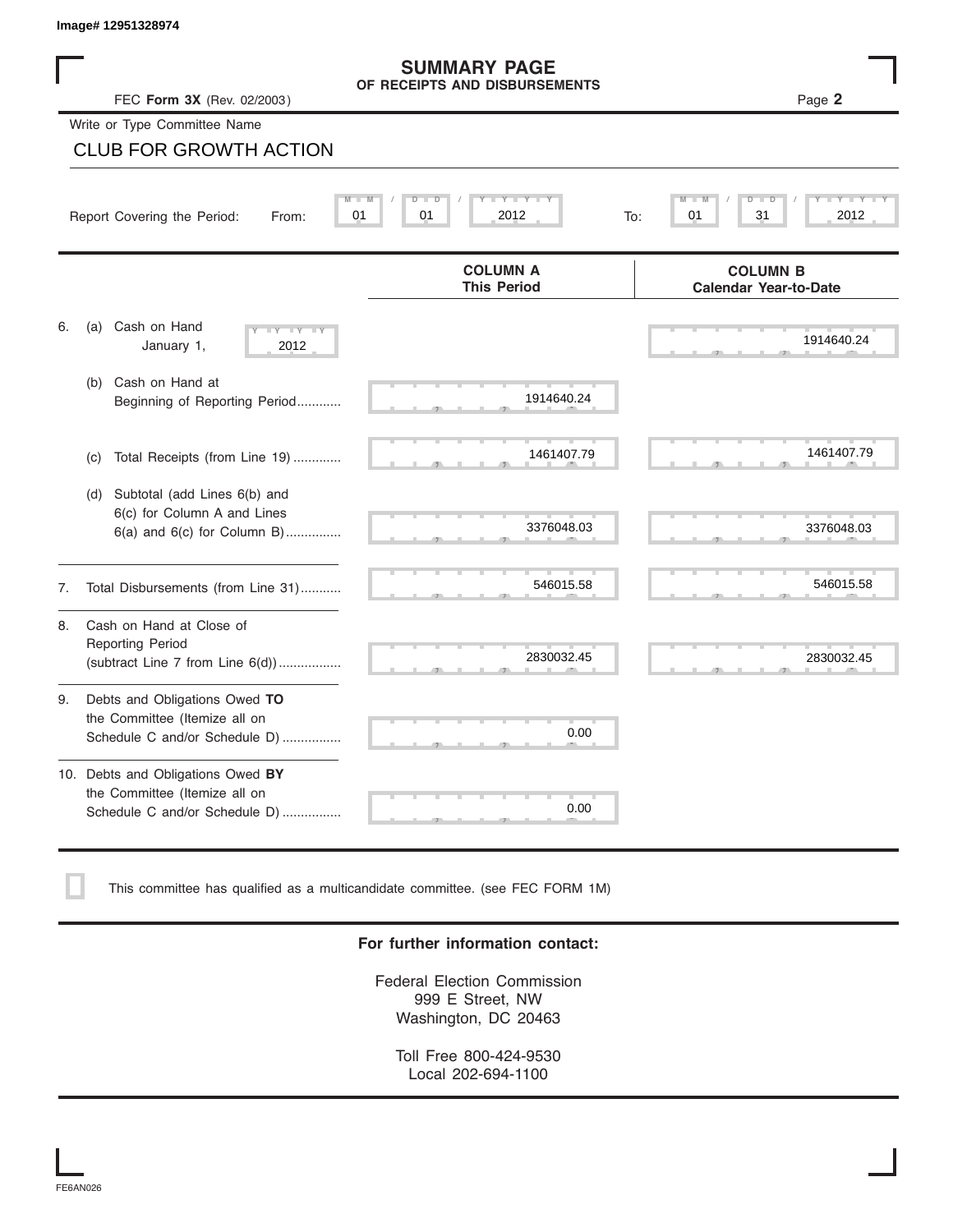|                                                       | <b>DETAILED SUMMARY PAGE</b>                            |                                                              |
|-------------------------------------------------------|---------------------------------------------------------|--------------------------------------------------------------|
| FEC Form 3X (Rev. 06/2004)                            | of Receipts                                             | Page 3                                                       |
| Write or Type Committee Name                          |                                                         |                                                              |
| <b>CLUB FOR GROWTH ACTION</b>                         |                                                         |                                                              |
|                                                       |                                                         |                                                              |
| $M - M$<br>Report Covering the Period:<br>01<br>From: | $T - Y = T - Y = T - Y$<br>$D$ $\Box$ $D$<br>2012<br>01 | $Y = Y = Y$<br>$M - M$<br>$D$ $D$<br>2012<br>01<br>31<br>To: |
| I. Receipts                                           | <b>COLUMN A</b><br><b>Total This Period</b>             | <b>COLUMN B</b><br><b>Calendar Year-to-Date</b>              |
| 11. Contributions (other than loans) From:            |                                                         |                                                              |
| Individuals/Persons Other<br>(a)                      |                                                         |                                                              |
| <b>Than Political Committees</b>                      | 1455286.79                                              | 1455286.79                                                   |
| (i) Itemized (use Schedule A)                         |                                                         |                                                              |
|                                                       | 6121.00                                                 | 6121.00                                                      |
| (iii) TOTAL (add                                      |                                                         |                                                              |
| Lines $11(a)(i)$ and $(ii)$                           | 1461407.79                                              | 1461407.79                                                   |
|                                                       |                                                         |                                                              |
| Political Party Committees<br>(b)                     | 0.00                                                    | 0.00                                                         |
| <b>Other Political Committees</b><br>(c)              |                                                         |                                                              |
|                                                       | 0.00                                                    | 0.00                                                         |
| Total Contributions (add Lines<br>(d)                 |                                                         |                                                              |
| $11(a)(iii)$ , (b), and (c)) (Carry                   | 1461407.79                                              | 1461407.79                                                   |
| Totals to Line 33, page 5) ▶                          |                                                         |                                                              |
| 12. Transfers From Affiliated/Other                   |                                                         | 0.00                                                         |
|                                                       | 0.00                                                    |                                                              |
|                                                       | 0.00                                                    | 0.00                                                         |
|                                                       |                                                         |                                                              |
| 14. Loan Repayments Received                          | 0.00                                                    | 0.00                                                         |
| 15. Offsets To Operating Expenditures                 |                                                         |                                                              |
| (Refunds, Rebates, etc.)                              |                                                         |                                                              |
| (Carry Totals to Line 37, page 5)                     | 0.00                                                    | 0.00                                                         |
| 16. Refunds of Contributions Made                     |                                                         |                                                              |
| to Federal Candidates and Other                       |                                                         |                                                              |
| Political Committees                                  | 0.00                                                    | 0.00                                                         |
| 17. Other Federal Receipts                            |                                                         |                                                              |
|                                                       | 0.00                                                    | 0.00                                                         |
| 18. Transfers from Non-Federal and Levin Funds        |                                                         |                                                              |
| (a) Non-Federal Account                               |                                                         |                                                              |
|                                                       | 0.00                                                    | 0.00                                                         |
|                                                       |                                                         |                                                              |
| (b) Levin Funds (from Schedule H5)                    | 0.00                                                    | 0.00                                                         |
|                                                       | 0.00                                                    |                                                              |
| (c) Total Transfers (add $18(a)$ and $18(b)$ )        |                                                         | 0.00                                                         |
| 19. Total Receipts (add Lines 11(d),                  |                                                         |                                                              |
| 12, 13, 14, 15, 16, 17, and 18(c)) ▶                  | 1461407.79                                              | 1461407.79                                                   |
|                                                       |                                                         |                                                              |
| 20. Total Federal Receipts                            | 1461407.79                                              |                                                              |
| (subtract Line 18(c) from Line 19)  ▶                 |                                                         | 1461407.79                                                   |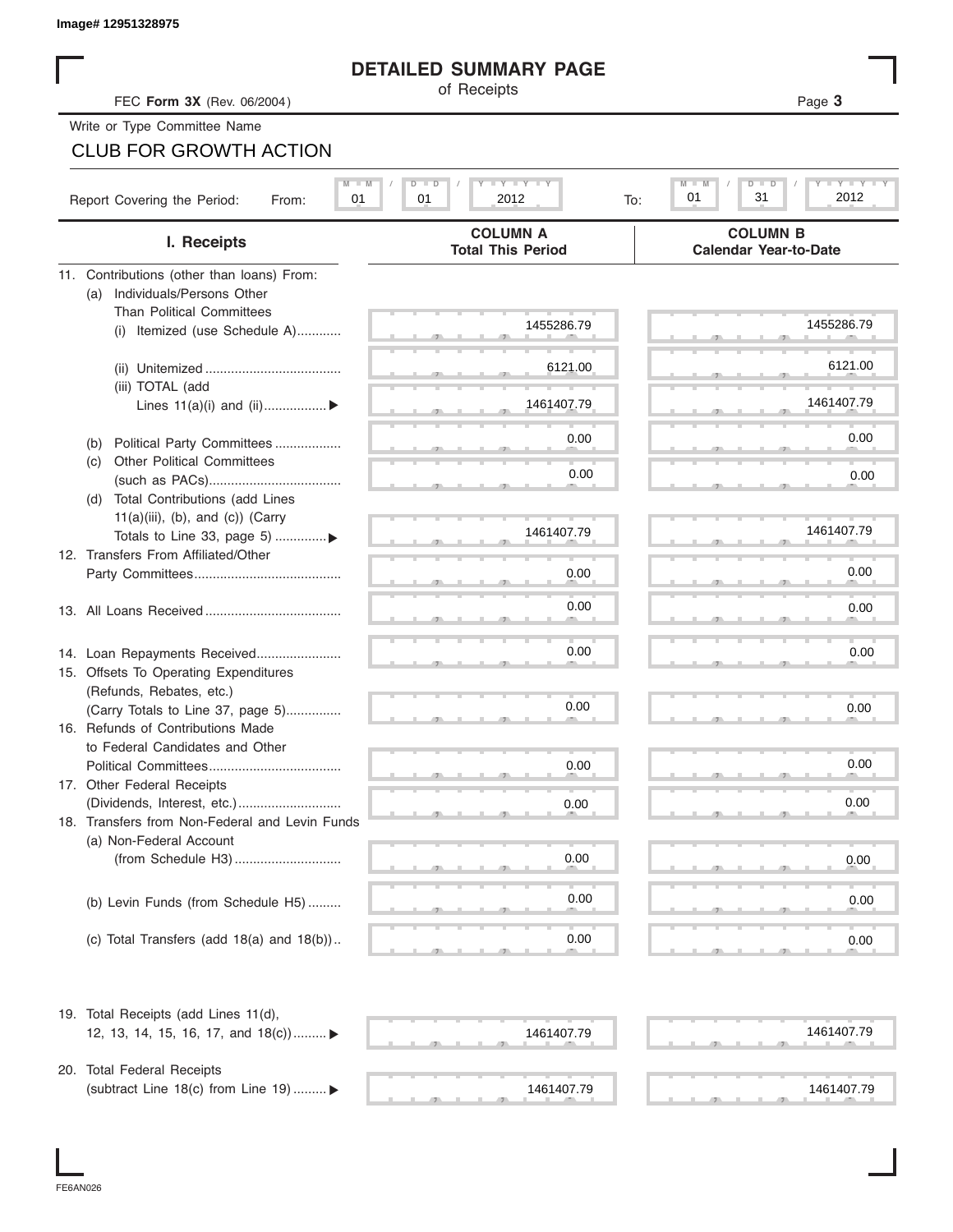## **DETAILED SUMMARY PAGE**

|     |                                                                  | <b>DETAILED SUMMARY PAGE</b><br>of Disbursements |                                                 |
|-----|------------------------------------------------------------------|--------------------------------------------------|-------------------------------------------------|
|     | FEC Form 3X (Rev. 02/2003)                                       |                                                  | Page 4                                          |
|     | <b>II. Disbursements</b>                                         | <b>COLUMN A</b><br><b>Total This Period</b>      | <b>COLUMN B</b><br><b>Calendar Year-to-Date</b> |
|     | 21. Operating Expenditures:<br>(a) Allocated Federal/Non-Federal |                                                  |                                                 |
|     | Activity (from Schedule H4)                                      |                                                  |                                                 |
|     | Federal Share<br>(i)                                             | 0.00                                             | 0.00                                            |
|     |                                                                  | 0.00                                             | 0.00                                            |
|     | Non-Federal Share<br>(ii)                                        |                                                  |                                                 |
|     | (b) Other Federal Operating                                      | 23828.74                                         | 23828.74                                        |
|     | (c) Total Operating Expenditures                                 |                                                  |                                                 |
|     | (add 21(a)(i), (a)(ii), and (b))                                 | 23828.74                                         | 23828.74                                        |
|     | 22. Transfers to Affiliated/Other Party                          |                                                  |                                                 |
|     |                                                                  | 0.00                                             | 0.00                                            |
|     | 23. Contributions to                                             |                                                  |                                                 |
|     | Federal Candidates/Committees<br>and Other Political Committees  | 0.00                                             | 0.00                                            |
|     | 24. Independent Expenditures                                     |                                                  |                                                 |
|     |                                                                  | 522186.84                                        | 522186.84                                       |
|     | 25. Coordinated Party Expenditures                               |                                                  |                                                 |
|     | $(2 \cup S.C. \S441a(d))$                                        | 0.00                                             | 0.00                                            |
|     |                                                                  |                                                  |                                                 |
|     |                                                                  | 0.00                                             | 0.00                                            |
|     |                                                                  |                                                  |                                                 |
|     |                                                                  | 0.00                                             | 0.00                                            |
| (a) | 28. Refunds of Contributions To:<br>Individuals/Persons Other    |                                                  |                                                 |
|     | Than Political Committees                                        | 0.00                                             | 0.00                                            |
|     |                                                                  |                                                  |                                                 |
| (b) | Political Party Committees                                       | 0.00                                             | 0.00                                            |
| (c) | <b>Other Political Committees</b>                                |                                                  |                                                 |
|     |                                                                  | 0.00                                             | 0.00                                            |
| (d) | <b>Total Contribution Refunds</b>                                |                                                  |                                                 |
|     | (add Lines 28(a), (b), and $(c)$ )                               | 0.00                                             | 0.00                                            |
|     |                                                                  |                                                  |                                                 |
|     |                                                                  | 0.00                                             | 0.00                                            |
|     | 30. Federal Election Activity (2 U.S.C. §431(20))                |                                                  |                                                 |
|     | (a) Allocated Federal Election Activity                          |                                                  |                                                 |
|     | (from Schedule H6)                                               |                                                  |                                                 |
|     |                                                                  | 0.00                                             | 0.00                                            |
|     |                                                                  |                                                  |                                                 |
|     |                                                                  | 0.00                                             | 0.00                                            |
| (b) | <b>Federal Election Activity Paid Entirely</b>                   |                                                  |                                                 |
|     | With Federal Funds                                               | 0.00                                             | 0.00                                            |
| (C) | Total Federal Election Activity (add                             |                                                  |                                                 |
|     | Lines $30(a)(i)$ , $30(a)(ii)$ and $30(b))$                      | 0.00                                             | 0.00                                            |
|     |                                                                  |                                                  |                                                 |
|     | 31. Total Disbursements (add Lines 21(c), 22,                    |                                                  |                                                 |
|     | 23, 24, 25, 26, 27, 28(d), 29 and 30(c))                         | 546015.58                                        | 546015.58                                       |
|     | 32. Total Federal Disbursements                                  |                                                  |                                                 |
|     | (subtract Line 21(a)(ii) and Line 30(a)(ii)                      |                                                  |                                                 |
|     |                                                                  | 546015.58                                        | 546015.58                                       |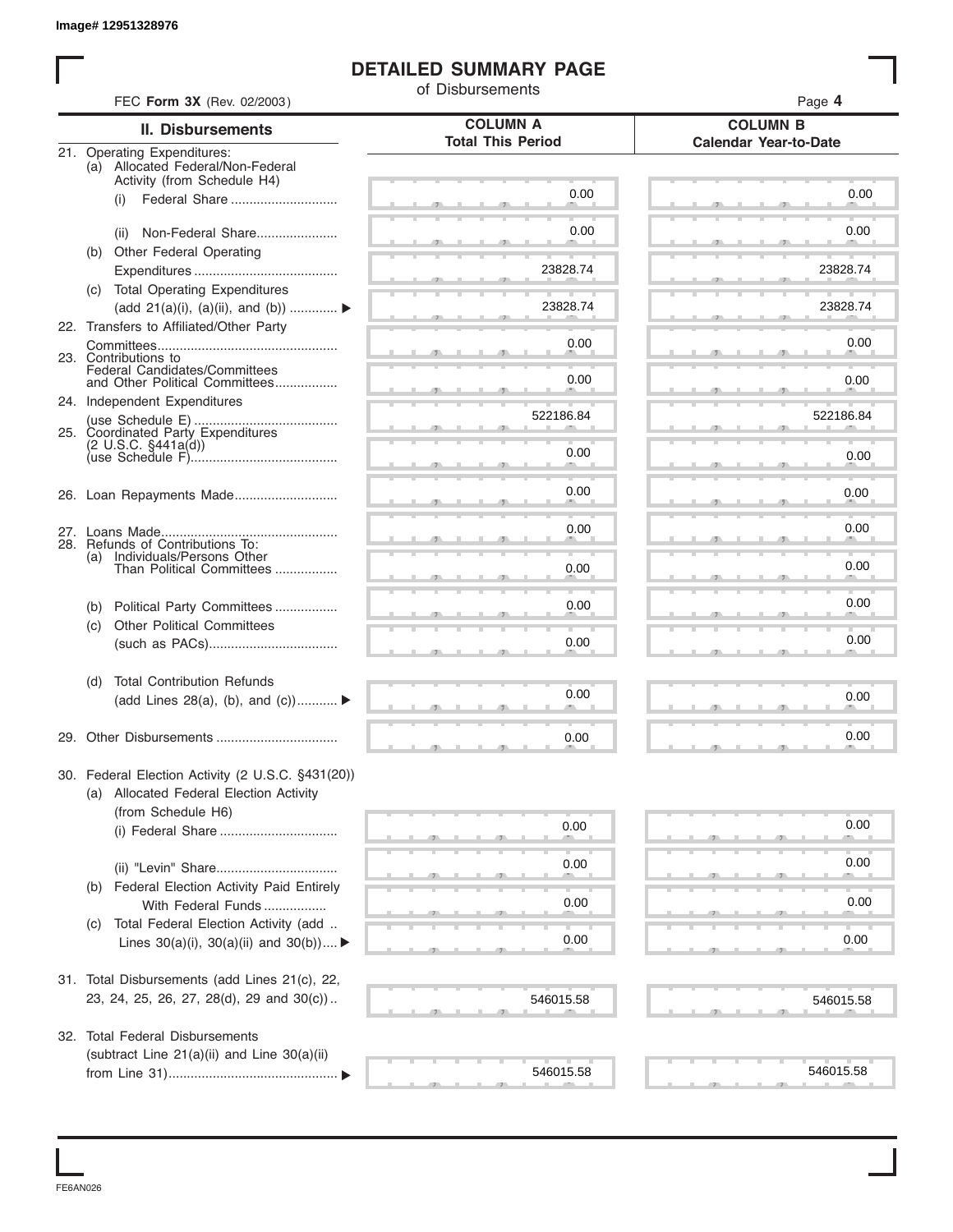### **DETAILED SUMMARY PAGE**

| FEC Form 3X (Rev. 02/2003)                                                     | <b>DETAILED SUMMARY PAGE</b><br>of Disbursements | Page 5                                          |
|--------------------------------------------------------------------------------|--------------------------------------------------|-------------------------------------------------|
| III. Net Contributions/Operating Ex-<br>penditures                             | <b>COLUMN A</b><br><b>Total This Period</b>      | <b>COLUMN B</b><br><b>Calendar Year-to-Date</b> |
| Total Contributions (other than loans)<br>33.                                  | 1461407.79                                       | 1461407.79                                      |
| 34. Total Contribution Refunds                                                 | 0.00                                             | 0.00                                            |
| 35. Net Contributions (other than loans)<br>(subtract Line 34 from Line 33)    | 1461407.79                                       | 1461407.79                                      |
| 36. Total Federal Operating Expenditures<br>(add Line 21(a)(i) and Line 21(b)) | 23828.74                                         | 23828.74                                        |
| 37. Offsets to Operating Expenditures                                          | 0.00                                             | 0.00                                            |
| 38. Net Operating Expenditures                                                 | 23828.74                                         | 23828.74                                        |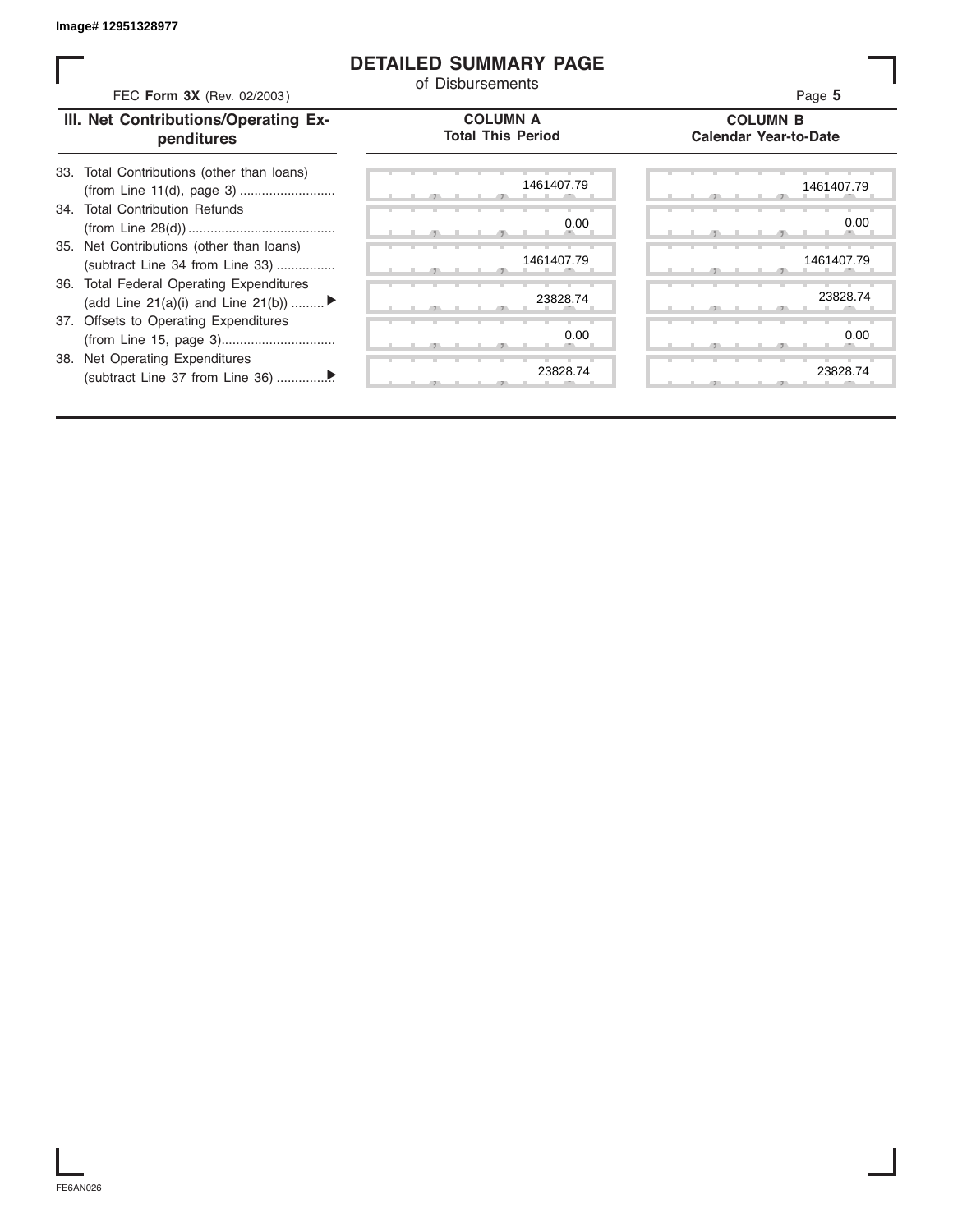## page#12951328978<br>**Denge#12951328978** ( G'H9LH'F9 @5 H98 'HC '5 'F9 DCF HžG7 < 98 I @9 'CF '<del>JI</del>9 A <del>A</del>5 H=CB : 97 'A =67 9 @@5 B9 CI G'H9LH'F9 @5 H98 'HC '5 'F9 DCF HžG7 < 98 I @9 'CF '<del>JI</del>9 A <del>A</del>5 H=CB

Ī **Form/Schedule: F3XATransaction ID :** 

Amended on 3/27/12 to update occupation and employer information for several donors.

**Form/Schedule: Transaction ID:**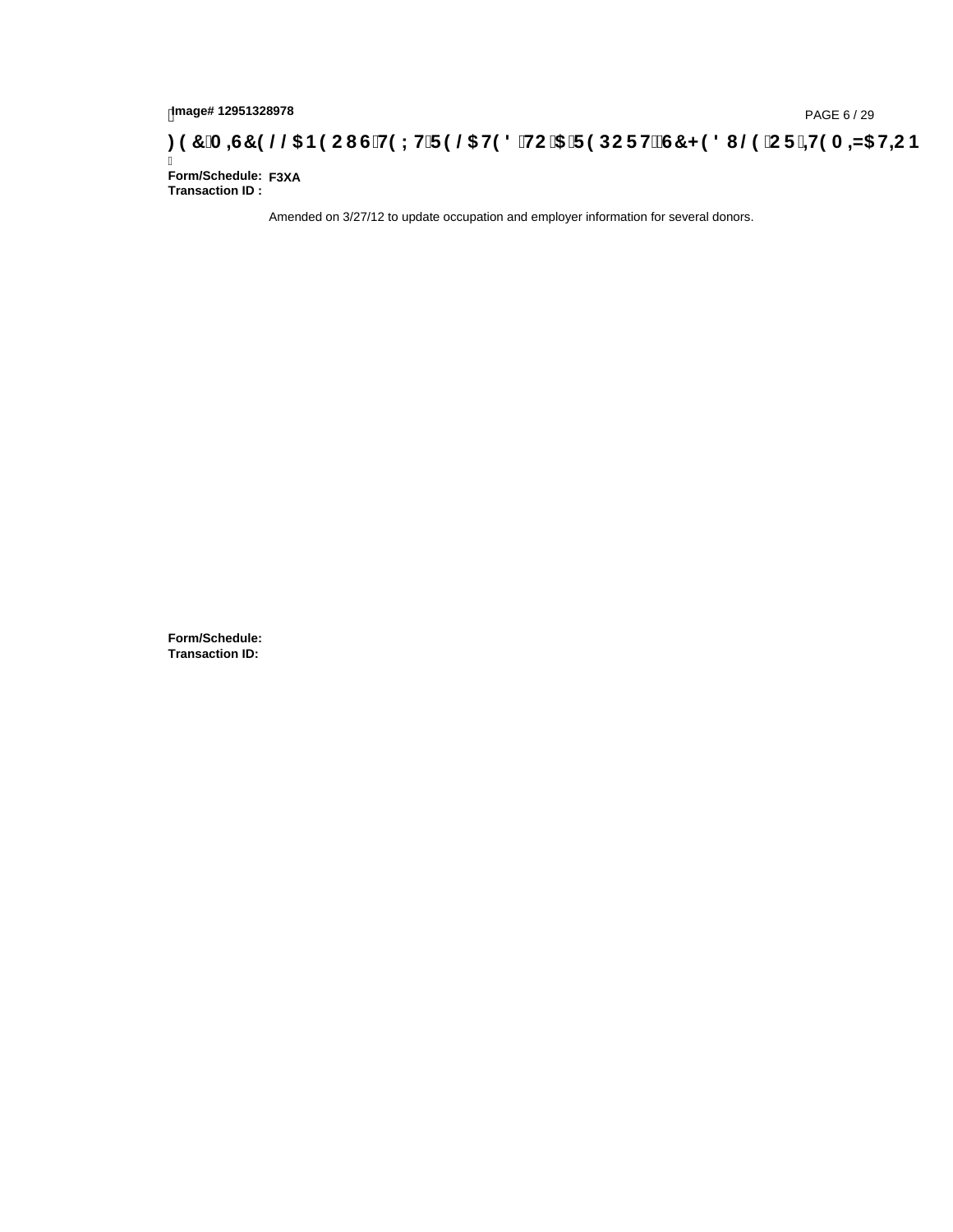### **Image# 12951328979**

|                          | <b>SCHEDULE A (FEC Form 3X)</b> |
|--------------------------|---------------------------------|
| <b>ITEMIZED RECEIPTS</b> |                                 |

FOR LINE NUMBER: PAGE 7 OF<br>(check only one)

| SCHEDULE A (FEC Form 3X)                                                   | Use separate schedule(s)                                                                                                                                                                                                                                                                | FOR LINE NUMBER:<br>PAGE<br>7 OF<br>29<br>(check only one)                     |
|----------------------------------------------------------------------------|-----------------------------------------------------------------------------------------------------------------------------------------------------------------------------------------------------------------------------------------------------------------------------------------|--------------------------------------------------------------------------------|
| <b>ITEMIZED RECEIPTS</b>                                                   | for each category of the<br>Detailed Summary Page                                                                                                                                                                                                                                       | $\mathsf{X}$ 11a<br>11 <sub>b</sub><br>12<br>11c<br>13<br>14<br>15<br>16<br>17 |
|                                                                            | Any information copied from such Reports and Statements may not be sold or used by any person for the purpose of soliciting contributions<br>or for commercial purposes, other than using the name and address of any political committee to solicit contributions from such committee. |                                                                                |
| NAME OF COMMITTEE (In Full)<br><b>CLUB FOR GROWTH ACTION</b>               |                                                                                                                                                                                                                                                                                         |                                                                                |
| Full Name (Last, First, Middle Initial)<br><b>Robert Almquist</b><br>А.    |                                                                                                                                                                                                                                                                                         | Date of Receipt                                                                |
| Mailing Address 4527 Magnolia Bridge Road                                  |                                                                                                                                                                                                                                                                                         | $Y = Y =$<br>$M - M$<br>$D$ $D$<br>2012<br>01<br>11                            |
| City<br>Charlotte                                                          | Zip Code<br><b>State</b><br><b>NC</b><br>28210-4337                                                                                                                                                                                                                                     | Transaction ID: SA11AI.22312<br>Amount of Each Receipt this Period             |
| FEC ID number of contributing<br>federal political committee.              | C                                                                                                                                                                                                                                                                                       | 250.00                                                                         |
| Name of Employer                                                           | Occupation                                                                                                                                                                                                                                                                              |                                                                                |
| <b>Carmel Family Physicians</b>                                            | Physician                                                                                                                                                                                                                                                                               |                                                                                |
| Receipt For:<br>Primary<br>General<br>Other (specify) $\blacktriangledown$ | Aggregate Year-to-Date ▼<br>250.00                                                                                                                                                                                                                                                      |                                                                                |
|                                                                            | - 91                                                                                                                                                                                                                                                                                    |                                                                                |
| Full Name (Last, First, Middle Initial)<br><b>B.</b> Martha B. Apgar       |                                                                                                                                                                                                                                                                                         | Date of Receipt                                                                |
| Mailing Address 125 56th Avenue South Apt. 1405                            | $M - M$<br>D<br>$\blacksquare$<br>26<br>2012<br>01                                                                                                                                                                                                                                      |                                                                                |
| City                                                                       | Zip Code<br><b>State</b>                                                                                                                                                                                                                                                                | Transaction ID: SA11AI.22327                                                   |
| Saint Petersburg                                                           | FL<br>33705-5402                                                                                                                                                                                                                                                                        | Amount of Each Receipt this Period                                             |
| FEC ID number of contributing<br>federal political committee.              | C                                                                                                                                                                                                                                                                                       | 10000.00                                                                       |
| Name of Employer<br>None                                                   | Occupation                                                                                                                                                                                                                                                                              |                                                                                |
| Receipt For:                                                               | Retired                                                                                                                                                                                                                                                                                 |                                                                                |
| Primary<br>General                                                         | Aggregate Year-to-Date ▼                                                                                                                                                                                                                                                                |                                                                                |
| Other (specify) $\blacktriangledown$                                       | 10000.00<br>$\theta$ and $\theta$ and $\theta$                                                                                                                                                                                                                                          |                                                                                |
| Full Name (Last, First, Middle Initial)<br><b>Robert Arnott</b><br>C.      |                                                                                                                                                                                                                                                                                         | Date of Receipt                                                                |
| Mailing Address 620 Newport Center Drive Suite 900                         |                                                                                                                                                                                                                                                                                         | $Y - Y - Y - Y - Y$<br>$M - M$<br>$\overline{D}$<br>$\Box$<br>2012<br>01<br>17 |
| City<br>Newport Beach                                                      | <b>State</b><br>Zip Code<br>СA<br>92660                                                                                                                                                                                                                                                 | Transaction ID: SA11AI.22263<br>Amount of Each Receipt this Period             |
| FEC ID number of contributing<br>federal political committee.              | С                                                                                                                                                                                                                                                                                       | 250000.00                                                                      |
| Name of Employer                                                           | Occupation                                                                                                                                                                                                                                                                              |                                                                                |
| <b>Research Affiliates</b>                                                 | Investments                                                                                                                                                                                                                                                                             |                                                                                |
| Receipt For:                                                               | Aggregate Year-to-Date ▼                                                                                                                                                                                                                                                                |                                                                                |
| Primary<br>General<br>Other (specify) $\blacktriangledown$                 | 250000.00<br>- 9                                                                                                                                                                                                                                                                        |                                                                                |
|                                                                            |                                                                                                                                                                                                                                                                                         | 260250.00                                                                      |

**TOTAL** This Period (last page this line number only) ............................................................... T T

S S S , , .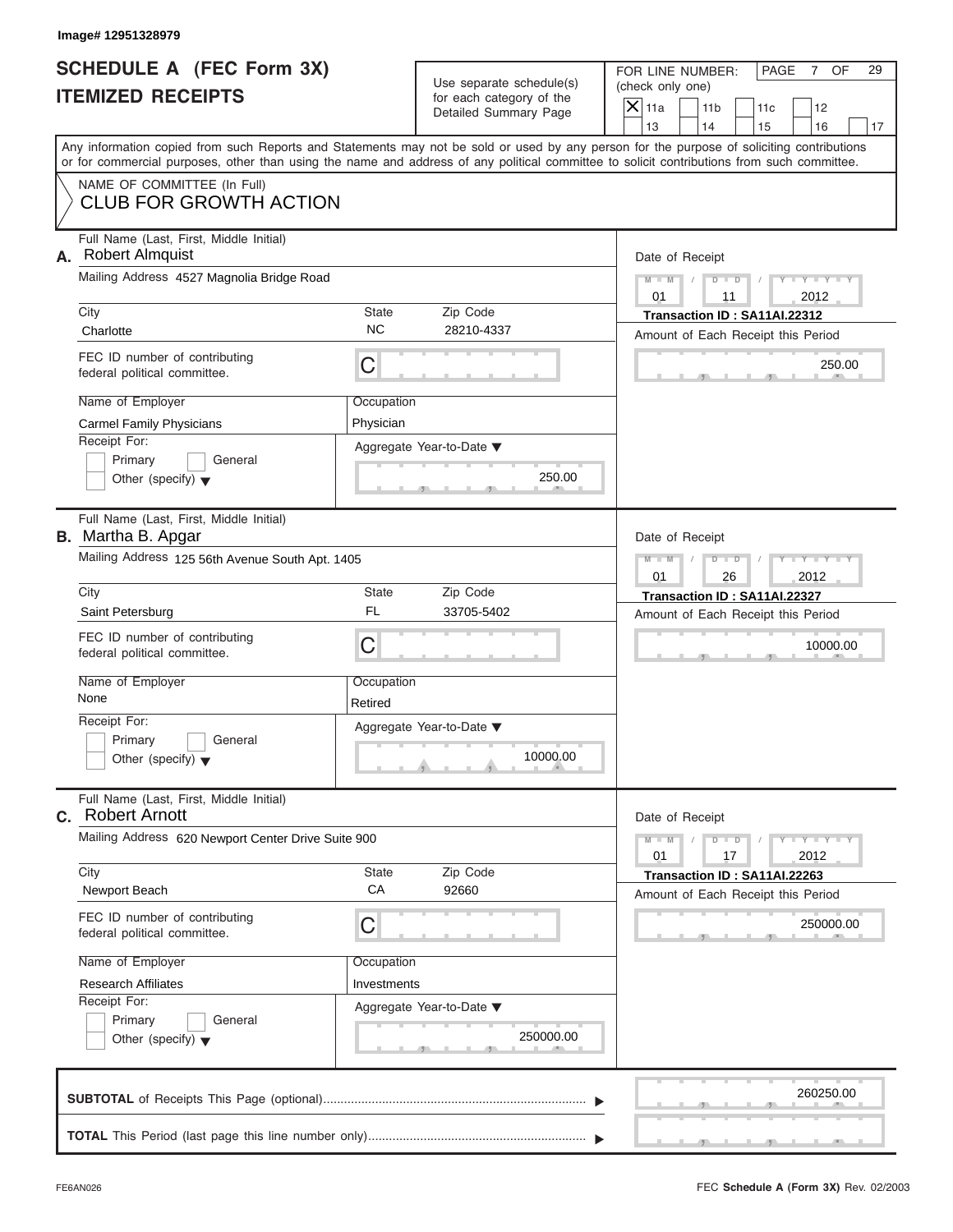### **Image# 12951328980**

|                          | <b>SCHEDULE A (FEC Form 3X)</b> |
|--------------------------|---------------------------------|
| <b>ITEMIZED RECEIPTS</b> |                                 |

FOR LINE NUMBER: PAGE 8 OF<br>(check only one)

| SCHEDULE A (FEC Form 3X)                                                  |                                               | Use separate schedule(s)                      | FOR LINE NUMBER:<br>PAGE<br>8<br>OF<br>29                                                                                                  |  |
|---------------------------------------------------------------------------|-----------------------------------------------|-----------------------------------------------|--------------------------------------------------------------------------------------------------------------------------------------------|--|
| <b>ITEMIZED RECEIPTS</b>                                                  |                                               | for each category of the                      | (check only one)<br>$\vert\mathsf{X}\vert$<br>11a<br>11 <sub>b</sub><br>12<br>11c                                                          |  |
|                                                                           |                                               | Detailed Summary Page                         | 13<br>14<br>16<br>15<br>17                                                                                                                 |  |
|                                                                           |                                               |                                               | Any information copied from such Reports and Statements may not be sold or used by any person for the purpose of soliciting contributions  |  |
|                                                                           |                                               |                                               | or for commercial purposes, other than using the name and address of any political committee to solicit contributions from such committee. |  |
| NAME OF COMMITTEE (In Full)<br><b>CLUB FOR GROWTH ACTION</b>              |                                               |                                               |                                                                                                                                            |  |
| Full Name (Last, First, Middle Initial)<br><b>Geoffrey Brewster</b>       |                                               |                                               | Date of Receipt                                                                                                                            |  |
| Mailing Address 6453 East Stallion Road                                   |                                               |                                               | $Y = Y = Y$<br>$M - M$<br>$D$ $D$<br>2012<br>01<br>09                                                                                      |  |
| City                                                                      | State                                         | Zip Code                                      | Transaction ID: SA11AI.22402                                                                                                               |  |
| Paradise Valley                                                           | AZ                                            | 85253-3151                                    | Amount of Each Receipt this Period                                                                                                         |  |
| FEC ID number of contributing<br>federal political committee.             | С                                             |                                               | 5000.00                                                                                                                                    |  |
| Name of Employer                                                          | Occupation                                    |                                               |                                                                                                                                            |  |
| N/A                                                                       | Retired                                       |                                               |                                                                                                                                            |  |
| Receipt For:                                                              |                                               | Aggregate Year-to-Date ▼                      |                                                                                                                                            |  |
| General<br>Primary<br>Other (specify) $\blacktriangledown$                |                                               | 5000.00                                       |                                                                                                                                            |  |
|                                                                           |                                               | $-$                                           |                                                                                                                                            |  |
| Full Name (Last, First, Middle Initial)<br><b>B.</b> Renton K. Brodie III |                                               |                                               | Date of Receipt                                                                                                                            |  |
|                                                                           | Mailing Address 2130 N Lincoln Park W Apt 13N |                                               |                                                                                                                                            |  |
| City                                                                      | State                                         | Zip Code                                      | 06<br>2012<br>01                                                                                                                           |  |
| Chicago                                                                   | IL                                            | 60614-4467                                    | Transaction ID: SA11AI.22374<br>Amount of Each Receipt this Period                                                                         |  |
| FEC ID number of contributing                                             |                                               |                                               |                                                                                                                                            |  |
| federal political committee.                                              | C                                             |                                               | 1000.00                                                                                                                                    |  |
| Name of Employer<br>n.a.                                                  | Occupation                                    |                                               |                                                                                                                                            |  |
| Receipt For:                                                              | retired                                       |                                               |                                                                                                                                            |  |
| General<br>Primary                                                        |                                               | Aggregate Year-to-Date ▼                      |                                                                                                                                            |  |
| Other (specify) $\blacktriangledown$                                      |                                               | 1000.00<br>$\theta$ and $\theta$ and $\theta$ |                                                                                                                                            |  |
| Full Name (Last, First, Middle Initial)<br>David Chaffe III<br>C.         |                                               |                                               | Date of Receipt                                                                                                                            |  |
| Mailing Address 1546 Jefferson Avenue                                     |                                               |                                               | $Y - Y - Y - Y - Y$<br>$M - M$<br>$\overline{D}$<br>$\Box$<br>18<br>2012<br>01                                                             |  |
| City<br>New Orleans                                                       | State<br>LA                                   | Zip Code<br>70115-4121                        | Transaction ID: SA11AI.22382<br>Amount of Each Receipt this Period                                                                         |  |
| FEC ID number of contributing<br>federal political committee.             | C                                             |                                               | 500.00                                                                                                                                     |  |
| Name of Employer                                                          | Occupation                                    |                                               |                                                                                                                                            |  |
| Chaffe & Associates Inc.                                                  | investment banker                             |                                               |                                                                                                                                            |  |
| Receipt For:                                                              |                                               | Aggregate Year-to-Date ▼                      |                                                                                                                                            |  |
| Primary<br>General<br>Other (specify) $\blacktriangledown$                |                                               | 500.00<br>- 91                                |                                                                                                                                            |  |
|                                                                           |                                               |                                               | 6500.00<br>-90                                                                                                                             |  |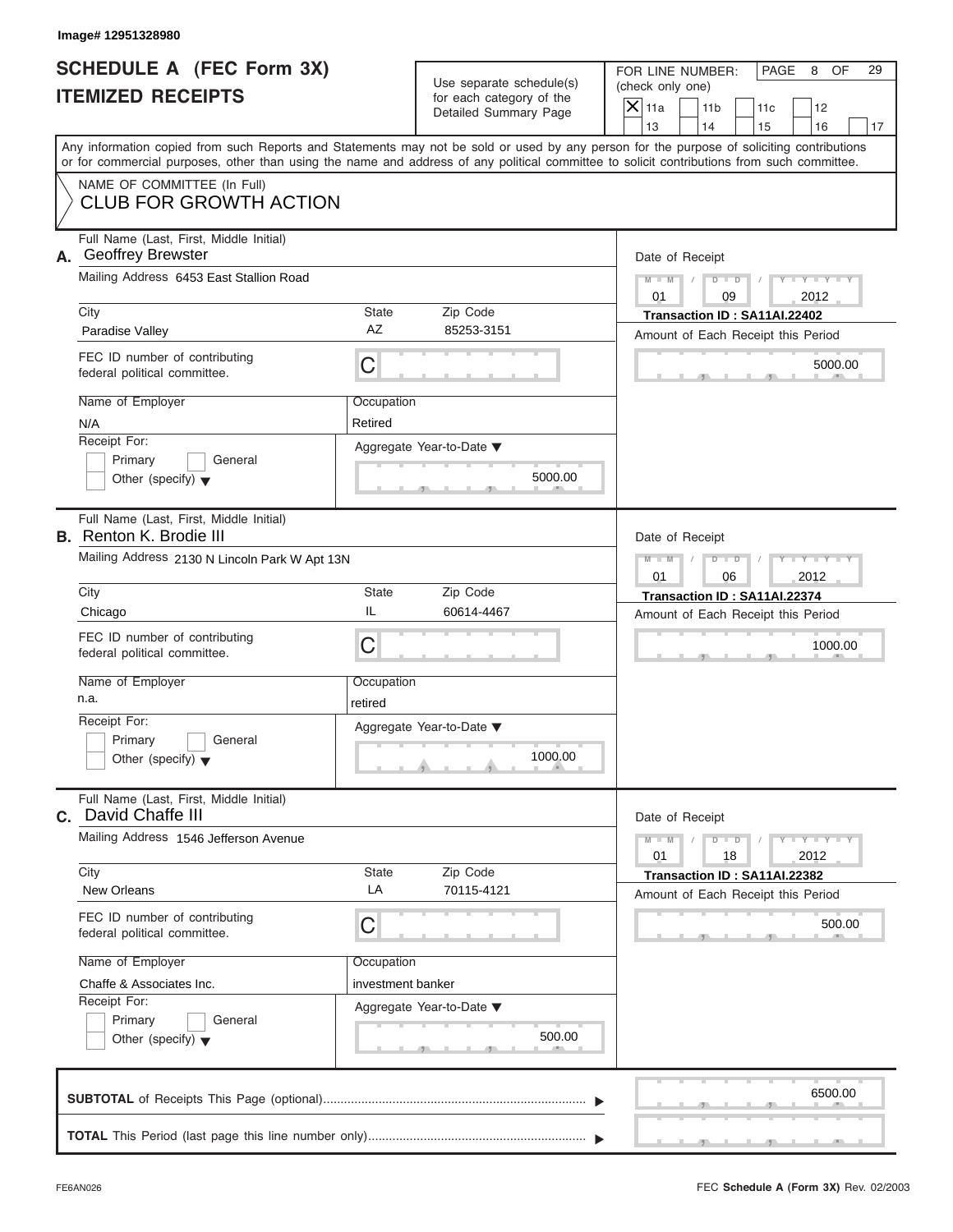### **Image# 12951328981**

|                          | SCHEDULE A (FEC Form 3X) |
|--------------------------|--------------------------|
| <b>ITEMIZED RECEIPTS</b> |                          |

FOR LINE NUMBER: PAGE 9 OF<br>(check only one)

| SCHEDULE A (FEC Form 3X)<br><b>ITEMIZED RECEIPTS</b>                                                                                                                      |                                         | Use separate schedule(s)<br>for each category of the                                        | FOR LINE NUMBER:<br>PAGE<br>9<br>OF<br>29<br>(check only one)<br>$X$ 11a                                                                  |  |  |  |
|---------------------------------------------------------------------------------------------------------------------------------------------------------------------------|-----------------------------------------|---------------------------------------------------------------------------------------------|-------------------------------------------------------------------------------------------------------------------------------------------|--|--|--|
|                                                                                                                                                                           |                                         | Detailed Summary Page                                                                       | 11 <sub>b</sub><br>11c<br>12<br>13<br>14<br>15<br>16<br>17                                                                                |  |  |  |
| or for commercial purposes, other than using the name and address of any political committee to solicit contributions from such committee.<br>NAME OF COMMITTEE (In Full) |                                         |                                                                                             | Any information copied from such Reports and Statements may not be sold or used by any person for the purpose of soliciting contributions |  |  |  |
| <b>CLUB FOR GROWTH ACTION</b>                                                                                                                                             |                                         |                                                                                             |                                                                                                                                           |  |  |  |
| Club for Growth<br>А.                                                                                                                                                     | Full Name (Last, First, Middle Initial) |                                                                                             |                                                                                                                                           |  |  |  |
| Mailing Address 2001 L St., NW, Ste. 600<br>City                                                                                                                          |                                         |                                                                                             |                                                                                                                                           |  |  |  |
| Washington                                                                                                                                                                | State<br>DC                             | Zip Code<br>20036                                                                           | Transaction ID: SA11AI.22453<br>Amount of Each Receipt this Period                                                                        |  |  |  |
| FEC ID number of contributing<br>federal political committee.                                                                                                             | C                                       |                                                                                             | 7179.79                                                                                                                                   |  |  |  |
| Name of Employer                                                                                                                                                          | Occupation                              |                                                                                             | In-kind - admininstrative, compliance, fundraising<br>support                                                                             |  |  |  |
| Receipt For:<br>Primary<br>General<br>Other (specify) $\blacktriangledown$                                                                                                |                                         | Aggregate Year-to-Date ▼<br>7179.79                                                         |                                                                                                                                           |  |  |  |
| Full Name (Last, First, Middle Initial)<br><b>B.</b> Club for Growth                                                                                                      |                                         |                                                                                             | Date of Receipt                                                                                                                           |  |  |  |
| Mailing Address 2001 L St., NW, Ste. 600                                                                                                                                  |                                         |                                                                                             | Y TY<br>$M - M$<br>$D$ $D$<br>2012<br>01<br>31                                                                                            |  |  |  |
| City                                                                                                                                                                      | State                                   | Zip Code                                                                                    | Transaction ID: SA11AI.22455                                                                                                              |  |  |  |
| Washington                                                                                                                                                                | DC                                      | 20036                                                                                       | Amount of Each Receipt this Period                                                                                                        |  |  |  |
| FEC ID number of contributing<br>federal political committee.                                                                                                             | C                                       |                                                                                             | 10556.00<br>In-kind - admininstrative, compliance, fundraising                                                                            |  |  |  |
| Name of Employer                                                                                                                                                          | Occupation                              |                                                                                             | support                                                                                                                                   |  |  |  |
| Receipt For:                                                                                                                                                              |                                         | Aggregate Year-to-Date ▼                                                                    |                                                                                                                                           |  |  |  |
| Primary<br>General<br>Other (specify) $\blacktriangledown$                                                                                                                |                                         | 17735.79<br>$\overline{\mathbf{y}}$ and $\overline{\mathbf{y}}$ and $\overline{\mathbf{y}}$ |                                                                                                                                           |  |  |  |
| Full Name (Last, First, Middle Initial)<br><b>Wilbert Ferguson</b><br>C.                                                                                                  |                                         |                                                                                             | Date of Receipt                                                                                                                           |  |  |  |
| Mailing Address 55 Wayside Ln                                                                                                                                             |                                         |                                                                                             | $M - M$<br>$-1 - Y$ $-1 - Y$ $-1$<br>$D$ $D$<br>26<br>01<br>2012                                                                          |  |  |  |
| City<br>Verona                                                                                                                                                            | <b>State</b><br><b>PA</b>               | Zip Code<br>15147-3859                                                                      | Transaction ID: SA11AI.22287<br>Amount of Each Receipt this Period                                                                        |  |  |  |
| FEC ID number of contributing<br>federal political committee.                                                                                                             | C                                       |                                                                                             | 750.00                                                                                                                                    |  |  |  |
| Name of Employer                                                                                                                                                          | Occupation                              |                                                                                             |                                                                                                                                           |  |  |  |
| self employed                                                                                                                                                             | retired/investor                        |                                                                                             |                                                                                                                                           |  |  |  |
| Receipt For:<br>Primary<br>General<br>Other (specify) $\blacktriangledown$                                                                                                |                                         | Aggregate Year-to-Date ▼<br>750.00                                                          |                                                                                                                                           |  |  |  |
|                                                                                                                                                                           |                                         |                                                                                             | 18485.79                                                                                                                                  |  |  |  |
|                                                                                                                                                                           |                                         |                                                                                             |                                                                                                                                           |  |  |  |

S S S , , .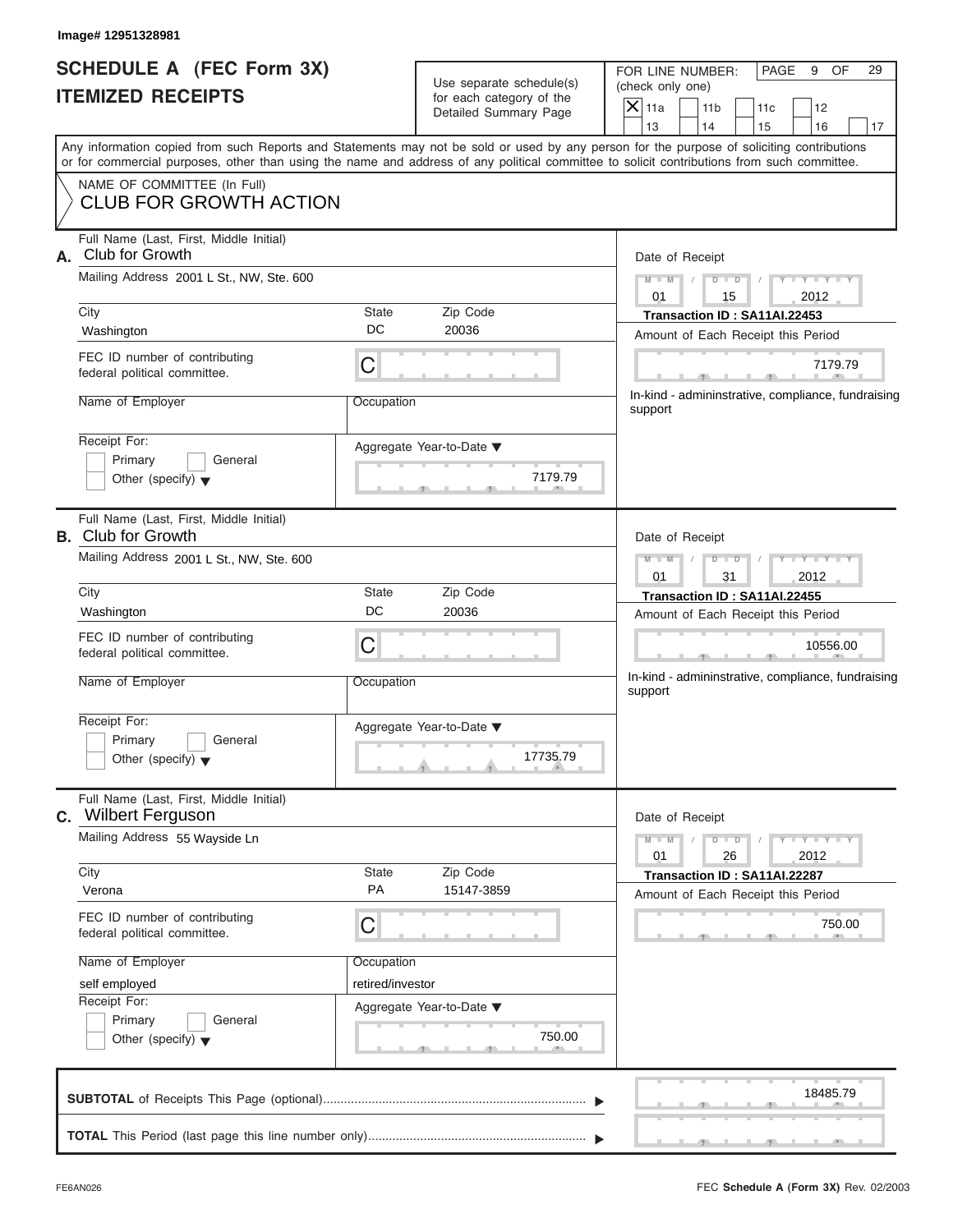|                          | <b>SCHEDULE A (FEC Form 3X)</b> |
|--------------------------|---------------------------------|
| <b>ITEMIZED RECEIPTS</b> |                                 |

|                                                             | Image# 12951328982                                                                                                                                                                                                                                                                      |                           |                                                                               |                                            |                                           |                                                                    |                             |          |
|-------------------------------------------------------------|-----------------------------------------------------------------------------------------------------------------------------------------------------------------------------------------------------------------------------------------------------------------------------------------|---------------------------|-------------------------------------------------------------------------------|--------------------------------------------|-------------------------------------------|--------------------------------------------------------------------|-----------------------------|----------|
| <b>SCHEDULE A (FEC Form 3X)</b><br><b>ITEMIZED RECEIPTS</b> |                                                                                                                                                                                                                                                                                         |                           | Use separate schedule(s)<br>for each category of the<br>Detailed Summary Page | (check only one)<br>$\mathsf{X}$ 11a<br>13 | FOR LINE NUMBER:<br>11 <sub>b</sub><br>14 | 11c<br>15                                                          | PAGE 10 OF<br>12<br>16      | 29<br>17 |
|                                                             | Any information copied from such Reports and Statements may not be sold or used by any person for the purpose of soliciting contributions<br>or for commercial purposes, other than using the name and address of any political committee to solicit contributions from such committee. |                           |                                                                               |                                            |                                           |                                                                    |                             |          |
|                                                             | NAME OF COMMITTEE (In Full)<br><b>CLUB FOR GROWTH ACTION</b>                                                                                                                                                                                                                            |                           |                                                                               |                                            |                                           |                                                                    |                             |          |
|                                                             | Full Name (Last, First, Middle Initial)<br>A. Stephen Foreman                                                                                                                                                                                                                           |                           |                                                                               |                                            | Date of Receipt                           |                                                                    |                             |          |
|                                                             | Mailing Address 2211 Lee Road Suite 100                                                                                                                                                                                                                                                 |                           |                                                                               | $M - M$<br>01                              | $D$ $D$<br>30                             |                                                                    | $Y - Y - Y - Y - I$<br>2012 |          |
|                                                             | City<br><b>Winter Park</b>                                                                                                                                                                                                                                                              | <b>State</b><br><b>FL</b> | Zip Code<br>32789                                                             |                                            |                                           | Transaction ID: SA11AI.22246<br>Amount of Each Receipt this Period |                             |          |
|                                                             | FEC ID number of contributing<br>federal political committee.                                                                                                                                                                                                                           | C                         |                                                                               |                                            |                                           |                                                                    | 250.00                      |          |
|                                                             | Name of Employer<br>Fringe Benefit Plans Inc.                                                                                                                                                                                                                                           | Occupation                | <b>Insurance &amp; Real Estate</b>                                            |                                            |                                           |                                                                    |                             |          |
|                                                             | Receipt For:<br>Primary<br>General<br>Other (specify) $\blacktriangledown$                                                                                                                                                                                                              |                           | Aggregate Year-to-Date ▼<br>250.00                                            |                                            |                                           |                                                                    |                             |          |
|                                                             | Full Name (Last, First, Middle Initial)<br><b>B.</b> Barry Fry                                                                                                                                                                                                                          |                           |                                                                               |                                            | Date of Receipt                           |                                                                    |                             |          |
|                                                             | Mailing Address 1465 Briggs Road                                                                                                                                                                                                                                                        |                           |                                                                               | $M - M$<br>01                              | $D$ $D$<br>23                             |                                                                    | $Y - Y - Y - Y - Y$<br>2012 |          |
|                                                             | City<br>Berryville                                                                                                                                                                                                                                                                      | <b>State</b><br>VA        | Zip Code<br>22611-3862                                                        |                                            |                                           | Transaction ID: SA11AI.22305<br>Amount of Each Receipt this Period |                             |          |
|                                                             | FEC ID number of contributing<br>federal political committee.                                                                                                                                                                                                                           | C                         |                                                                               |                                            |                                           |                                                                    | 201.00                      |          |
|                                                             | Name of Employer<br>n/a                                                                                                                                                                                                                                                                 | Occupation<br>Retired     |                                                                               |                                            |                                           |                                                                    |                             |          |
|                                                             | Receipt For:<br>Primary<br>General<br>Other (specify) $\blacktriangledown$                                                                                                                                                                                                              |                           | Aggregate Year-to-Date ▼<br>201.00                                            |                                            |                                           |                                                                    |                             |          |
|                                                             | Full Name (Last, First, Middle Initial)<br>C. W. Lee Gaines Jr.                                                                                                                                                                                                                         |                           |                                                                               |                                            | Date of Receipt                           |                                                                    |                             |          |
|                                                             | Mailing Address 6 Bowen Mill Road                                                                                                                                                                                                                                                       |                           |                                                                               | $M - M$<br>01                              | $D$ $D$<br>12                             |                                                                    | $Y - Y - Y - Y - I$<br>2012 |          |
|                                                             | City<br><b>Baltimore</b>                                                                                                                                                                                                                                                                | State<br><b>MD</b>        | Zip Code<br>21212-1053                                                        |                                            |                                           | Transaction ID: SA11AI.22304<br>Amount of Each Receipt this Period |                             |          |
|                                                             | FEC ID number of contributing<br>federal political committee.                                                                                                                                                                                                                           | C                         |                                                                               |                                            |                                           |                                                                    | 2000.00                     |          |
|                                                             | Name of Employer                                                                                                                                                                                                                                                                        | Occupation                |                                                                               |                                            |                                           |                                                                    |                             |          |
|                                                             | Gaines and Co<br>Receipt For:<br>Primary<br>General<br>Other (specify) $\blacktriangledown$                                                                                                                                                                                             | Contractor                | Aggregate Year-to-Date ▼<br>2000.00                                           |                                            |                                           |                                                                    |                             |          |
|                                                             | CURTOTAL of Possints This Page (optional)                                                                                                                                                                                                                                               |                           |                                                                               |                                            |                                           |                                                                    | 2451.00                     |          |

|  |  |  |  | 2451.00 | <u>in the second contract of the second contract of the second contract of the second contract of the second contract of the second contract of the second contract of the second contract of the second contract of the second </u> |
|--|--|--|--|---------|--------------------------------------------------------------------------------------------------------------------------------------------------------------------------------------------------------------------------------------|
|  |  |  |  |         | <u>Union and a second companies and a second control</u>                                                                                                                                                                             |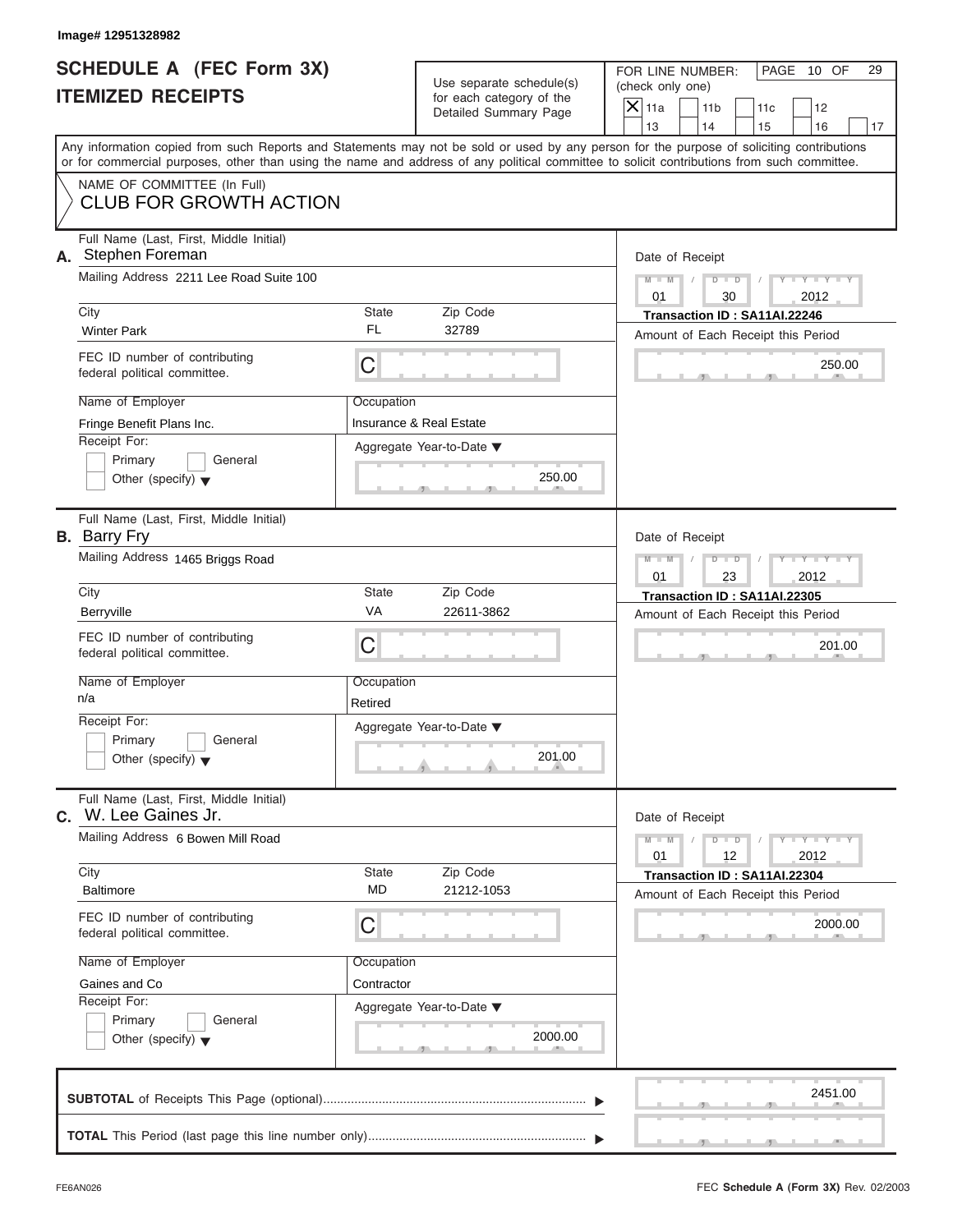|                          | SCHEDULE A (FEC Form 3X) |
|--------------------------|--------------------------|
| <b>ITEMIZED RECEIPTS</b> |                          |

|    | Image# 12951328983                                                                                                                                                                                                                                                                                                |                                                  |                                                                               |                                                                                                                                                            |
|----|-------------------------------------------------------------------------------------------------------------------------------------------------------------------------------------------------------------------------------------------------------------------------------------------------------------------|--------------------------------------------------|-------------------------------------------------------------------------------|------------------------------------------------------------------------------------------------------------------------------------------------------------|
|    | <b>SCHEDULE A (FEC Form 3X)</b><br><b>ITEMIZED RECEIPTS</b>                                                                                                                                                                                                                                                       |                                                  | Use separate schedule(s)<br>for each category of the<br>Detailed Summary Page | FOR LINE NUMBER:<br>PAGE 11 OF<br>29<br>(check only one)<br>$\mathsf{X}$ 11a<br>11 <sub>b</sub><br>11c<br>12<br>13<br>14<br>15<br>16<br>17                 |
|    | or for commercial purposes, other than using the name and address of any political committee to solicit contributions from such committee.                                                                                                                                                                        |                                                  |                                                                               | Any information copied from such Reports and Statements may not be sold or used by any person for the purpose of soliciting contributions                  |
|    | NAME OF COMMITTEE (In Full)<br><b>CLUB FOR GROWTH ACTION</b>                                                                                                                                                                                                                                                      |                                                  |                                                                               |                                                                                                                                                            |
| А. | Full Name (Last, First, Middle Initial)<br>Lawrence E. Gill<br>Mailing Address P.O. Box 176<br>City<br>Abilene<br>FEC ID number of contributing<br>federal political committee.<br>Name of Employer<br>Xnergy<br>Receipt For:<br>Primary<br>General<br>Other (specify) $\blacktriangledown$                       | State<br><b>TX</b><br>C<br>Occupation<br>finance | Zip Code<br>79604-0176<br>Aggregate Year-to-Date ▼<br>10000.00                | Date of Receipt<br>$M - M$<br>$D$ $D$<br>$Y - Y - Y$<br>01<br>2012<br>17<br>Transaction ID: SA11AI.22398<br>Amount of Each Receipt this Period<br>10000.00 |
|    | Full Name (Last, First, Middle Initial)<br><b>B.</b> Robert Herbold<br>Mailing Address 1106 108th Ave NE #705<br>City                                                                                                                                                                                             | State                                            | Zip Code                                                                      | Date of Receipt<br>Y TY TY<br>$M - M$<br>$D$ $D$<br>01<br>11<br>2012                                                                                       |
|    | <b>Bellevue</b><br>FEC ID number of contributing<br>federal political committee.<br>Name of Employer<br>Info Requested<br>Receipt For:<br>Primary<br>General<br>Other (specify) $\blacktriangledown$                                                                                                              | <b>WA</b><br>С<br>Occupation<br>Info Requested   | 98004-8610<br>Aggregate Year-to-Date ▼<br>25000.00                            | Transaction ID: SA11AI.22427<br>Amount of Each Receipt this Period<br>25000.00                                                                             |
|    | Full Name (Last, First, Middle Initial)<br>C. Ronald Holec<br>Mailing Address 10500 East Lost Canyon Drive Lot 2<br>City<br>Scottsdale<br>FEC ID number of contributing<br>federal political committee.<br>Name of Employer<br>n.a.<br>Receipt For:<br>Primary<br>General<br>Other (specify) $\blacktriangledown$ | State<br>AZ<br>С<br>Occupation<br>Retired        | Zip Code<br>85255-4456<br>Aggregate Year-to-Date ▼<br>5000.00                 | Date of Receipt<br>$M - M$<br>$Y = Y$<br>$D - D$<br>2012<br>01<br>03<br>Transaction ID: SA11AI.22404<br>Amount of Each Receipt this Period<br>5000.00      |
|    |                                                                                                                                                                                                                                                                                                                   |                                                  |                                                                               | 40000.00                                                                                                                                                   |
|    |                                                                                                                                                                                                                                                                                                                   |                                                  |                                                                               |                                                                                                                                                            |

 $S = \{x_1, x_2, \ldots, x_{n-1}, x_{n-1}, \ldots, x_{n-1}, x_{n-1}, \ldots, x_{n-1}, x_{n-1}, \ldots, x_{n-1}, x_{n-1}, \ldots, x_{n-1}, x_{n-1}, \ldots, x_{n-1}, x_{n-1}, \ldots, x_{n-1}, \ldots, x_{n-1}, \ldots, x_{n-1}, \ldots, x_{n-1}, \ldots, x_{n-1}, \ldots, x_{n-1}, \ldots, x_{n-1}, \ldots, x_{n-1}, \ldots, x_{n-1}, \ldots, x_{n-1}, \ldots, x_{n-1}, \ld$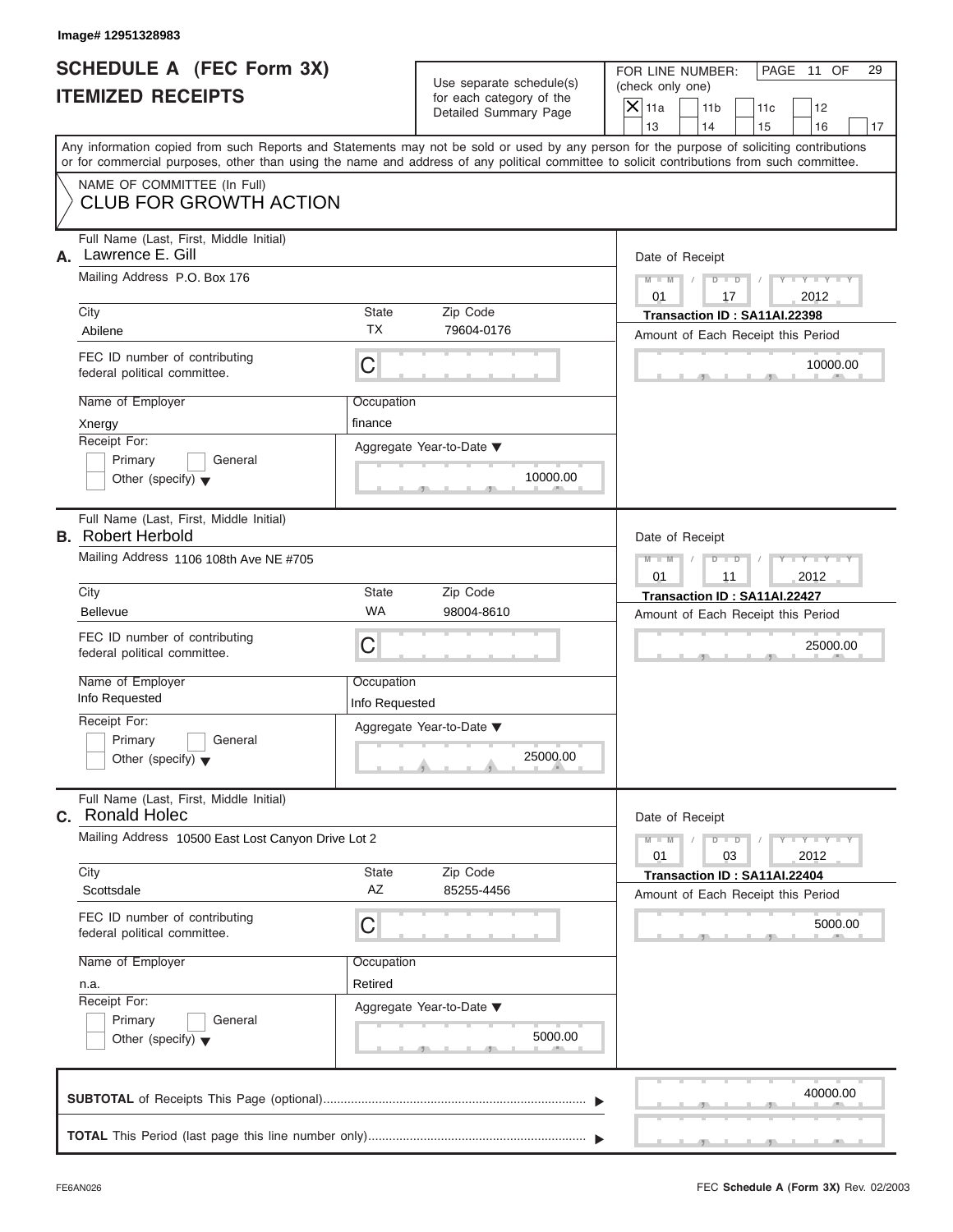|                          | <b>SCHEDULE A (FEC Form 3X)</b> |
|--------------------------|---------------------------------|
| <b>ITEMIZED RECEIPTS</b> |                                 |

| Image# 12951328984                                                           |                         |                                                                               |                                                                                                                                                                                                                                                                                         |
|------------------------------------------------------------------------------|-------------------------|-------------------------------------------------------------------------------|-----------------------------------------------------------------------------------------------------------------------------------------------------------------------------------------------------------------------------------------------------------------------------------------|
| SCHEDULE A (FEC Form 3X)<br><b>ITEMIZED RECEIPTS</b>                         |                         | Use separate schedule(s)<br>for each category of the<br>Detailed Summary Page | FOR LINE NUMBER:<br>PAGE 12 OF<br>29<br>(check only one)<br>$\mathsf{X}$ 11a<br>12<br>11 <sub>b</sub><br>11c                                                                                                                                                                            |
|                                                                              |                         |                                                                               | 13<br>14<br>15<br>16<br>17                                                                                                                                                                                                                                                              |
|                                                                              |                         |                                                                               | Any information copied from such Reports and Statements may not be sold or used by any person for the purpose of soliciting contributions<br>or for commercial purposes, other than using the name and address of any political committee to solicit contributions from such committee. |
| NAME OF COMMITTEE (In Full)<br><b>CLUB FOR GROWTH ACTION</b>                 |                         |                                                                               |                                                                                                                                                                                                                                                                                         |
| Full Name (Last, First, Middle Initial)<br><b>Michael Horner</b><br>А.       |                         |                                                                               | Date of Receipt                                                                                                                                                                                                                                                                         |
| Mailing Address 707 West Woodbury Road                                       |                         |                                                                               | $D$ $D$<br>$Y - Y - Y - Y - Y$<br>$M - M$<br>01<br>09<br>2012                                                                                                                                                                                                                           |
| City<br>Altadena                                                             | State<br>CA             | Zip Code<br>91001-5370                                                        | Transaction ID: SA11AI.22413                                                                                                                                                                                                                                                            |
| FEC ID number of contributing<br>federal political committee.                | C                       |                                                                               | Amount of Each Receipt this Period<br>300.00                                                                                                                                                                                                                                            |
| Name of Employer<br>Tom Sawyer Camps Inc                                     | Occupation<br>Executive |                                                                               |                                                                                                                                                                                                                                                                                         |
| Receipt For:<br>Primary<br>General<br>Other (specify) $\blacktriangledown$   |                         | Aggregate Year-to-Date ▼<br>300.00                                            |                                                                                                                                                                                                                                                                                         |
| Full Name (Last, First, Middle Initial)<br><b>B.</b> Kingsbury Elevator Inc. |                         |                                                                               | Date of Receipt                                                                                                                                                                                                                                                                         |
| Mailing Address P.O. Box 66                                                  |                         |                                                                               | $Y - Y - Y - Y - Y$<br>$M - M$<br>$D$ $\Box$ $D$<br>2012<br>01<br>30                                                                                                                                                                                                                    |
| City                                                                         | State<br>IN             | Zip Code                                                                      | Transaction ID: SA11AI.22251                                                                                                                                                                                                                                                            |
| Kingsbury                                                                    |                         | 46345                                                                         | Amount of Each Receipt this Period                                                                                                                                                                                                                                                      |
| FEC ID number of contributing<br>federal political committee.                | C                       |                                                                               | 500.00                                                                                                                                                                                                                                                                                  |
| Name of Employer<br>n/a                                                      | Occupation<br>n/a       |                                                                               |                                                                                                                                                                                                                                                                                         |
| Receipt For:<br>Primary<br>General<br>Other (specify) $\blacktriangledown$   |                         | Aggregate Year-to-Date ▼<br>500.00                                            |                                                                                                                                                                                                                                                                                         |
| Full Name (Last, First, Middle Initial)<br>Virginia James<br>C.              |                         |                                                                               | Date of Receipt                                                                                                                                                                                                                                                                         |
| Mailing Address P.O. Box 60                                                  |                         |                                                                               | $Y = Y$<br>$M - M$<br>$D$ $D$<br>01<br>18<br>2012                                                                                                                                                                                                                                       |
| City<br>Lambertville                                                         | State<br><b>NJ</b>      | Zip Code<br>08530-0060                                                        | Transaction ID: SA11AI.22276<br>Amount of Each Receipt this Period                                                                                                                                                                                                                      |
| FEC ID number of contributing<br>federal political committee.                | С                       |                                                                               | 1000000.00                                                                                                                                                                                                                                                                              |
| Name of Employer                                                             | Occupation              |                                                                               |                                                                                                                                                                                                                                                                                         |
| Self<br>Receipt For:                                                         | Investor                |                                                                               |                                                                                                                                                                                                                                                                                         |
| Primary<br>General                                                           |                         | Aggregate Year-to-Date ▼                                                      |                                                                                                                                                                                                                                                                                         |
| Other (specify) $\blacktriangledown$                                         |                         | 1000000.00                                                                    |                                                                                                                                                                                                                                                                                         |
|                                                                              |                         |                                                                               | 1000800.00                                                                                                                                                                                                                                                                              |
|                                                                              |                         |                                                                               |                                                                                                                                                                                                                                                                                         |

سي ال

S S S , , .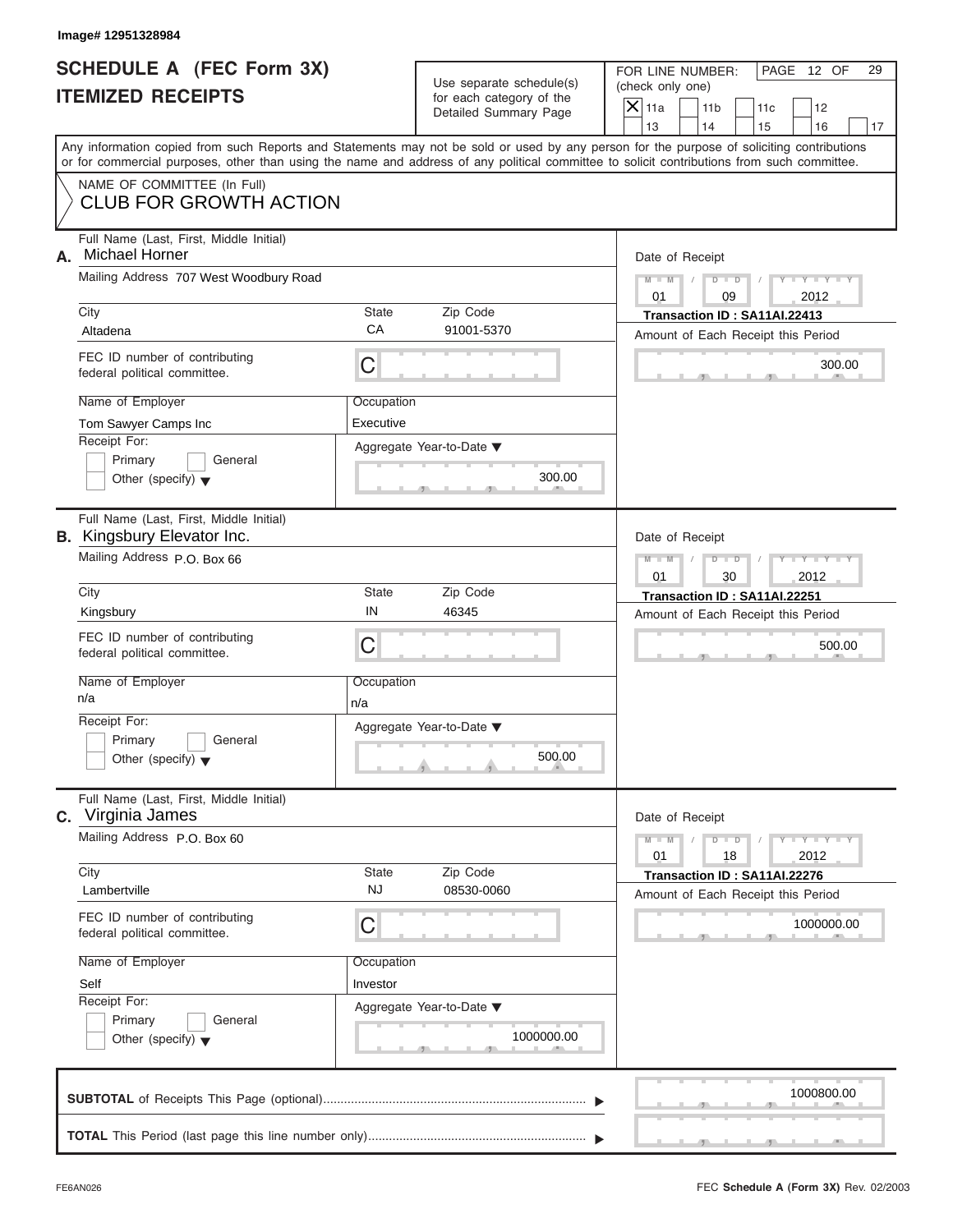| SCHEDULE A (FEC Form 3X) |  |  |
|--------------------------|--|--|
| <b>ITEMIZED RECEIPTS</b> |  |  |

| Image# 12951328985                                                          |                             |                                                      |                                                                                                                                                                                                                                                                                         |
|-----------------------------------------------------------------------------|-----------------------------|------------------------------------------------------|-----------------------------------------------------------------------------------------------------------------------------------------------------------------------------------------------------------------------------------------------------------------------------------------|
| <b>SCHEDULE A (FEC Form 3X)</b><br><b>ITEMIZED RECEIPTS</b>                 |                             | Use separate schedule(s)<br>for each category of the | FOR LINE NUMBER:<br>PAGE 13 OF<br>29<br>(check only one)<br>$\mathsf{X}$ 11a<br>11 <sub>b</sub><br>11c<br>12                                                                                                                                                                            |
|                                                                             |                             | Detailed Summary Page                                | 13<br>14<br>15<br>16<br>17                                                                                                                                                                                                                                                              |
|                                                                             |                             |                                                      | Any information copied from such Reports and Statements may not be sold or used by any person for the purpose of soliciting contributions<br>or for commercial purposes, other than using the name and address of any political committee to solicit contributions from such committee. |
| NAME OF COMMITTEE (In Full)<br><b>CLUB FOR GROWTH ACTION</b>                |                             |                                                      |                                                                                                                                                                                                                                                                                         |
| Full Name (Last, First, Middle Initial)<br><b>Frank Kellner</b><br>А.       |                             |                                                      | Date of Receipt                                                                                                                                                                                                                                                                         |
| Mailing Address 403 Partridge Circle                                        |                             |                                                      | $D$ $D$<br>Y F Y F Y F Y<br>$M - M$<br>01<br>2012<br>11                                                                                                                                                                                                                                 |
| City                                                                        | <b>State</b>                | Zip Code                                             | Transaction ID: SA11AI.22319                                                                                                                                                                                                                                                            |
| Summerville                                                                 | SC                          | 29485-5120                                           | Amount of Each Receipt this Period                                                                                                                                                                                                                                                      |
| FEC ID number of contributing<br>federal political committee.               | C                           |                                                      | 250.00                                                                                                                                                                                                                                                                                  |
| Name of Employer                                                            | Occupation                  |                                                      |                                                                                                                                                                                                                                                                                         |
| none                                                                        | Retired                     |                                                      |                                                                                                                                                                                                                                                                                         |
| Receipt For:<br>Primary<br>General                                          |                             | Aggregate Year-to-Date ▼                             |                                                                                                                                                                                                                                                                                         |
| Other (specify) $\blacktriangledown$                                        |                             | 250.00                                               |                                                                                                                                                                                                                                                                                         |
| Full Name (Last, First, Middle Initial)<br><b>B.</b> Mike Klaassen          |                             |                                                      | Date of Receipt                                                                                                                                                                                                                                                                         |
| Mailing Address 300 Kanza Street                                            |                             |                                                      | Y T Y T Y T<br>$M - M$<br>$D$ $D$<br>2012<br>01<br>30                                                                                                                                                                                                                                   |
| City                                                                        | State                       | Zip Code                                             | Transaction ID: SA11AI.22378                                                                                                                                                                                                                                                            |
| <b>Valley Center</b>                                                        | KS                          | 67147-9502                                           | Amount of Each Receipt this Period                                                                                                                                                                                                                                                      |
| FEC ID number of contributing<br>federal political committee.               | C                           |                                                      | 250.00                                                                                                                                                                                                                                                                                  |
| Name of Employer<br>Chisholm Trail State Bank                               | Occupation<br><b>Banker</b> |                                                      |                                                                                                                                                                                                                                                                                         |
| Receipt For:                                                                |                             | Aggregate Year-to-Date ▼                             |                                                                                                                                                                                                                                                                                         |
| Primary<br>General<br>Other (specify) $\blacktriangledown$                  |                             | 250.00                                               |                                                                                                                                                                                                                                                                                         |
| Full Name (Last, First, Middle Initial)<br>WestBrooke Management Inc.<br>C. |                             |                                                      | Date of Receipt                                                                                                                                                                                                                                                                         |
| Mailing Address 2 Andrews Road                                              |                             |                                                      | $Y = Y$<br>$M - M$<br>$D$ $D$<br>2012<br>01<br>05                                                                                                                                                                                                                                       |
| City<br>Essex                                                               | <b>State</b><br><b>CT</b>   | Zip Code<br>06426-1311                               | Transaction ID: SA11AI.22272<br>Amount of Each Receipt this Period                                                                                                                                                                                                                      |
| FEC ID number of contributing<br>federal political committee.               | C                           |                                                      | 3000.00                                                                                                                                                                                                                                                                                 |
| Name of Employer                                                            | Occupation                  |                                                      |                                                                                                                                                                                                                                                                                         |
| n/a                                                                         | n/a                         |                                                      |                                                                                                                                                                                                                                                                                         |
| Receipt For:                                                                |                             | Aggregate Year-to-Date ▼                             |                                                                                                                                                                                                                                                                                         |
| Primary<br>General<br>Other (specify) $\blacktriangledown$                  |                             | 3000.00                                              |                                                                                                                                                                                                                                                                                         |
|                                                                             |                             |                                                      | 3500.00                                                                                                                                                                                                                                                                                 |
|                                                                             |                             |                                                      |                                                                                                                                                                                                                                                                                         |

S S S , , .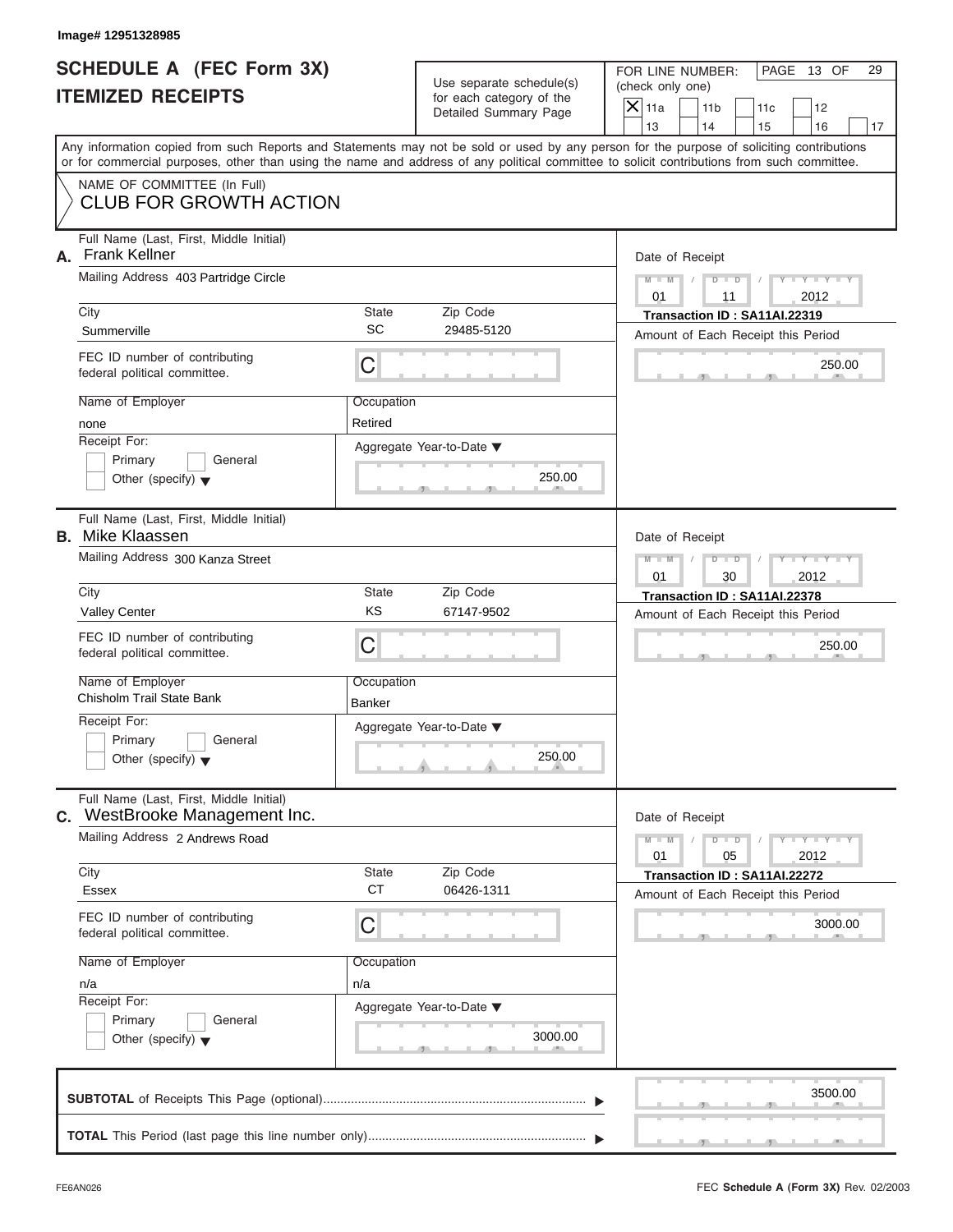|                          | <b>SCHEDULE A (FEC Form 3X)</b> |  |
|--------------------------|---------------------------------|--|
| <b>ITEMIZED RECEIPTS</b> |                                 |  |

Use separate schedule(s) (check only one) for each category of the

FOR LINE NUMBER: PAGE 14 OF

 $\frac{500.1}{2}$ Aggregate Year-to-Date ▼  $\frac{500.0}{2}$ C C S S S , , .  $\frac{300}{1}$  $\sim$  s  $\sim$  s  $\sim$  s  $\sim$  s  $\sim$  s  $\sim$  s  $\sim$ C **M + M M M / D D / Y Y Y Y M M / D D / Y Y Y Y** 1000.00  $\frac{300}{1}$ Any information copied from such Reports and Statements may not be sold or used by any person for the purpose of soliciting contributions or for commercial purposes, other than using the name and address of any political committee to solicit contributions from such committee. NAME OF COMMITTEE (In Full) Full Name (Last, First, Middle Initial) Mailing Address 6318 Donegal Drive Bay Hill City City Code City State Zip Code Receipt For: Primary **General**  $\vert$  Other (specify)  $\blacktriangledown$ Amount of Each Receipt this Period **A.** Date of Receipt Name of Employer <br>
Occupation FEC ID number of contributing federal political committee. Full Name (Last, First, Middle Initial) Mailing Address 2509 Castilla Isle City **State** Zip Code Receipt For: Primary **General Other (specify)** ▼ Amount of Each Receipt this Period **B.** Luis Mola Aggregate Year-to-Date ▼ Date of Receipt Name of Employer <br>
Occupation FEC ID number of contributing federal political committee. Full Name (Last, First, Middle Initial) Mailing Address 13 Attn Judy City **State** Zip Code Receipt For: Primary **General**  $\vert$  Other (specify)  $\blacktriangledown$ Amount of Each Receipt this Period **C.** Charles Noves Jr. Aggregate Year-to-Date ▼ Date of Receipt Name of Employer <br>
Occupation FEC ID number of contributing federal political committee. Detailed Summary Page  $\begin{array}{|c|c|c|c|c|}\n\hline\n\text{Detailed Summary Page} \\
\hline\n\end{array}\n\quad\n\begin{array}{|c|c|c|c|c|}\n\hline\n\text{11a} & \text{11b} & \text{11c} & \text{12} \\
\hline\n\text{13} & \text{14} & \text{15} & \text{16}\n\end{array}$ | 13 | | 14 | | 15 | | 16 | | 17 1000.00<br>
Date of Receipt<br>
01<br>
09<br>
2012<br>
Transaction ID : SA11AI.22234<br>
Amount of Each Receipt this Period<br>
300.00 CLUB FOR GROWTH ACTION<br>
Note that the state into Mode white<br>
Note that the state and control of the state into the state and control of the state and control of the state and control of the state and control of the state **Crimade Control of Encyclopedia Crimade Crimade Crimade Crimade Crimade Crimade Crimade Crimade Crimade Crimade Crimade Crimade Crimade Crimade Crimade Crimade Crimade Crimade Crimade Crimade Crimade Crimade Crimade Cri** Using Motive of Controllecting<br>
Transaction Distribution ID : SA11A1.22323<br>
Nextransaction Info Received Property (Controllection Info Received Property (Controllection Info Received Property (Controllection Internet Con City<br>
Chando Chando Transaction D:<br>
Tech D number of contributing<br>
FEC ID number of contributing<br>
Name of Employer<br>
Name of Employer<br>
Paced primary<br>
Channel Chando Channel Contributing<br>
Paced Point (specifyl **Tech Diverse INSORT USE CONFIDENT ACCOUNT ACCOUNT ACCOUNT ACCOUNT ACCOUNT ACCOUNT ACCOUNT ACCOUNT ACCOUNT ACCOUNT ACCOUNT ACCOUNT ACCOUNT ACCOUNT ACCOUNT ACCOUNT ACCOUNT ACCOUNT ACCOUNT ACCOUNT ACCOUNT ACCOUNT ACCOUNT ACCOUNT ACCOUNT** 

|  |  | the contract of the contract of the contract of |  |  |  | 1800.00 |                                                                                                                 |  |
|--|--|-------------------------------------------------|--|--|--|---------|-----------------------------------------------------------------------------------------------------------------|--|
|  |  |                                                 |  |  |  |         |                                                                                                                 |  |
|  |  |                                                 |  |  |  |         | the contract of the contract of the contract of the contract of the contract of the contract of the contract of |  |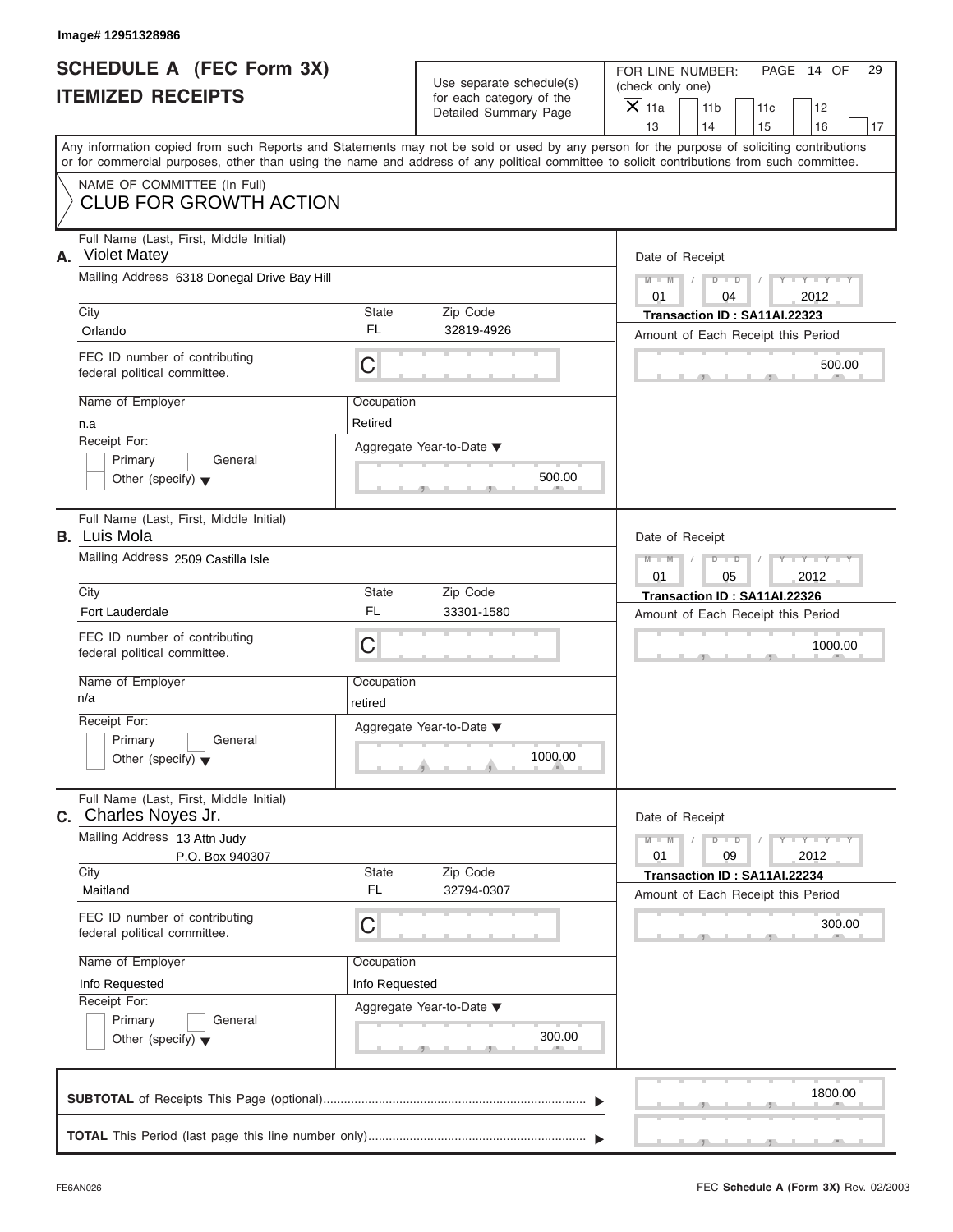| SCHEDULE A (FEC Form 3X) |  |  |
|--------------------------|--|--|
| <b>ITEMIZED RECEIPTS</b> |  |  |

Use separate schedule(s) (check only one) for each category of the

FOR LINE NUMBER: PAGE 15 OF

 $\frac{300.1}{2}$ Aggregate Year-to-Date ▼  $\frac{300.0}{2}$ C  $C$   $\overline{\phantom{0}}$   $\overline{\phantom{0}}$   $\overline{\phantom{0}}$   $\overline{\phantom{0}}$   $\overline{\phantom{0}}$   $\overline{\phantom{0}}$   $\overline{\phantom{0}}$   $\overline{\phantom{0}}$   $\overline{\phantom{0}}$   $\overline{\phantom{0}}$   $\overline{\phantom{0}}$   $\overline{\phantom{0}}$   $\overline{\phantom{0}}$   $\overline{\phantom{0}}$   $\overline{\phantom{0}}$   $\overline{\phantom{0}}$   $\overline{\phantom{0}}$   $\overline{\phantom{0}}$   $\begin{array}{|c|c|c|c|c|}\n\hline\n\text{S} & \text{S} & \text{S} & \text{S} \\
\hline\n\text{S} & \text{S} & \text{S} & \text{S} & \text{S} \\
\hline\n\text{S} & \text{S} & \text{S} & \text{S} & \text{S} \\
\hline\n\text{S} & \text{S} & \text{S} & \text{S} & \text{S} \\
\hline\n\text{S} & \text{S} & \text{S} & \text{S} & \text{S} \\
\hline\n\text{S} & \text{S} & \text{S} & \text{S} & \text{S} & \text{S$  $\sim$  s  $\sim$  s  $\sim$  s  $\sim$  s  $\sim$  s  $\sim$  s  $\sim$ C **M + M M M / D D / Y Y Y Y M - M / D - D** 5000.00  $,$  600 Any information copied from such Reports and Statements may not be sold or used by any person for the purpose of soliciting contributions or for commercial purposes, other than using the name and address of any political committee to solicit contributions from such committee. NAME OF COMMITTEE (In Full) Full Name (Last, First, Middle Initial) Mailing Address 535 East 86th Street Apt. 20d City City Code City State Zip Code Receipt For: Primary **General**  $\vert$  Other (specify)  $\blacktriangledown$ Amount of Each Receipt this Period **A.** Date of Receipt Name of Employer <br>
Occupation FEC ID number of contributing federal political committee. Full Name (Last, First, Middle Initial) Mailing Address 308 Camarie Court City **State** Zip Code Receipt For: Primary **General Other (specify)** ▼ Amount of Each Receipt this Period **B.** Thomas ODonnell Aggregate Year-to-Date ▼ Date of Receipt Name of Employer | Occupation FEC ID number of contributing federal political committee. Full Name (Last, First, Middle Initial) Mailing Address 5433 Guildbrook Road City **State** Zip Code Receipt For: Primary **General**  $\vert$  Other (specify)  $\blacktriangledown$ Amount of Each Receipt this Period **C.** Courtney W. Roberts Aggregate Year-to-Date ▼ Date of Receipt Name of Employer <br>
Occupation FEC ID number of contributing federal political committee. Detailed Summary Page  $\begin{array}{|c|c|c|c|c|}\n\hline\n\text{Detailed Summary Page} \\
\hline\n\end{array}\n\quad\n\begin{array}{|c|c|c|c|c|}\n\hline\n\text{11a} & \text{11b} & \text{11c} & \text{12} \\
\hline\n\text{13} & \text{14} & \text{15} & \text{16}\n\end{array}$ | 13 | | 14 | | 15 | | 16 | | 17 5000.00<br>
Date of Receipt<br>
01<br>
05<br>
Transaction ID : SA11AI.22314<br>
Amount of Each Receipt this Period<br>
600.00 CLUB FOR GROWTH ACTION<br>
Ratins Center Court 535 East 86th Street Apt. 20d<br>
New York Camerican Street Apple Court 536 East 86th Street Apt. 20d 54th Street Apple Court 54th Street Apple Court 54th Street Apple Court 545 Ca New York Mevide Marino discribing<br>
Engels pointed of Decipation<br>
Naper of Employer Coordination<br>
Naper of Employer Charlotte Napel (Second Coordination Internation Internation Internation Internation Internation Internati Chy York Siste 20 Controlled Mathemas and Controlled Mathemas and Controlled Mathemas and Controlled Mathemas and Controlled Mathemas and Controlled Mathemas and Controlled Mathemas and Controlled Mathemas and Controlled City<br>
New York<br>
FEC ID number of contributing<br>
FEC ID number of contributing<br>
Nederal political committee.<br>
Name of Employer<br>
New York City<br>
Name of Employer<br>
Primary (Comparison City)<br>
Turk Name (tast, First, Middle Initi 5900.00 15 **Image# 12951328987** 010101 29 Thomas ODonnell 2012 2012 Courtney W. Roberts 2012 Patricia OBrien Retired Trader Retired

|  |  |  |  |  | 5900.00 |
|--|--|--|--|--|---------|
|  |  |  |  |  |         |
|  |  |  |  |  |         |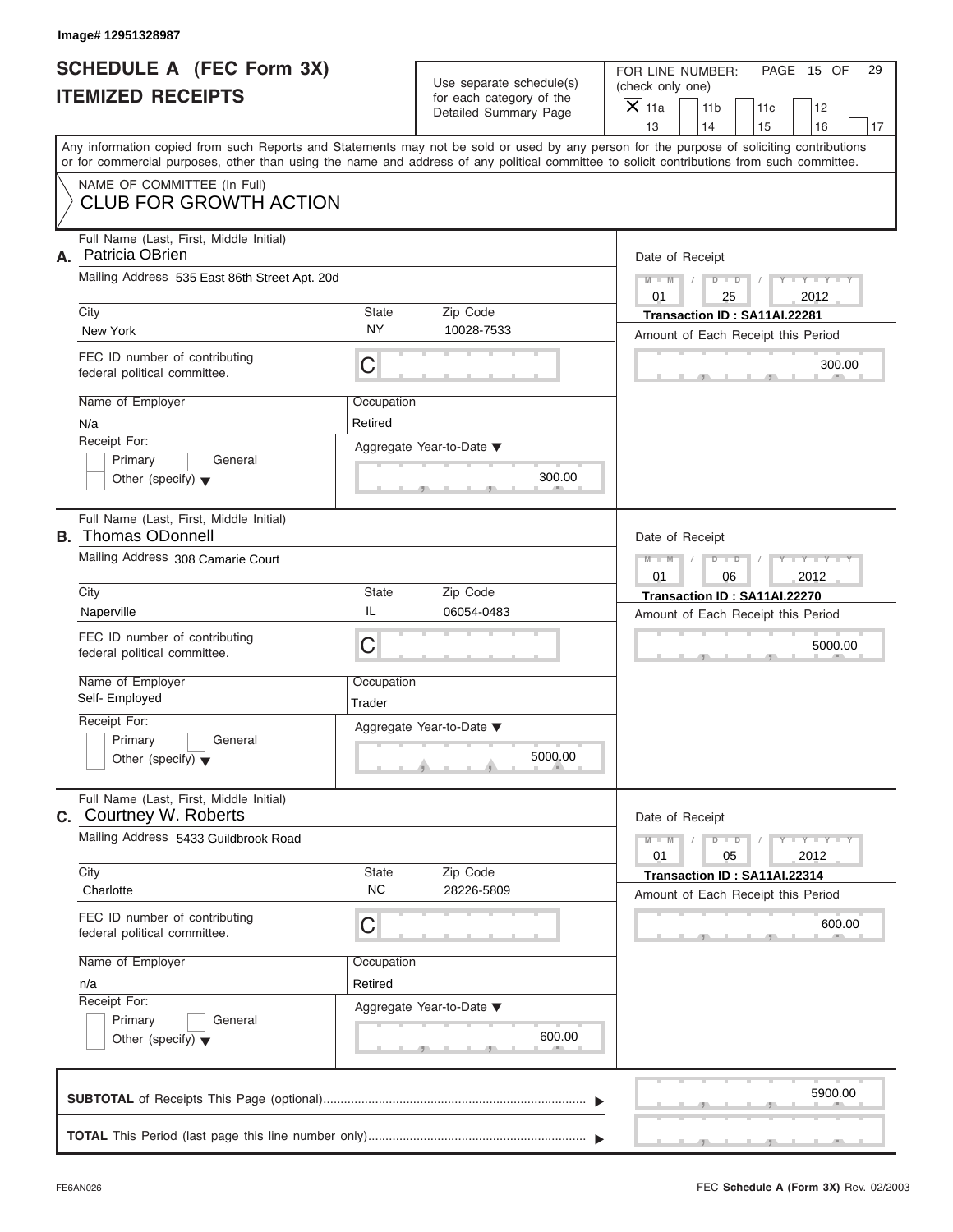| SCHEDULE A (FEC Form 3X) |  |  |
|--------------------------|--|--|
| <b>ITEMIZED RECEIPTS</b> |  |  |

| Image# 12951328988                                                                                                                                                                                                                                                                      |                                                      |                                     |                                                                                                  |                  |
|-----------------------------------------------------------------------------------------------------------------------------------------------------------------------------------------------------------------------------------------------------------------------------------------|------------------------------------------------------|-------------------------------------|--------------------------------------------------------------------------------------------------|------------------|
| SCHEDULE A (FEC Form 3X)<br><b>ITEMIZED RECEIPTS</b>                                                                                                                                                                                                                                    | Use separate schedule(s)<br>for each category of the |                                     |                                                                                                  | PAGE 16 OF<br>29 |
|                                                                                                                                                                                                                                                                                         |                                                      | Detailed Summary Page               | $\mathsf{X}$ 11a<br>11 <sub>b</sub><br>11c<br>12<br>13<br>14<br>15<br>16                         | 17               |
| Any information copied from such Reports and Statements may not be sold or used by any person for the purpose of soliciting contributions<br>or for commercial purposes, other than using the name and address of any political committee to solicit contributions from such committee. |                                                      |                                     |                                                                                                  |                  |
| NAME OF COMMITTEE (In Full)<br><b>CLUB FOR GROWTH ACTION</b>                                                                                                                                                                                                                            |                                                      |                                     |                                                                                                  |                  |
| Full Name (Last, First, Middle Initial)<br>A. Roger Sayler                                                                                                                                                                                                                              |                                                      |                                     | Date of Receipt                                                                                  |                  |
| Mailing Address 59 White Falls Lane                                                                                                                                                                                                                                                     |                                                      |                                     | $Y - Y - Y - Y - Y$<br>$M - M$<br>$D$ $\Box$ $D$<br>$\sqrt{ }$<br>$\sqrt{ }$<br>2012<br>01<br>16 |                  |
| City<br>New Canaan                                                                                                                                                                                                                                                                      | State<br><b>CT</b>                                   | Zip Code<br>06840                   | Transaction ID: SA11AI.22237<br>Amount of Each Receipt this Period                               |                  |
| FEC ID number of contributing<br>federal political committee.                                                                                                                                                                                                                           | C                                                    |                                     |                                                                                                  | 2000.00          |
| Name of Employer<br>n.a.                                                                                                                                                                                                                                                                | Occupation<br><b>RETIRED</b>                         |                                     |                                                                                                  |                  |
| Receipt For:<br>Primary<br>General<br>Other (specify) $\blacktriangledown$                                                                                                                                                                                                              |                                                      | Aggregate Year-to-Date ▼<br>2000.00 |                                                                                                  |                  |
| Full Name (Last, First, Middle Initial)<br><b>B.</b> Peter Schaffer                                                                                                                                                                                                                     |                                                      |                                     | Date of Receipt                                                                                  |                  |
| Mailing Address 781 Fifth Avenue                                                                                                                                                                                                                                                        |                                                      |                                     | Y T Y T Y T<br>$M - M$<br>$D$ $D$<br>2012<br>01<br>06                                            |                  |
| City<br>New York                                                                                                                                                                                                                                                                        | State<br><b>NY</b>                                   | Zip Code<br>10022-1092              | Transaction ID: SA11AI.22280                                                                     |                  |
| FEC ID number of contributing<br>federal political committee.                                                                                                                                                                                                                           | C                                                    |                                     | Amount of Each Receipt this Period                                                               | 300.00           |
| Name of Employer<br>n.a.                                                                                                                                                                                                                                                                | Occupation<br>executive                              |                                     |                                                                                                  |                  |
| Receipt For:<br>Primary<br>General<br>Other (specify) $\blacktriangledown$                                                                                                                                                                                                              |                                                      | Aggregate Year-to-Date ▼<br>300.00  |                                                                                                  |                  |
| Full Name (Last, First, Middle Initial)<br>C. Roger Schaller                                                                                                                                                                                                                            |                                                      |                                     | Date of Receipt                                                                                  |                  |
| Mailing Address 8210 Lakeshore Road                                                                                                                                                                                                                                                     |                                                      |                                     | $Y = Y$<br>$M - M$<br>$\overline{D}$<br>$\Box$<br>2012<br>01<br>04                               |                  |
| City<br><b>Burtchville</b>                                                                                                                                                                                                                                                              | State<br>MI                                          | Zip Code<br>48059-1324              | Transaction ID: SA11AI.22347<br>Amount of Each Receipt this Period                               |                  |
| FEC ID number of contributing<br>federal political committee.                                                                                                                                                                                                                           | С                                                    |                                     |                                                                                                  | 500.00           |
| Name of Employer                                                                                                                                                                                                                                                                        | Occupation                                           |                                     |                                                                                                  |                  |
| Schaller Tool and Die Co.<br>Receipt For:                                                                                                                                                                                                                                               | Management                                           |                                     |                                                                                                  |                  |
| Primary<br>General<br>Other (specify) $\blacktriangledown$                                                                                                                                                                                                                              |                                                      | Aggregate Year-to-Date ▼<br>500.00  |                                                                                                  |                  |
|                                                                                                                                                                                                                                                                                         |                                                      |                                     |                                                                                                  | 2800.00          |
|                                                                                                                                                                                                                                                                                         |                                                      |                                     |                                                                                                  |                  |

S S S , , .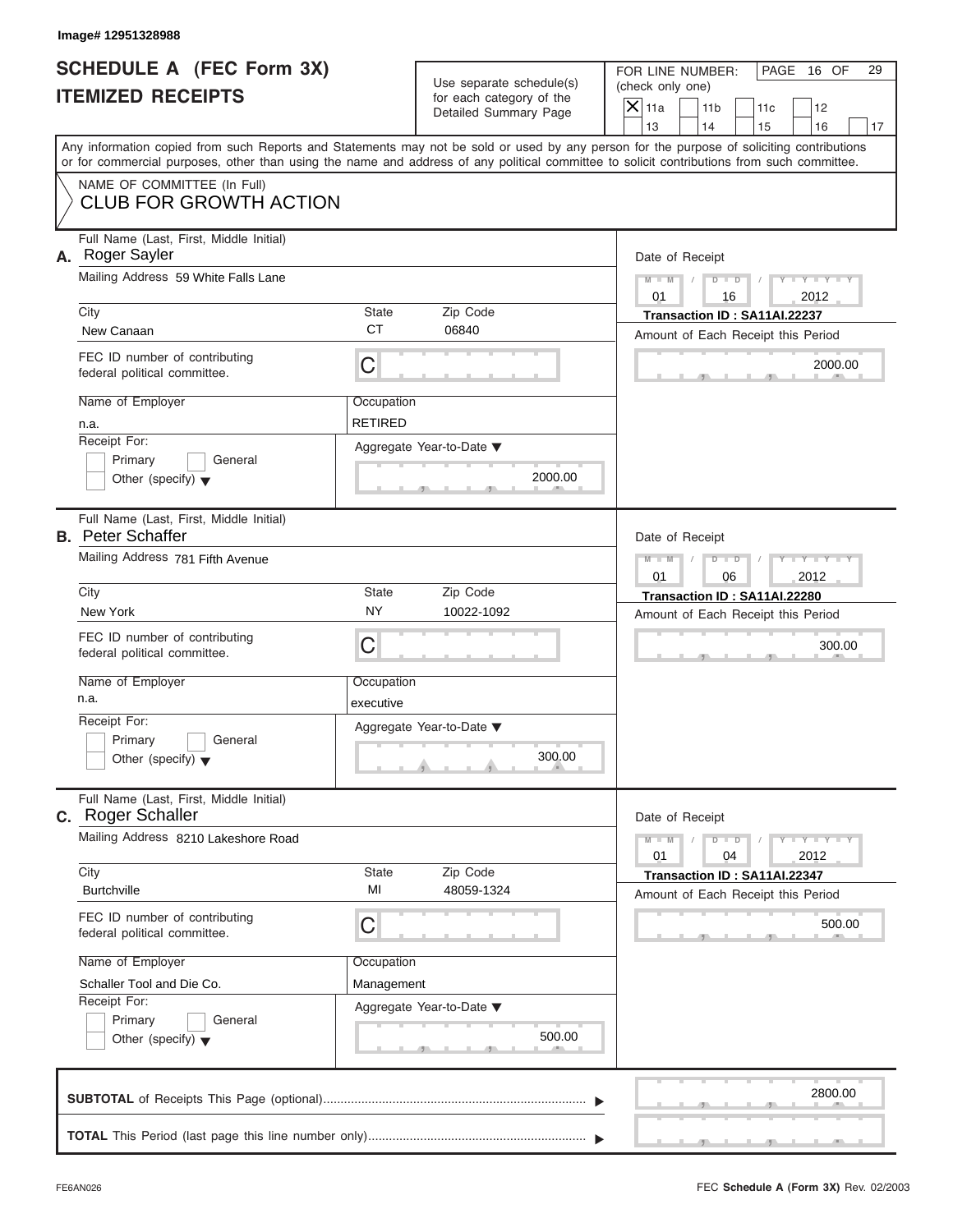|                          | <b>SCHEDULE A (FEC Form 3X)</b> |
|--------------------------|---------------------------------|
| <b>ITEMIZED RECEIPTS</b> |                                 |

|                                                               | Image# 12951328989                                                                                                                                                        |                     |                                                                               |                                                                |                                                          |  |                 |                                    |                             |    |  |  |  |  |  |
|---------------------------------------------------------------|---------------------------------------------------------------------------------------------------------------------------------------------------------------------------|---------------------|-------------------------------------------------------------------------------|----------------------------------------------------------------|----------------------------------------------------------|--|-----------------|------------------------------------|-----------------------------|----|--|--|--|--|--|
| SCHEDULE A (FEC Form 3X)<br><b>ITEMIZED RECEIPTS</b>          |                                                                                                                                                                           |                     | Use separate schedule(s)<br>for each category of the<br>Detailed Summary Page |                                                                | FOR LINE NUMBER:<br>(check only one)<br>$\mathsf{X}$ 11a |  | 11 <sub>b</sub> | 11c                                | PAGE 17 OF<br>12            | 29 |  |  |  |  |  |
|                                                               | Any information copied from such Reports and Statements may not be sold or used by any person for the purpose of soliciting contributions                                 |                     |                                                                               |                                                                | 13                                                       |  | 14              | 15                                 | 16                          | 17 |  |  |  |  |  |
|                                                               | or for commercial purposes, other than using the name and address of any political committee to solicit contributions from such committee.<br>NAME OF COMMITTEE (In Full) |                     |                                                                               |                                                                |                                                          |  |                 |                                    |                             |    |  |  |  |  |  |
|                                                               | <b>CLUB FOR GROWTH ACTION</b>                                                                                                                                             |                     |                                                                               |                                                                |                                                          |  |                 |                                    |                             |    |  |  |  |  |  |
| А.                                                            | Full Name (Last, First, Middle Initial)<br>Paul Schierl                                                                                                                   |                     |                                                                               |                                                                | Date of Receipt                                          |  |                 |                                    |                             |    |  |  |  |  |  |
|                                                               | Mailing Address 111 North Washington Street Suite                                                                                                                         |                     |                                                                               | $Y - Y - Y - Y - Y$<br>$D$ $D$<br>$M - M$<br>0.1<br>2012<br>30 |                                                          |  |                 |                                    |                             |    |  |  |  |  |  |
|                                                               | City                                                                                                                                                                      | State               | Zip Code                                                                      |                                                                | Transaction ID: SA11AI.22352                             |  |                 |                                    |                             |    |  |  |  |  |  |
|                                                               | Green Bay                                                                                                                                                                 | WI                  | 54301-4257                                                                    |                                                                |                                                          |  |                 | Amount of Each Receipt this Period |                             |    |  |  |  |  |  |
|                                                               | FEC ID number of contributing<br>federal political committee.                                                                                                             | C                   |                                                                               |                                                                |                                                          |  |                 |                                    | 10000.00                    |    |  |  |  |  |  |
|                                                               | Name of Employer                                                                                                                                                          | Occupation          |                                                                               |                                                                |                                                          |  |                 |                                    |                             |    |  |  |  |  |  |
|                                                               | n.a                                                                                                                                                                       | Retired             |                                                                               |                                                                |                                                          |  |                 |                                    |                             |    |  |  |  |  |  |
|                                                               | Receipt For:                                                                                                                                                              |                     | Aggregate Year-to-Date ▼                                                      |                                                                |                                                          |  |                 |                                    |                             |    |  |  |  |  |  |
|                                                               | Primary<br>General<br>Other (specify) $\blacktriangledown$                                                                                                                |                     | 10000.00                                                                      |                                                                |                                                          |  |                 |                                    |                             |    |  |  |  |  |  |
|                                                               |                                                                                                                                                                           |                     |                                                                               |                                                                |                                                          |  |                 |                                    |                             |    |  |  |  |  |  |
|                                                               | Full Name (Last, First, Middle Initial)                                                                                                                                   |                     |                                                                               |                                                                |                                                          |  |                 |                                    |                             |    |  |  |  |  |  |
|                                                               | <b>B.</b> Peter Smykla                                                                                                                                                    |                     |                                                                               |                                                                | Date of Receipt                                          |  |                 |                                    |                             |    |  |  |  |  |  |
|                                                               | Mailing Address P.O. Box 1305                                                                                                                                             |                     |                                                                               |                                                                | $M - M$<br>01                                            |  | $D$ $D$<br>05   |                                    | Y T Y T Y T<br>2012         |    |  |  |  |  |  |
|                                                               | City                                                                                                                                                                      | State               | Zip Code                                                                      |                                                                |                                                          |  |                 | Transaction ID: SA11AI.22385       |                             |    |  |  |  |  |  |
|                                                               | Pine Bluff                                                                                                                                                                | <b>AR</b>           | 71613-1305                                                                    |                                                                |                                                          |  |                 | Amount of Each Receipt this Period |                             |    |  |  |  |  |  |
|                                                               | FEC ID number of contributing<br>federal political committee.                                                                                                             | C                   |                                                                               |                                                                |                                                          |  |                 |                                    | 300.00                      |    |  |  |  |  |  |
|                                                               | Name of Employer                                                                                                                                                          | Occupation          |                                                                               |                                                                |                                                          |  |                 |                                    |                             |    |  |  |  |  |  |
|                                                               | n/a                                                                                                                                                                       | Retired             |                                                                               |                                                                |                                                          |  |                 |                                    |                             |    |  |  |  |  |  |
|                                                               | Receipt For:                                                                                                                                                              |                     | Aggregate Year-to-Date ▼                                                      |                                                                |                                                          |  |                 |                                    |                             |    |  |  |  |  |  |
|                                                               | Primary<br>General<br>Other (specify) $\blacktriangledown$                                                                                                                |                     | 300.00                                                                        |                                                                |                                                          |  |                 |                                    |                             |    |  |  |  |  |  |
|                                                               | Full Name (Last, First, Middle Initial)<br>C. Ned Snider                                                                                                                  |                     |                                                                               |                                                                | Date of Receipt                                          |  |                 |                                    |                             |    |  |  |  |  |  |
|                                                               | Mailing Address 2528 Kentucky Road                                                                                                                                        |                     |                                                                               |                                                                | $M - M$<br>01                                            |  | $D - D$<br>04   |                                    | $Y - Y - Y - Y - I$<br>2012 |    |  |  |  |  |  |
| City                                                          |                                                                                                                                                                           | State               | Zip Code                                                                      |                                                                |                                                          |  |                 | Transaction ID: SA11AI.22232       |                             |    |  |  |  |  |  |
|                                                               | Quincy                                                                                                                                                                    | IL                  | 62301-4462                                                                    |                                                                |                                                          |  |                 | Amount of Each Receipt this Period |                             |    |  |  |  |  |  |
| FEC ID number of contributing<br>federal political committee. |                                                                                                                                                                           | C                   |                                                                               |                                                                |                                                          |  |                 | 500.00                             |                             |    |  |  |  |  |  |
|                                                               | Name of Employer                                                                                                                                                          | Occupation          |                                                                               |                                                                |                                                          |  |                 |                                    |                             |    |  |  |  |  |  |
|                                                               | Self                                                                                                                                                                      | Physician - Retired |                                                                               |                                                                |                                                          |  |                 |                                    |                             |    |  |  |  |  |  |
|                                                               | Receipt For:                                                                                                                                                              |                     | Aggregate Year-to-Date ▼                                                      |                                                                |                                                          |  |                 |                                    |                             |    |  |  |  |  |  |
|                                                               | Primary<br>General<br>Other (specify) $\blacktriangledown$                                                                                                                |                     | 500.00                                                                        |                                                                |                                                          |  |                 |                                    |                             |    |  |  |  |  |  |
|                                                               | CURTOTAL of Possints This Page (optional)                                                                                                                                 |                     |                                                                               |                                                                |                                                          |  |                 |                                    | 10800.00                    |    |  |  |  |  |  |

|  |  |  |  |  |  | 10800.00                                                     |
|--|--|--|--|--|--|--------------------------------------------------------------|
|  |  |  |  |  |  |                                                              |
|  |  |  |  |  |  | <u>Union and the most community of the second second and</u> |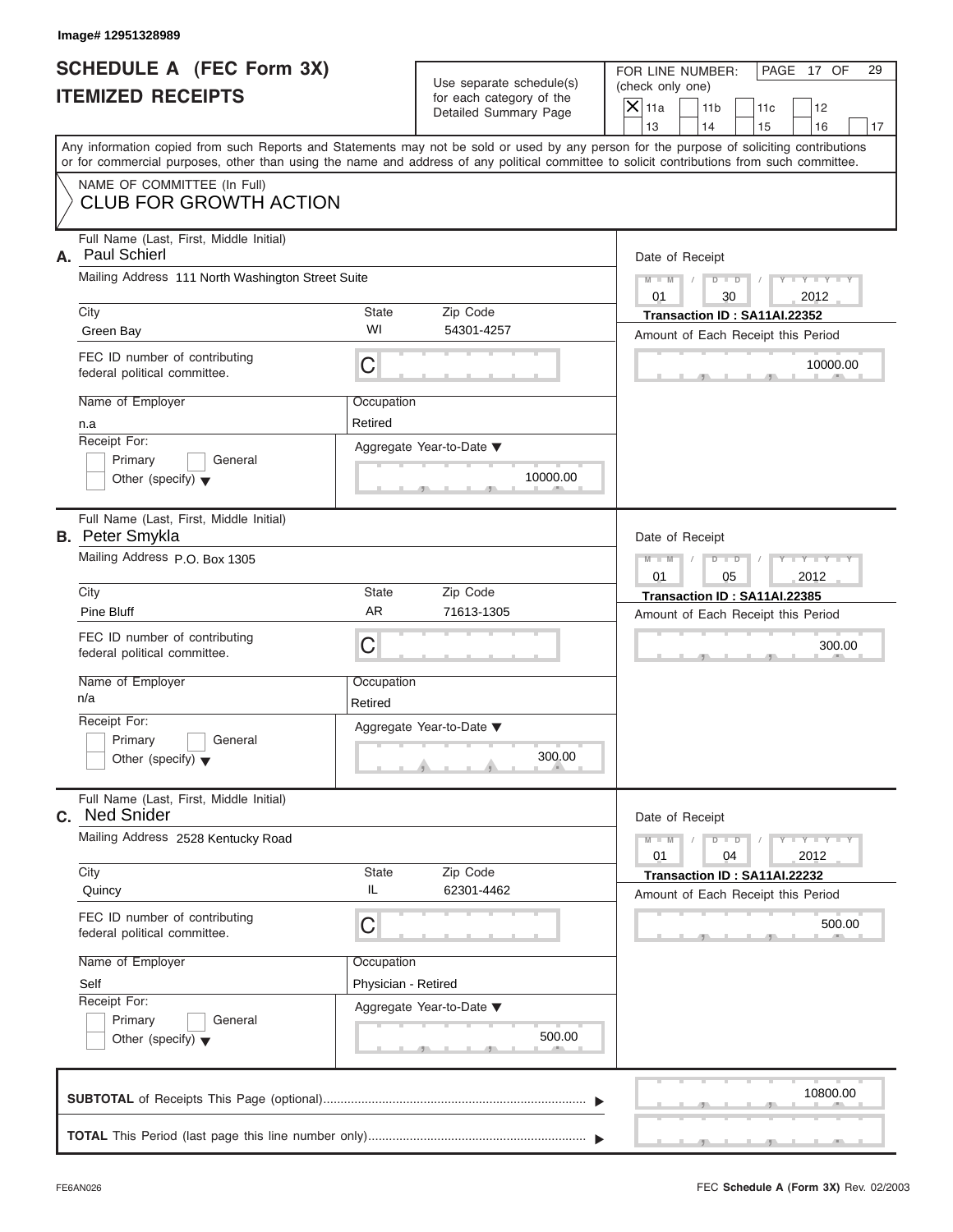|                          | <b>SCHEDULE A (FEC Form 3X)</b> |
|--------------------------|---------------------------------|
| <b>ITEMIZED RECEIPTS</b> |                                 |

| Image# 12951328990                 |                                                                                                                                                                                                                                                                                         |                              |                                                                               |                                                                                         |                                                                    |  |  |  |  |
|------------------------------------|-----------------------------------------------------------------------------------------------------------------------------------------------------------------------------------------------------------------------------------------------------------------------------------------|------------------------------|-------------------------------------------------------------------------------|-----------------------------------------------------------------------------------------|--------------------------------------------------------------------|--|--|--|--|
|                                    | SCHEDULE A (FEC Form 3X)<br><b>ITEMIZED RECEIPTS</b>                                                                                                                                                                                                                                    |                              | Use separate schedule(s)<br>for each category of the<br>Detailed Summary Page | FOR LINE NUMBER:<br>(check only one)<br>$\mathsf{X} _{\mathsf{11a}}$<br>11 <sub>b</sub> | PAGE 18 OF<br>29<br>11c<br>12                                      |  |  |  |  |
|                                    | Any information copied from such Reports and Statements may not be sold or used by any person for the purpose of soliciting contributions<br>or for commercial purposes, other than using the name and address of any political committee to solicit contributions from such committee. |                              |                                                                               | 13<br>14                                                                                | 15<br>16<br>17                                                     |  |  |  |  |
|                                    | NAME OF COMMITTEE (In Full)<br><b>CLUB FOR GROWTH ACTION</b>                                                                                                                                                                                                                            |                              |                                                                               |                                                                                         |                                                                    |  |  |  |  |
| А.                                 | Full Name (Last, First, Middle Initial)<br>Robert J. Stracks                                                                                                                                                                                                                            |                              |                                                                               | Date of Receipt                                                                         |                                                                    |  |  |  |  |
|                                    | Mailing Address 913 Greenwood Ave                                                                                                                                                                                                                                                       |                              |                                                                               | $M - M$<br>01                                                                           | $D$ $D$<br>$Y - Y - Y - Y$<br>05<br>2012                           |  |  |  |  |
| City<br>Winnetka                   |                                                                                                                                                                                                                                                                                         | State<br>IL                  | Zip Code<br>60093-1431                                                        |                                                                                         | Transaction ID: SA11AI.22365<br>Amount of Each Receipt this Period |  |  |  |  |
|                                    | FEC ID number of contributing<br>federal political committee.                                                                                                                                                                                                                           | C                            |                                                                               |                                                                                         | 500.00                                                             |  |  |  |  |
| Name of Employer<br>n.a.           |                                                                                                                                                                                                                                                                                         | Occupation<br>Attorney       |                                                                               |                                                                                         |                                                                    |  |  |  |  |
| Receipt For:<br>Primary            | General<br>Other (specify) $\blacktriangledown$                                                                                                                                                                                                                                         |                              | Aggregate Year-to-Date ▼<br>500.00                                            |                                                                                         |                                                                    |  |  |  |  |
|                                    | Full Name (Last, First, Middle Initial)<br><b>B.</b> Duane Stranahan Jr.                                                                                                                                                                                                                |                              |                                                                               | Date of Receipt                                                                         |                                                                    |  |  |  |  |
|                                    | Mailing Address 4001 Tamiami Trail North Suite 404                                                                                                                                                                                                                                      |                              |                                                                               | $M - M$<br>$D$ $D$<br>01                                                                | Y TYTTYTTY<br>06<br>2012                                           |  |  |  |  |
| City<br><b>Naples</b>              |                                                                                                                                                                                                                                                                                         | <b>State</b><br><b>FL</b>    | Zip Code<br>34103-3555                                                        | Transaction ID: SA11AI.22329<br>Amount of Each Receipt this Period                      |                                                                    |  |  |  |  |
|                                    | FEC ID number of contributing<br>federal political committee.                                                                                                                                                                                                                           | C                            |                                                                               |                                                                                         | 1000.00                                                            |  |  |  |  |
| Name of Employer<br>Info Requested |                                                                                                                                                                                                                                                                                         | Occupation<br>Info Requested |                                                                               |                                                                                         |                                                                    |  |  |  |  |
| Receipt For:<br>Primary            | General<br>Other (specify) $\blacktriangledown$                                                                                                                                                                                                                                         |                              | Aggregate Year-to-Date ▼<br>1000.00                                           |                                                                                         |                                                                    |  |  |  |  |
| C.                                 | Full Name (Last, First, Middle Initial)<br><b>Richard Uihlein</b>                                                                                                                                                                                                                       |                              |                                                                               | Date of Receipt                                                                         |                                                                    |  |  |  |  |
|                                    | Mailing Address 1396 North Waukegan Road                                                                                                                                                                                                                                                |                              |                                                                               | $M - M$<br>01                                                                           | $Y = Y$<br>$D$ $D$<br>2012<br>11                                   |  |  |  |  |
| City<br>Lake Forest                |                                                                                                                                                                                                                                                                                         | State<br>IL                  | Zip Code<br>60045-1147                                                        |                                                                                         | Transaction ID: SA11AI.22363<br>Amount of Each Receipt this Period |  |  |  |  |
|                                    | FEC ID number of contributing<br>federal political committee.                                                                                                                                                                                                                           | C                            |                                                                               |                                                                                         | 100000.00                                                          |  |  |  |  |
| Name of Employer<br>Uline          |                                                                                                                                                                                                                                                                                         | Occupation<br>CEO/Owner      |                                                                               |                                                                                         |                                                                    |  |  |  |  |
| Receipt For:<br>Primary            | General<br>Other (specify) $\blacktriangledown$                                                                                                                                                                                                                                         |                              | Aggregate Year-to-Date ▼<br>100000.00                                         |                                                                                         |                                                                    |  |  |  |  |
|                                    |                                                                                                                                                                                                                                                                                         |                              |                                                                               |                                                                                         | 101500.00                                                          |  |  |  |  |
|                                    |                                                                                                                                                                                                                                                                                         |                              |                                                                               |                                                                                         |                                                                    |  |  |  |  |

FEC **Schedule A (Form 3X)** Rev. 02/2003

S S S , , .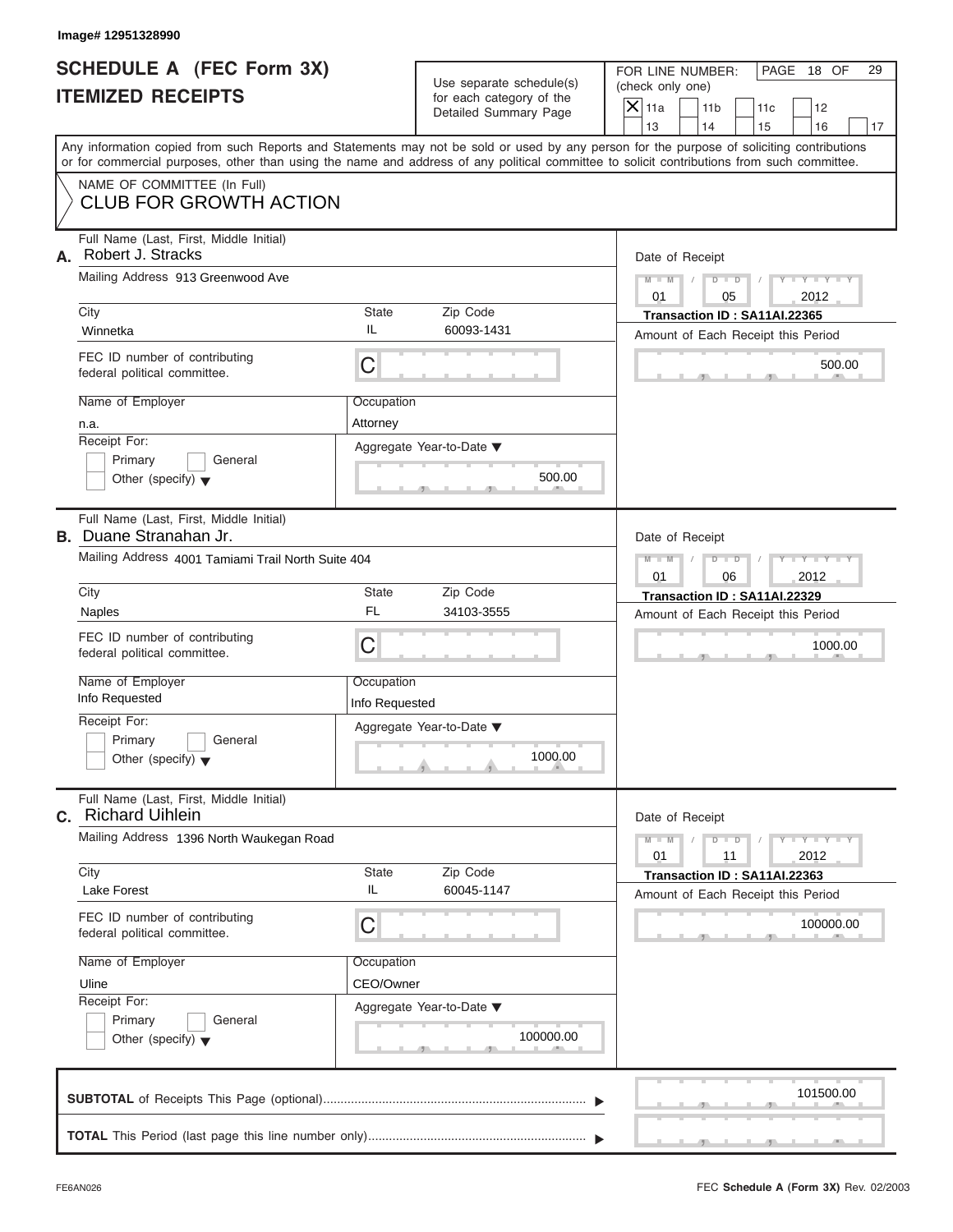| SCHEDULE A (FEC Form 3X) |  |  |
|--------------------------|--|--|
| <b>ITEMIZED RECEIPTS</b> |  |  |

|                                                                       | Image# 12951328991                                                                                                                         |                                                                               |                                    |                                                                                                                                           |
|-----------------------------------------------------------------------|--------------------------------------------------------------------------------------------------------------------------------------------|-------------------------------------------------------------------------------|------------------------------------|-------------------------------------------------------------------------------------------------------------------------------------------|
| <b>SCHEDULE A (FEC Form 3X)</b><br><b>ITEMIZED RECEIPTS</b>           |                                                                                                                                            | Use separate schedule(s)<br>for each category of the<br>Detailed Summary Page |                                    | FOR LINE NUMBER:<br>PAGE 19 OF<br>29<br>(check only one)<br>$\mathsf{X}$ 11a<br>11 <sub>b</sub><br>11c<br>12                              |
|                                                                       |                                                                                                                                            |                                                                               |                                    | 13<br>14<br>16<br>15<br>17                                                                                                                |
|                                                                       | or for commercial purposes, other than using the name and address of any political committee to solicit contributions from such committee. |                                                                               |                                    | Any information copied from such Reports and Statements may not be sold or used by any person for the purpose of soliciting contributions |
|                                                                       | NAME OF COMMITTEE (In Full)<br><b>CLUB FOR GROWTH ACTION</b>                                                                               |                                                                               |                                    |                                                                                                                                           |
| А.                                                                    | Full Name (Last, First, Middle Initial)<br>Frank A. Zazzera Jr.<br>Mailing Address 2535 Meredith Street                                    |                                                                               |                                    | Date of Receipt<br>$Y - Y - Y - Y - Y$<br>$M - M$<br>$D$ $D$<br>01<br>03<br>2012                                                          |
|                                                                       | City                                                                                                                                       | State<br><b>PA</b>                                                            | Zip Code<br>19130-2421             | Transaction ID: SA11AI.22297                                                                                                              |
|                                                                       | Philadelphia<br>FEC ID number of contributing<br>federal political committee.                                                              | $\mathsf C$                                                                   |                                    | Amount of Each Receipt this Period<br>500.00                                                                                              |
|                                                                       | Name of Employer<br>Thomas Properties Group<br>Receipt For:                                                                                | Occupation<br>Controller                                                      |                                    |                                                                                                                                           |
|                                                                       | Primary<br>General<br>Other (specify) $\blacktriangledown$                                                                                 |                                                                               | Aggregate Year-to-Date ▼<br>500.00 |                                                                                                                                           |
| В.                                                                    | Full Name (Last, First, Middle Initial)                                                                                                    |                                                                               |                                    | Date of Receipt                                                                                                                           |
| <b>Mailing Address</b>                                                |                                                                                                                                            |                                                                               |                                    | $Y = Y = Y' + Y' + Y$<br>$D$ $D$<br>$M - M$                                                                                               |
| City                                                                  |                                                                                                                                            | <b>State</b>                                                                  | Zip Code                           | Amount of Each Receipt this Period                                                                                                        |
|                                                                       | FEC ID number of contributing<br>federal political committee.                                                                              | C                                                                             |                                    | <b>J</b>                                                                                                                                  |
|                                                                       | Name of Employer                                                                                                                           | Occupation                                                                    |                                    |                                                                                                                                           |
|                                                                       | Receipt For:<br>Primary<br>General<br>Other (specify) $\blacktriangledown$                                                                 |                                                                               | Aggregate Year-to-Date ▼           |                                                                                                                                           |
| C.                                                                    | Full Name (Last, First, Middle Initial)                                                                                                    |                                                                               |                                    | Date of Receipt                                                                                                                           |
|                                                                       | <b>Mailing Address</b>                                                                                                                     |                                                                               |                                    | $Y - Y - Y - Y - Y$<br>$M - M$<br>$D - D$                                                                                                 |
| City<br>FEC ID number of contributing<br>federal political committee. |                                                                                                                                            | State                                                                         | Zip Code                           | Amount of Each Receipt this Period                                                                                                        |
|                                                                       |                                                                                                                                            | C                                                                             |                                    |                                                                                                                                           |
|                                                                       | Name of Employer                                                                                                                           | Occupation                                                                    |                                    |                                                                                                                                           |
|                                                                       | Receipt For:<br>Primary<br>General<br>Other (specify) $\blacktriangledown$                                                                 |                                                                               | Aggregate Year-to-Date ▼<br>AU.    |                                                                                                                                           |
|                                                                       |                                                                                                                                            |                                                                               |                                    | 500.00                                                                                                                                    |
|                                                                       |                                                                                                                                            |                                                                               |                                    | 1455286.79                                                                                                                                |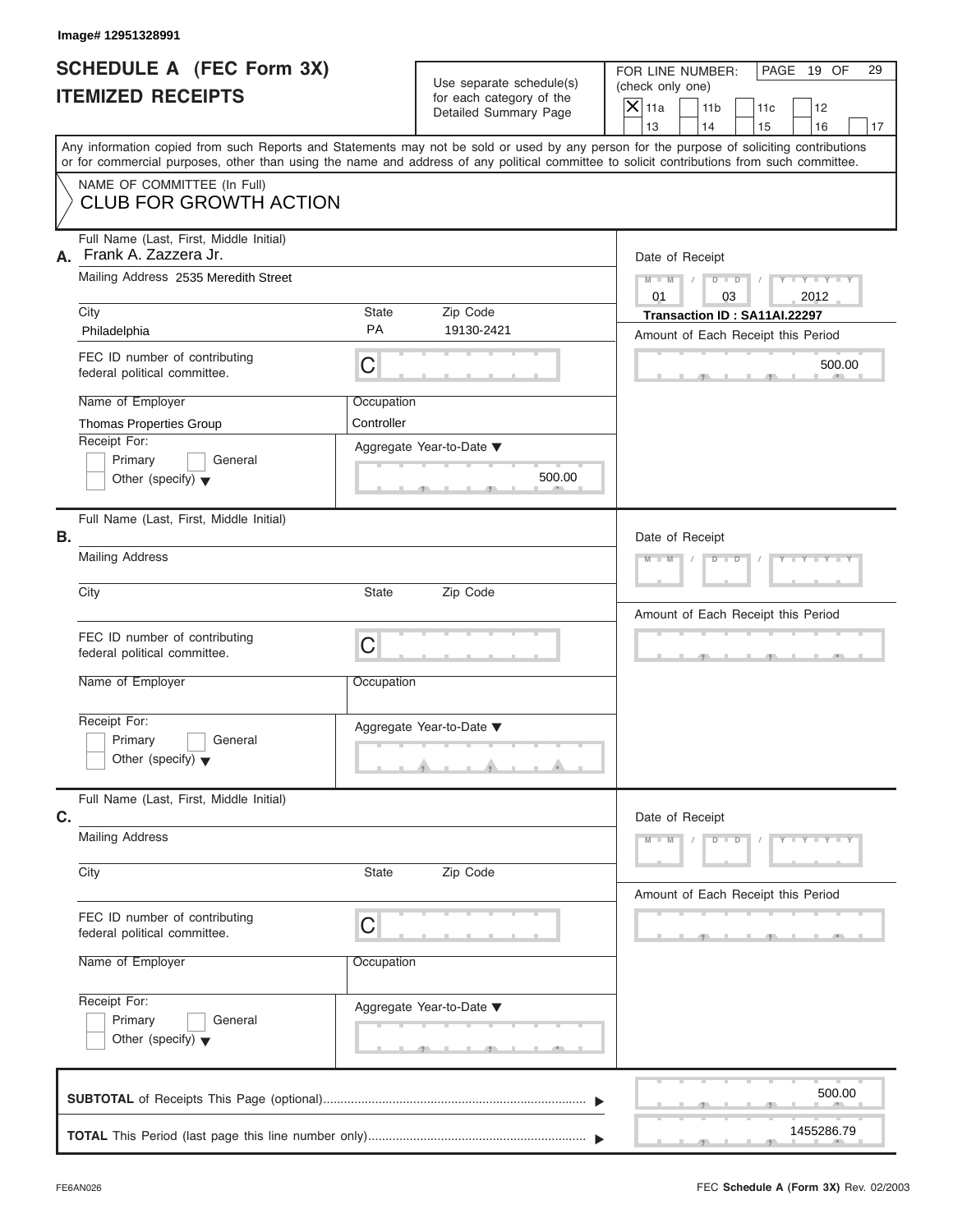| Image# 12951328992                                                                                                                                                                                                                                                                                                     |                                                                                                                               |                                                                                                                                          |
|------------------------------------------------------------------------------------------------------------------------------------------------------------------------------------------------------------------------------------------------------------------------------------------------------------------------|-------------------------------------------------------------------------------------------------------------------------------|------------------------------------------------------------------------------------------------------------------------------------------|
| SCHEDULE B (FEC Form 3X)<br><b>ITEMIZED DISBURSEMENTS</b>                                                                                                                                                                                                                                                              | Use separate schedule(s)<br>(check only one)<br>for each category of the<br>$\overline{X}$ 21b<br>Detailed Summary Page<br>27 | PAGE 20 OF<br>29<br>FOR LINE NUMBER:<br>22<br>23<br>24<br>25<br>26<br>28a<br>28 <sub>b</sub><br>28 <sub>c</sub><br>29<br>30 <sub>b</sub> |
| Any information copied from such Reports and Statements may not be sold or used by any person for the purpose of soliciting contributions<br>or for commercial purposes, other than using the name and address of any political committee to solicit contributions from such committee.<br>NAME OF COMMITTEE (In Full) |                                                                                                                               |                                                                                                                                          |
| <b>CLUB FOR GROWTH ACTION</b>                                                                                                                                                                                                                                                                                          |                                                                                                                               |                                                                                                                                          |
| Full Name (Last, First, Middle Initial)<br>A. Club for Growth                                                                                                                                                                                                                                                          |                                                                                                                               | Date of Disbursement                                                                                                                     |
| Mailing Address 2001 L St., NW, Ste. 600                                                                                                                                                                                                                                                                               |                                                                                                                               | $T - Y = T - Y = T - Y$<br>$D$ $D$<br>$M - M$<br>03<br>2012<br>01                                                                        |
| City<br>Washington                                                                                                                                                                                                                                                                                                     | Zip Code<br><b>State</b><br>DC<br>20036                                                                                       | Transaction ID: SB21B.21307                                                                                                              |
| Purpose of Disbursement<br>pull from advacne for I.E. Line 24<br>Candidate Name                                                                                                                                                                                                                                        |                                                                                                                               | Amount of Each Disbursement this Period                                                                                                  |
| Office Sought:<br>House                                                                                                                                                                                                                                                                                                | Category/<br><b>Type</b><br>Disbursement For:                                                                                 | $-100.19$                                                                                                                                |
| Senate<br>President<br>State:<br>District:                                                                                                                                                                                                                                                                             | Primary<br>General<br>Other (specify) $\blacktriangledown$                                                                    |                                                                                                                                          |
| Full Name (Last, First, Middle Initial)<br>B. Club for Growth                                                                                                                                                                                                                                                          |                                                                                                                               | Date of Disbursement<br><b>LY LY LY</b><br>$M - M$<br>$\Box$<br>$\Box$                                                                   |
| Mailing Address 2001 L St., NW, Ste. 600                                                                                                                                                                                                                                                                               |                                                                                                                               | 03<br>2012<br>01                                                                                                                         |
| City<br>Washington                                                                                                                                                                                                                                                                                                     | Zip Code<br><b>State</b><br>DC<br>20036                                                                                       | Transaction ID: SB21B.21308                                                                                                              |
| Purpose of Disbursement<br>pull from advance for I.E. Line 24<br>Candidate Name                                                                                                                                                                                                                                        | Category/<br><b>Type</b>                                                                                                      | Amount of Each Disbursement this Period<br>$-370.54$<br>$\sim$                                                                           |
| Office Sought:<br>House<br>Senate<br>President                                                                                                                                                                                                                                                                         | Disbursement For:<br>Primary<br>General<br>Other (specify) $\blacktriangledown$                                               |                                                                                                                                          |
| State:<br>District:<br>Full Name (Last, First, Middle Initial)<br>C. Club for Growth                                                                                                                                                                                                                                   |                                                                                                                               | Date of Disbursement                                                                                                                     |
| Mailing Address 2001 L St., NW, Ste. 600                                                                                                                                                                                                                                                                               |                                                                                                                               | $T - Y = Y - T Y$<br>$M - M$<br>$\overline{D}$<br>$\Box$<br>2012<br>01<br>03                                                             |
| City<br>Washington<br>Purpose of Disbursement                                                                                                                                                                                                                                                                          | Zip Code<br><b>State</b><br>DC<br>20036                                                                                       | Transaction ID: SB21B.21312                                                                                                              |
| pull from advacne for I.E. Line 24<br>Candidate Name                                                                                                                                                                                                                                                                   | Category/<br><b>Type</b>                                                                                                      | Amount of Each Disbursement this Period<br>$-100.85$                                                                                     |
| Office Sought:<br>House<br>Senate<br>President<br>State:<br>District:                                                                                                                                                                                                                                                  | Disbursement For:<br>Primary<br>General<br>Other (specify) $\blacktriangledown$                                               |                                                                                                                                          |
|                                                                                                                                                                                                                                                                                                                        |                                                                                                                               | -571.58                                                                                                                                  |
|                                                                                                                                                                                                                                                                                                                        |                                                                                                                               |                                                                                                                                          |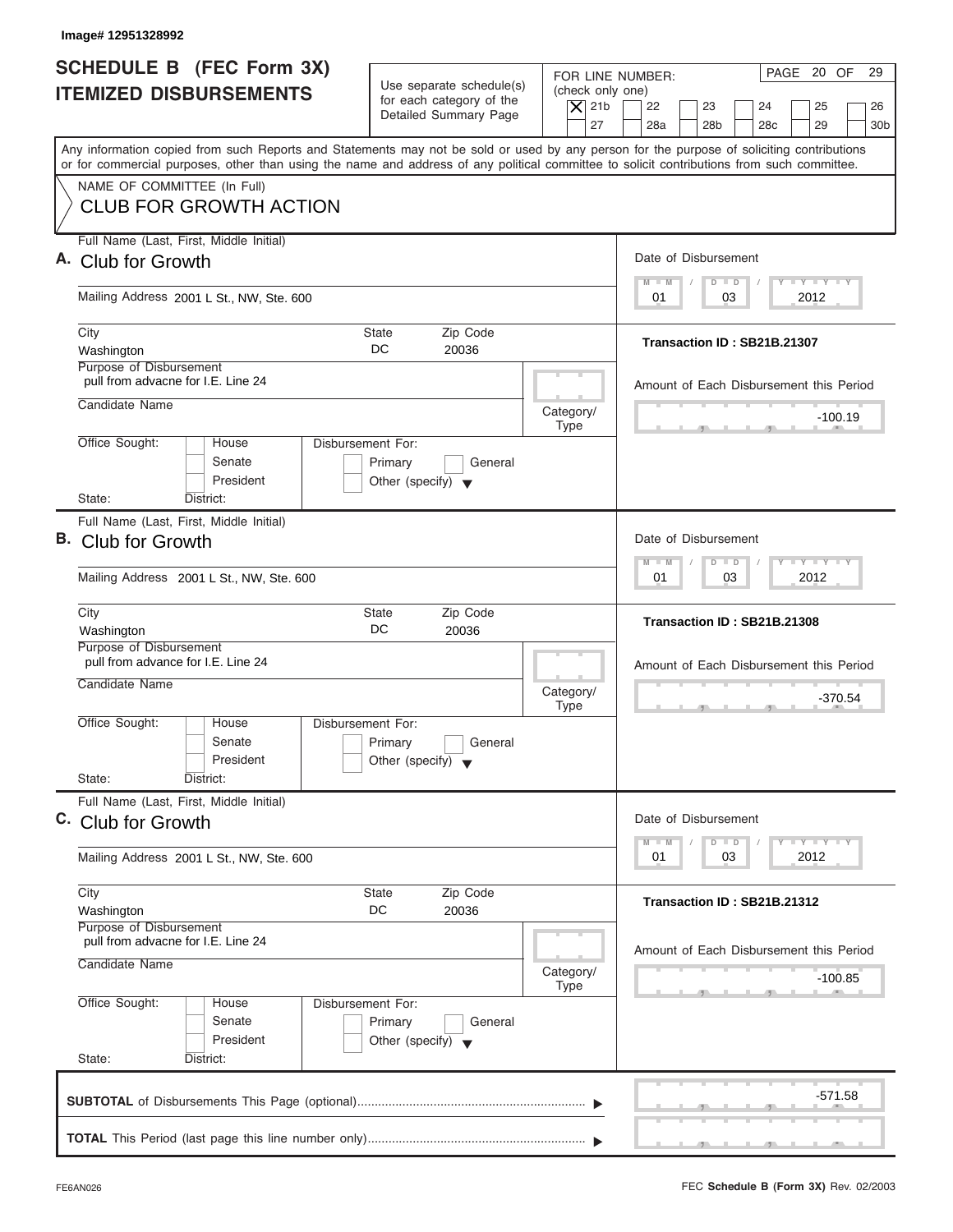| Image# 12951328993                                                                                                                                                                                                                                                                                                     |                                                                                                                               |                                                                                                                                          |
|------------------------------------------------------------------------------------------------------------------------------------------------------------------------------------------------------------------------------------------------------------------------------------------------------------------------|-------------------------------------------------------------------------------------------------------------------------------|------------------------------------------------------------------------------------------------------------------------------------------|
| <b>SCHEDULE B</b> (FEC Form 3X)<br><b>ITEMIZED DISBURSEMENTS</b>                                                                                                                                                                                                                                                       | Use separate schedule(s)<br>(check only one)<br>for each category of the<br>$\overline{X}$ 21b<br>Detailed Summary Page<br>27 | PAGE 21 OF<br>29<br>FOR LINE NUMBER:<br>22<br>23<br>24<br>25<br>26<br>28a<br>28 <sub>b</sub><br>28 <sub>c</sub><br>29<br>30 <sub>b</sub> |
| Any information copied from such Reports and Statements may not be sold or used by any person for the purpose of soliciting contributions<br>or for commercial purposes, other than using the name and address of any political committee to solicit contributions from such committee.<br>NAME OF COMMITTEE (In Full) |                                                                                                                               |                                                                                                                                          |
| <b>CLUB FOR GROWTH ACTION</b>                                                                                                                                                                                                                                                                                          |                                                                                                                               |                                                                                                                                          |
| Full Name (Last, First, Middle Initial)<br>A. Club for Growth                                                                                                                                                                                                                                                          |                                                                                                                               | Date of Disbursement                                                                                                                     |
| Mailing Address 2001 L St., NW, Ste. 600                                                                                                                                                                                                                                                                               |                                                                                                                               | $T - Y = T - Y = T - Y$<br>$D$ $D$<br>$M - M$<br>03<br>2012<br>01                                                                        |
| City<br>Washington<br>Purpose of Disbursement                                                                                                                                                                                                                                                                          | Zip Code<br><b>State</b><br>DC<br>20036                                                                                       | Transaction ID: SB21B.21313                                                                                                              |
| pull from advacne for I.E. Line 24<br>Candidate Name                                                                                                                                                                                                                                                                   | Category/                                                                                                                     | Amount of Each Disbursement this Period                                                                                                  |
| Office Sought:<br>House<br>Senate                                                                                                                                                                                                                                                                                      | <b>Type</b><br>Disbursement For:<br>Primary<br>General                                                                        | $-370.54$                                                                                                                                |
| President<br>State:<br>District:<br>Full Name (Last, First, Middle Initial)                                                                                                                                                                                                                                            | Other (specify) $\blacktriangledown$                                                                                          |                                                                                                                                          |
| B. Club for Growth                                                                                                                                                                                                                                                                                                     |                                                                                                                               | Date of Disbursement<br><b>LY LY LY</b><br>$M - M$<br>$\overline{D}$<br>$\Box$                                                           |
| Mailing Address 2001 L St., NW, Ste. 600<br>City                                                                                                                                                                                                                                                                       | Zip Code<br><b>State</b>                                                                                                      | 2012<br>01<br>10                                                                                                                         |
| Washington<br>Purpose of Disbursement                                                                                                                                                                                                                                                                                  | DC<br>20036                                                                                                                   | Transaction ID: SB21B.22436                                                                                                              |
| pull from advance for I.E. Line 24<br>Candidate Name                                                                                                                                                                                                                                                                   | Category/<br><b>Type</b>                                                                                                      | Amount of Each Disbursement this Period<br>$-23.86$<br>$-5$                                                                              |
| Office Sought:<br>House<br>Senate<br>President                                                                                                                                                                                                                                                                         | Disbursement For:<br>Primary<br>General<br>Other (specify) $\blacktriangledown$                                               |                                                                                                                                          |
| State:<br>District:<br>Full Name (Last, First, Middle Initial)<br>C. Club for Growth                                                                                                                                                                                                                                   |                                                                                                                               | Date of Disbursement                                                                                                                     |
| Mailing Address 2001 L St., NW, Ste. 600                                                                                                                                                                                                                                                                               |                                                                                                                               | $T - Y = Y - T Y$<br>$M - M$<br>$\overline{D}$<br>$\Box$<br>2012<br>01<br>10                                                             |
| City<br>Washington<br>Purpose of Disbursement                                                                                                                                                                                                                                                                          | Zip Code<br><b>State</b><br>DC<br>20036                                                                                       | Transaction ID: SB21B.22438                                                                                                              |
| pull from advance for I.E. Line 24<br>Candidate Name                                                                                                                                                                                                                                                                   | Category/<br><b>Type</b>                                                                                                      | Amount of Each Disbursement this Period<br>-23.86                                                                                        |
| Office Sought:<br>House<br>Senate<br>President<br>State:<br>District:                                                                                                                                                                                                                                                  | Disbursement For:<br>Primary<br>General<br>Other (specify) $\blacktriangledown$                                               |                                                                                                                                          |
|                                                                                                                                                                                                                                                                                                                        |                                                                                                                               | -418.26                                                                                                                                  |
|                                                                                                                                                                                                                                                                                                                        |                                                                                                                               |                                                                                                                                          |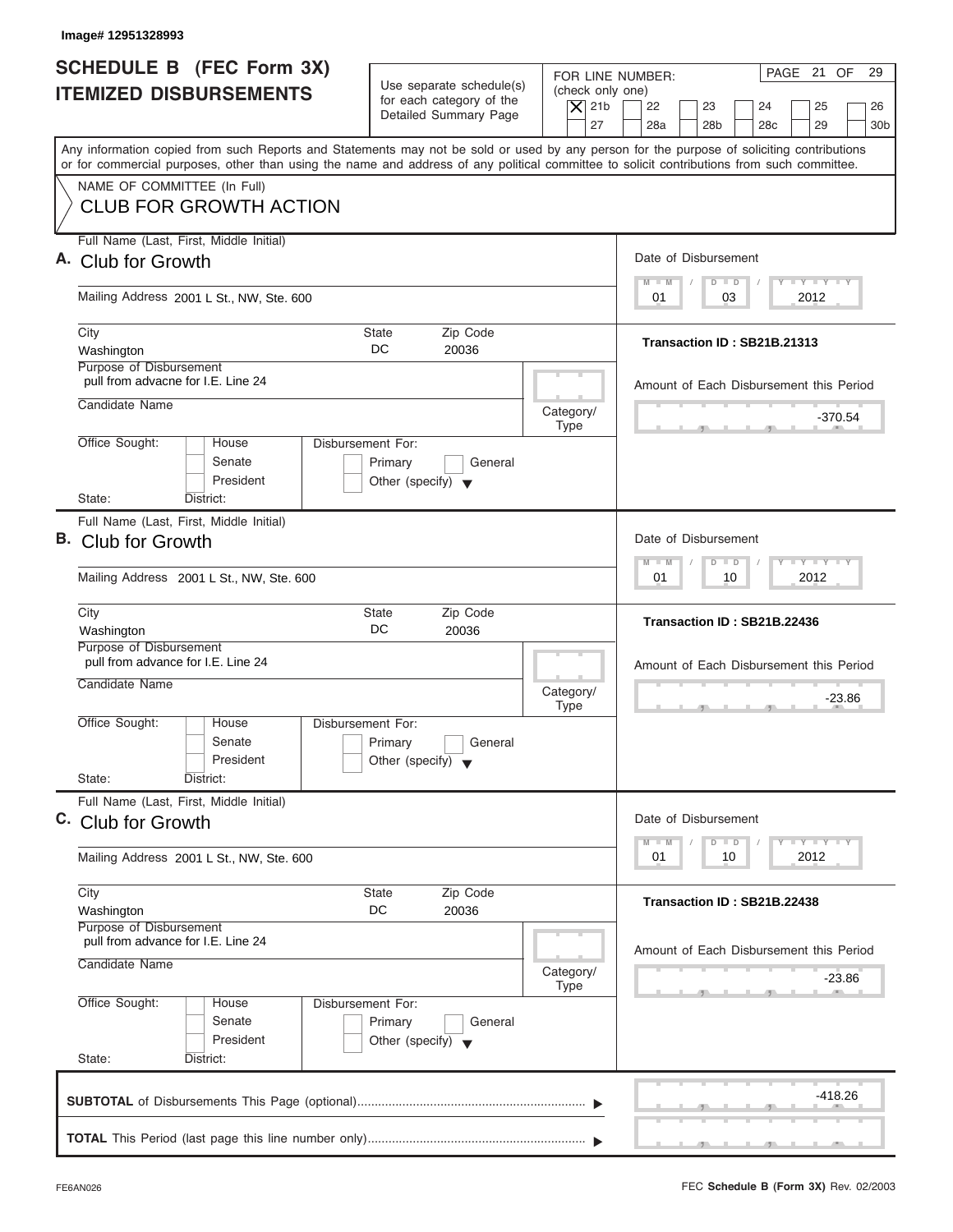| <b>SCHEDULE B (FEC Form 3X)</b><br>Use separate schedule(s)<br><b>ITEMIZED DISBURSEMENTS</b><br>for each category of the<br>Detailed Summary Page<br>Any information copied from such Reports and Statements may not be sold or used by any person for the purpose of soliciting contributions<br>or for commercial purposes, other than using the name and address of any political committee to solicit contributions from such committee.<br>NAME OF COMMITTEE (In Full)<br><b>CLUB FOR GROWTH ACTION</b><br>Full Name (Last, First, Middle Initial)<br>Mailing Address 2001 L St., NW, Ste. 600<br>Zip Code<br>City<br><b>State</b><br>DC.<br>Washington<br>20036<br>Purpose of Disbursement<br>In-kind - admininstrative, compliance, fundraising support<br>Candidate Name<br>Office Sought:<br><b>Disbursement For:</b><br>House<br>Senate<br>Primary<br>General<br>President<br>Other (specify) $\blacktriangledown$<br>State:<br>District:<br>Full Name (Last, First, Middle Initial)<br>Club for Growth<br>Mailing Address 2001 L St., NW, Ste. 600<br>Zip Code<br>City<br>State<br>DC<br>20036<br>Washington<br>Purpose of Disbursement<br>In-kind - admininstrative, compliance, fundraising support<br>Candidate Name<br>Office Sought:<br>House<br>Disbursement For:<br>Senate<br>Primary<br>General<br>President<br>Other (specify) $\blacktriangledown$<br>State:<br>District: | (check only one)<br>$\vert$ $\chi$ 21b<br>27<br>Category/<br><b>Type</b> | PAGE 22 OF<br>29<br>FOR LINE NUMBER:<br>22<br>23<br>24<br>25<br>26<br>28a<br>28 <sub>b</sub><br>28 <sub>c</sub><br>29<br>30 <sub>b</sub><br>Date of Disbursement<br>$I - Y - I - Y - I - Y$<br>$M - M$<br>$\Box$<br>D<br>2012<br>01<br>15<br>Transaction ID: SB21B.22454<br>Amount of Each Disbursement this Period<br>7179.79<br>Date of Disbursement<br>$-1$ $-1$ $-1$ $-1$ $-1$<br>$\Box$<br>$M - M$<br>$\overline{D}$<br>2012<br>01<br>31 |
|------------------------------------------------------------------------------------------------------------------------------------------------------------------------------------------------------------------------------------------------------------------------------------------------------------------------------------------------------------------------------------------------------------------------------------------------------------------------------------------------------------------------------------------------------------------------------------------------------------------------------------------------------------------------------------------------------------------------------------------------------------------------------------------------------------------------------------------------------------------------------------------------------------------------------------------------------------------------------------------------------------------------------------------------------------------------------------------------------------------------------------------------------------------------------------------------------------------------------------------------------------------------------------------------------------------------------------------------------------------------------------------------|--------------------------------------------------------------------------|-----------------------------------------------------------------------------------------------------------------------------------------------------------------------------------------------------------------------------------------------------------------------------------------------------------------------------------------------------------------------------------------------------------------------------------------------|
| A. Club for Growth<br>В.                                                                                                                                                                                                                                                                                                                                                                                                                                                                                                                                                                                                                                                                                                                                                                                                                                                                                                                                                                                                                                                                                                                                                                                                                                                                                                                                                                       |                                                                          |                                                                                                                                                                                                                                                                                                                                                                                                                                               |
|                                                                                                                                                                                                                                                                                                                                                                                                                                                                                                                                                                                                                                                                                                                                                                                                                                                                                                                                                                                                                                                                                                                                                                                                                                                                                                                                                                                                |                                                                          |                                                                                                                                                                                                                                                                                                                                                                                                                                               |
|                                                                                                                                                                                                                                                                                                                                                                                                                                                                                                                                                                                                                                                                                                                                                                                                                                                                                                                                                                                                                                                                                                                                                                                                                                                                                                                                                                                                |                                                                          |                                                                                                                                                                                                                                                                                                                                                                                                                                               |
|                                                                                                                                                                                                                                                                                                                                                                                                                                                                                                                                                                                                                                                                                                                                                                                                                                                                                                                                                                                                                                                                                                                                                                                                                                                                                                                                                                                                |                                                                          |                                                                                                                                                                                                                                                                                                                                                                                                                                               |
|                                                                                                                                                                                                                                                                                                                                                                                                                                                                                                                                                                                                                                                                                                                                                                                                                                                                                                                                                                                                                                                                                                                                                                                                                                                                                                                                                                                                |                                                                          |                                                                                                                                                                                                                                                                                                                                                                                                                                               |
|                                                                                                                                                                                                                                                                                                                                                                                                                                                                                                                                                                                                                                                                                                                                                                                                                                                                                                                                                                                                                                                                                                                                                                                                                                                                                                                                                                                                |                                                                          |                                                                                                                                                                                                                                                                                                                                                                                                                                               |
|                                                                                                                                                                                                                                                                                                                                                                                                                                                                                                                                                                                                                                                                                                                                                                                                                                                                                                                                                                                                                                                                                                                                                                                                                                                                                                                                                                                                |                                                                          |                                                                                                                                                                                                                                                                                                                                                                                                                                               |
|                                                                                                                                                                                                                                                                                                                                                                                                                                                                                                                                                                                                                                                                                                                                                                                                                                                                                                                                                                                                                                                                                                                                                                                                                                                                                                                                                                                                |                                                                          |                                                                                                                                                                                                                                                                                                                                                                                                                                               |
|                                                                                                                                                                                                                                                                                                                                                                                                                                                                                                                                                                                                                                                                                                                                                                                                                                                                                                                                                                                                                                                                                                                                                                                                                                                                                                                                                                                                |                                                                          |                                                                                                                                                                                                                                                                                                                                                                                                                                               |
|                                                                                                                                                                                                                                                                                                                                                                                                                                                                                                                                                                                                                                                                                                                                                                                                                                                                                                                                                                                                                                                                                                                                                                                                                                                                                                                                                                                                |                                                                          |                                                                                                                                                                                                                                                                                                                                                                                                                                               |
|                                                                                                                                                                                                                                                                                                                                                                                                                                                                                                                                                                                                                                                                                                                                                                                                                                                                                                                                                                                                                                                                                                                                                                                                                                                                                                                                                                                                |                                                                          |                                                                                                                                                                                                                                                                                                                                                                                                                                               |
|                                                                                                                                                                                                                                                                                                                                                                                                                                                                                                                                                                                                                                                                                                                                                                                                                                                                                                                                                                                                                                                                                                                                                                                                                                                                                                                                                                                                |                                                                          |                                                                                                                                                                                                                                                                                                                                                                                                                                               |
|                                                                                                                                                                                                                                                                                                                                                                                                                                                                                                                                                                                                                                                                                                                                                                                                                                                                                                                                                                                                                                                                                                                                                                                                                                                                                                                                                                                                |                                                                          |                                                                                                                                                                                                                                                                                                                                                                                                                                               |
|                                                                                                                                                                                                                                                                                                                                                                                                                                                                                                                                                                                                                                                                                                                                                                                                                                                                                                                                                                                                                                                                                                                                                                                                                                                                                                                                                                                                |                                                                          | Transaction ID: SB21B.22456                                                                                                                                                                                                                                                                                                                                                                                                                   |
|                                                                                                                                                                                                                                                                                                                                                                                                                                                                                                                                                                                                                                                                                                                                                                                                                                                                                                                                                                                                                                                                                                                                                                                                                                                                                                                                                                                                | Category/<br><b>Type</b>                                                 | Amount of Each Disbursement this Period<br>10556.00<br>$-7$                                                                                                                                                                                                                                                                                                                                                                                   |
|                                                                                                                                                                                                                                                                                                                                                                                                                                                                                                                                                                                                                                                                                                                                                                                                                                                                                                                                                                                                                                                                                                                                                                                                                                                                                                                                                                                                |                                                                          |                                                                                                                                                                                                                                                                                                                                                                                                                                               |
| Full Name (Last, First, Middle Initial)<br>C. Paul and Partners                                                                                                                                                                                                                                                                                                                                                                                                                                                                                                                                                                                                                                                                                                                                                                                                                                                                                                                                                                                                                                                                                                                                                                                                                                                                                                                                |                                                                          | Date of Disbursement                                                                                                                                                                                                                                                                                                                                                                                                                          |
| Mailing Address 43670 Trade Center Place<br>Ste. 150                                                                                                                                                                                                                                                                                                                                                                                                                                                                                                                                                                                                                                                                                                                                                                                                                                                                                                                                                                                                                                                                                                                                                                                                                                                                                                                                           |                                                                          | $\mathbf{I}$ $\mathbf{Y}$ $\mathbf{I}$ $\mathbf{Y}$ $\mathbf{I}$ $\mathbf{Y}$<br>$M - M$<br>D<br>$\Box$<br>2012<br>01<br>31                                                                                                                                                                                                                                                                                                                   |
| Zip Code<br>City<br>State                                                                                                                                                                                                                                                                                                                                                                                                                                                                                                                                                                                                                                                                                                                                                                                                                                                                                                                                                                                                                                                                                                                                                                                                                                                                                                                                                                      |                                                                          | Transaction ID: SB21B.22440                                                                                                                                                                                                                                                                                                                                                                                                                   |
| VA<br>20166<br><b>Dulles</b><br><b>Purpose of Disbursement</b>                                                                                                                                                                                                                                                                                                                                                                                                                                                                                                                                                                                                                                                                                                                                                                                                                                                                                                                                                                                                                                                                                                                                                                                                                                                                                                                                 |                                                                          |                                                                                                                                                                                                                                                                                                                                                                                                                                               |
| mail costs<br>Candidate Name                                                                                                                                                                                                                                                                                                                                                                                                                                                                                                                                                                                                                                                                                                                                                                                                                                                                                                                                                                                                                                                                                                                                                                                                                                                                                                                                                                   | Category/                                                                | Amount of Each Disbursement this Period                                                                                                                                                                                                                                                                                                                                                                                                       |
|                                                                                                                                                                                                                                                                                                                                                                                                                                                                                                                                                                                                                                                                                                                                                                                                                                                                                                                                                                                                                                                                                                                                                                                                                                                                                                                                                                                                | <b>Type</b>                                                              | 432.76                                                                                                                                                                                                                                                                                                                                                                                                                                        |
| Office Sought:<br>Disbursement For:<br>House<br>Senate<br>Primary<br>General<br>President<br>Other (specify) $\blacktriangledown$<br>State:<br>District:                                                                                                                                                                                                                                                                                                                                                                                                                                                                                                                                                                                                                                                                                                                                                                                                                                                                                                                                                                                                                                                                                                                                                                                                                                       |                                                                          |                                                                                                                                                                                                                                                                                                                                                                                                                                               |
|                                                                                                                                                                                                                                                                                                                                                                                                                                                                                                                                                                                                                                                                                                                                                                                                                                                                                                                                                                                                                                                                                                                                                                                                                                                                                                                                                                                                |                                                                          | 18168.55                                                                                                                                                                                                                                                                                                                                                                                                                                      |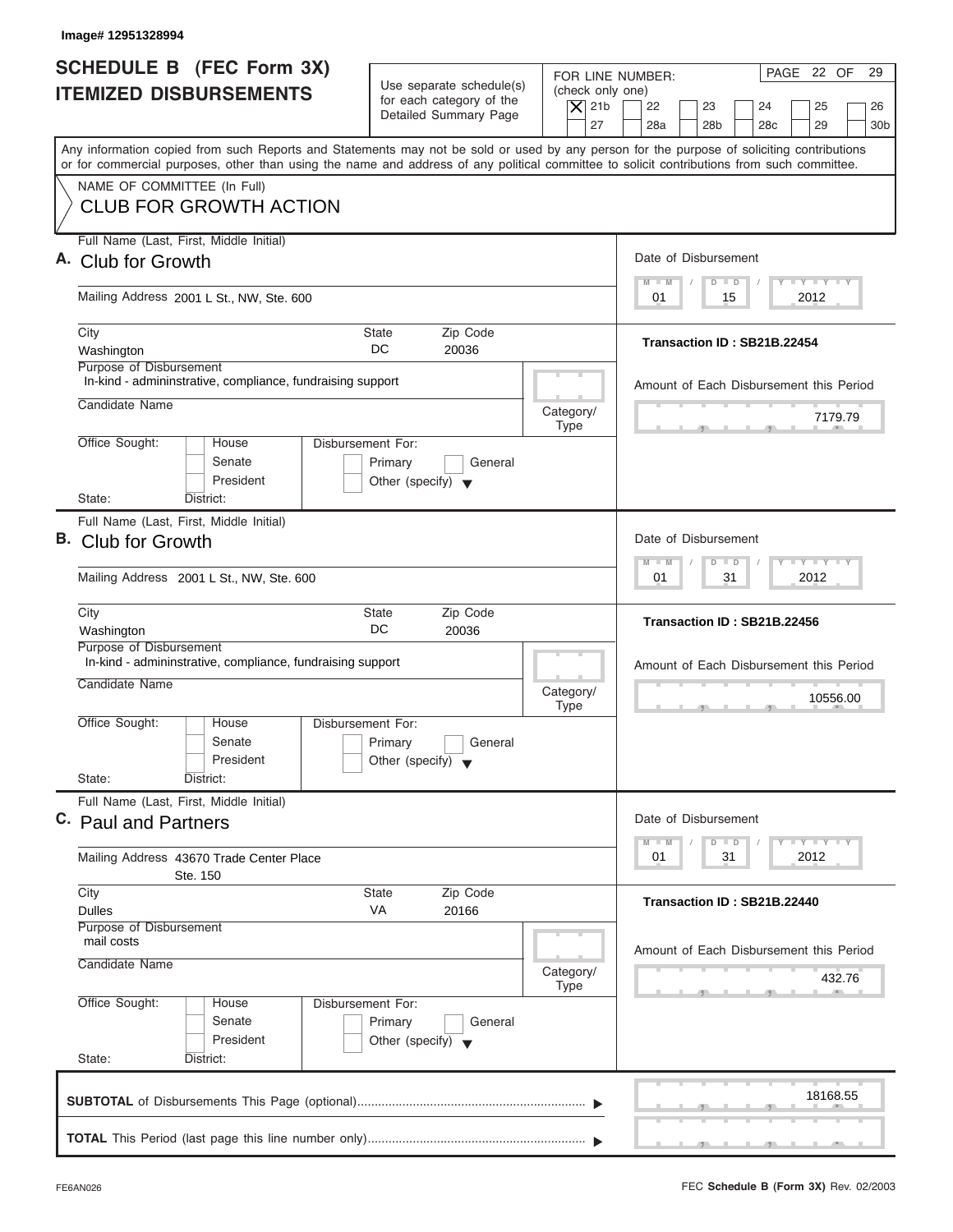|                                                                  | Image# 12951328995                                                                                                                                                                                                                                                                      |                                                            |  |                                                |                                                                       |                 |  |  |  |
|------------------------------------------------------------------|-----------------------------------------------------------------------------------------------------------------------------------------------------------------------------------------------------------------------------------------------------------------------------------------|------------------------------------------------------------|--|------------------------------------------------|-----------------------------------------------------------------------|-----------------|--|--|--|
| <b>SCHEDULE B</b> (FEC Form 3X)<br><b>ITEMIZED DISBURSEMENTS</b> |                                                                                                                                                                                                                                                                                         | Use separate schedule(s)<br>for each category of the       |  | (check only one)<br>$ \mathsf{X} $ 21b         | PAGE 23 OF<br>FOR LINE NUMBER:<br>22<br>23<br>24<br>25                | 29<br>26        |  |  |  |
|                                                                  |                                                                                                                                                                                                                                                                                         | Detailed Summary Page                                      |  | 27                                             | 28a<br>28 <sub>b</sub><br>28 <sub>c</sub><br>29                       | 30 <sub>b</sub> |  |  |  |
|                                                                  | Any information copied from such Reports and Statements may not be sold or used by any person for the purpose of soliciting contributions<br>or for commercial purposes, other than using the name and address of any political committee to solicit contributions from such committee. |                                                            |  |                                                |                                                                       |                 |  |  |  |
|                                                                  | NAME OF COMMITTEE (In Full)                                                                                                                                                                                                                                                             |                                                            |  |                                                |                                                                       |                 |  |  |  |
|                                                                  | <b>CLUB FOR GROWTH ACTION</b>                                                                                                                                                                                                                                                           |                                                            |  |                                                |                                                                       |                 |  |  |  |
|                                                                  | Full Name (Last, First, Middle Initial)                                                                                                                                                                                                                                                 |                                                            |  |                                                | Date of Disbursement                                                  |                 |  |  |  |
|                                                                  | A. Sun Trust Bank                                                                                                                                                                                                                                                                       | <b>LY LY LY</b><br>$M - M$<br>$D$ $D$                      |  |                                                |                                                                       |                 |  |  |  |
|                                                                  | Mailing Address 1445 New York Ave., NW                                                                                                                                                                                                                                                  |                                                            |  |                                                | 2012<br>01<br>10                                                      |                 |  |  |  |
|                                                                  | City                                                                                                                                                                                                                                                                                    | <b>State</b><br>Zip Code                                   |  |                                                | Transaction ID: SB21B.22442                                           |                 |  |  |  |
|                                                                  | Washington<br>Purpose of Disbursement                                                                                                                                                                                                                                                   | DC.<br>20005                                               |  |                                                |                                                                       |                 |  |  |  |
|                                                                  | credit card processing fees                                                                                                                                                                                                                                                             |                                                            |  |                                                | Amount of Each Disbursement this Period                               |                 |  |  |  |
|                                                                  | Candidate Name                                                                                                                                                                                                                                                                          |                                                            |  | Category/                                      | 2272.37                                                               |                 |  |  |  |
|                                                                  | Office Sought:<br>House                                                                                                                                                                                                                                                                 | Disbursement For:                                          |  | <b>Type</b>                                    |                                                                       |                 |  |  |  |
|                                                                  | Senate                                                                                                                                                                                                                                                                                  | Primary<br>General                                         |  |                                                |                                                                       |                 |  |  |  |
|                                                                  | President                                                                                                                                                                                                                                                                               | Other (specify) $\blacktriangledown$                       |  |                                                |                                                                       |                 |  |  |  |
|                                                                  | State:<br>District:<br>Full Name (Last, First, Middle Initial)                                                                                                                                                                                                                          |                                                            |  |                                                |                                                                       |                 |  |  |  |
|                                                                  | B. Sun Trust Bank                                                                                                                                                                                                                                                                       |                                                            |  |                                                | Date of Disbursement                                                  |                 |  |  |  |
|                                                                  |                                                                                                                                                                                                                                                                                         |                                                            |  | $-1 - Y - 1 - Y - 1 - Y$<br>$M - M$<br>$D$ $D$ |                                                                       |                 |  |  |  |
|                                                                  | Mailing Address 1445 New York Ave., NW                                                                                                                                                                                                                                                  |                                                            |  |                                                | 2012<br>01<br>23                                                      |                 |  |  |  |
|                                                                  | City                                                                                                                                                                                                                                                                                    | Zip Code<br><b>State</b><br>DC<br>20005                    |  |                                                | Transaction ID: SB21B.22441                                           |                 |  |  |  |
|                                                                  | Washington<br>Purpose of Disbursement                                                                                                                                                                                                                                                   |                                                            |  |                                                |                                                                       |                 |  |  |  |
|                                                                  | bank fees                                                                                                                                                                                                                                                                               |                                                            |  |                                                | Amount of Each Disbursement this Period                               |                 |  |  |  |
|                                                                  | Candidate Name                                                                                                                                                                                                                                                                          |                                                            |  | Category/<br><b>Type</b>                       |                                                                       | 15.66           |  |  |  |
|                                                                  | Office Sought:<br>House                                                                                                                                                                                                                                                                 | Disbursement For:                                          |  |                                                | $-5$                                                                  |                 |  |  |  |
|                                                                  | Senate                                                                                                                                                                                                                                                                                  | Primary<br>General                                         |  |                                                |                                                                       |                 |  |  |  |
|                                                                  | President<br>State:<br>District:                                                                                                                                                                                                                                                        | Other (specify) $\blacktriangledown$                       |  |                                                |                                                                       |                 |  |  |  |
|                                                                  | Full Name (Last, First, Middle Initial)                                                                                                                                                                                                                                                 |                                                            |  |                                                |                                                                       |                 |  |  |  |
|                                                                  | C. USPS                                                                                                                                                                                                                                                                                 |                                                            |  |                                                | Date of Disbursement                                                  |                 |  |  |  |
|                                                                  | Mailing Address 2001 M St., NW                                                                                                                                                                                                                                                          |                                                            |  |                                                | $T - Y - T - Y - T - Y$<br>$M - M$<br>D<br>$\Box$<br>2012<br>01<br>04 |                 |  |  |  |
|                                                                  |                                                                                                                                                                                                                                                                                         |                                                            |  |                                                |                                                                       |                 |  |  |  |
|                                                                  | City<br>Washington                                                                                                                                                                                                                                                                      | Zip Code<br><b>State</b><br>DC<br>20036                    |  |                                                | Transaction ID: SB21B.22444                                           |                 |  |  |  |
|                                                                  | Purpose of Disbursement                                                                                                                                                                                                                                                                 |                                                            |  |                                                |                                                                       |                 |  |  |  |
|                                                                  | postage, business reply meter set up fee<br>Candidate Name                                                                                                                                                                                                                              |                                                            |  |                                                | Amount of Each Disbursement this Period                               |                 |  |  |  |
|                                                                  |                                                                                                                                                                                                                                                                                         |                                                            |  | Category/<br><b>Type</b>                       | 3105.00                                                               |                 |  |  |  |
|                                                                  | Office Sought:<br>House                                                                                                                                                                                                                                                                 | Disbursement For:                                          |  |                                                |                                                                       |                 |  |  |  |
|                                                                  | Senate<br>President                                                                                                                                                                                                                                                                     | Primary<br>General<br>Other (specify) $\blacktriangledown$ |  |                                                |                                                                       |                 |  |  |  |
|                                                                  | State:<br>District:                                                                                                                                                                                                                                                                     |                                                            |  |                                                |                                                                       |                 |  |  |  |
|                                                                  |                                                                                                                                                                                                                                                                                         |                                                            |  |                                                |                                                                       |                 |  |  |  |
|                                                                  |                                                                                                                                                                                                                                                                                         |                                                            |  |                                                | 5393.03                                                               |                 |  |  |  |
|                                                                  |                                                                                                                                                                                                                                                                                         |                                                            |  |                                                |                                                                       |                 |  |  |  |
|                                                                  |                                                                                                                                                                                                                                                                                         |                                                            |  |                                                |                                                                       |                 |  |  |  |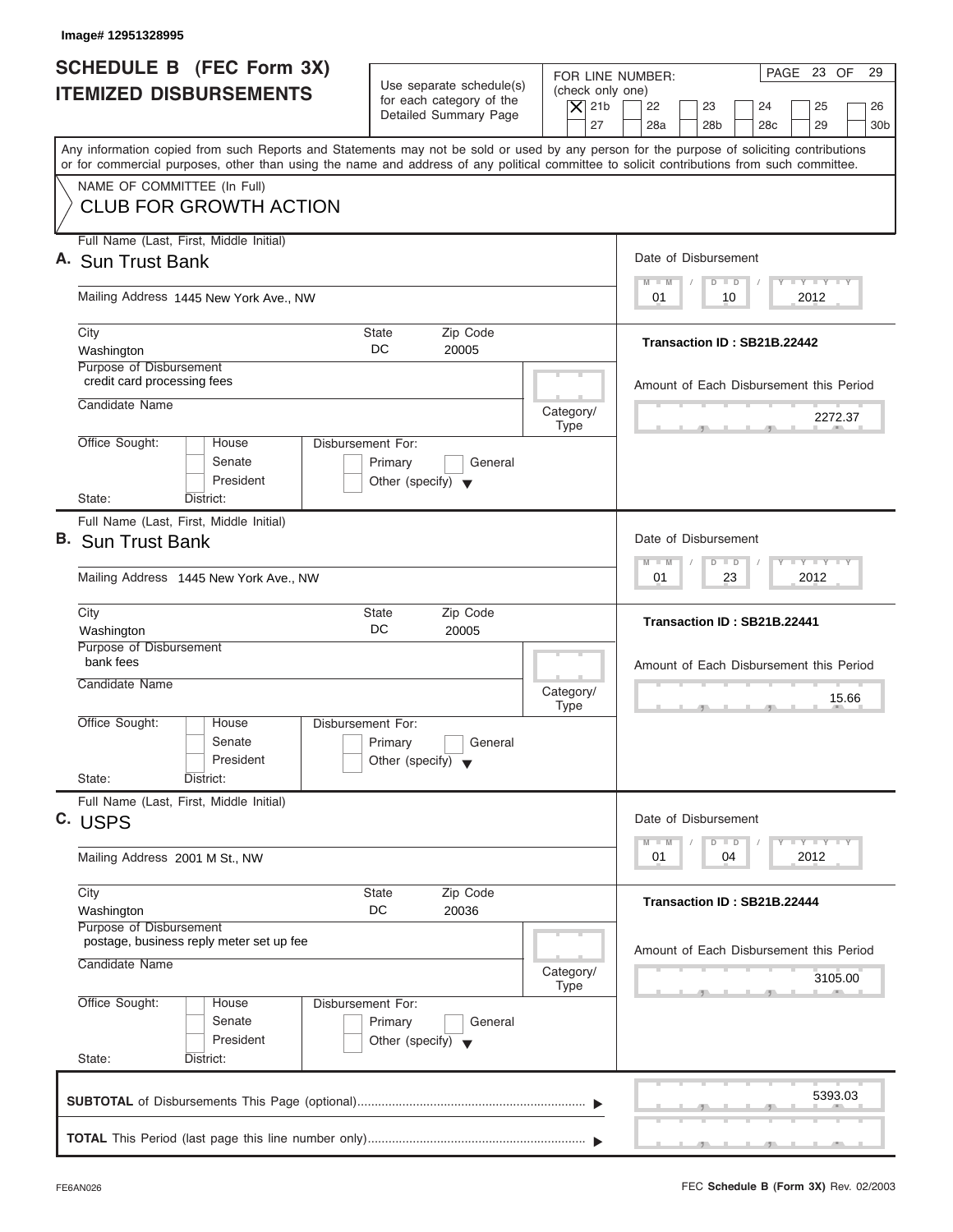| Image# 12951328996                                                                                                                                                                                                                                                                      |                                                                                           |                                                                                                                                                                                          |  |  |
|-----------------------------------------------------------------------------------------------------------------------------------------------------------------------------------------------------------------------------------------------------------------------------------------|-------------------------------------------------------------------------------------------|------------------------------------------------------------------------------------------------------------------------------------------------------------------------------------------|--|--|
| SCHEDULE B (FEC Form 3X)<br><b>ITEMIZED DISBURSEMENTS</b>                                                                                                                                                                                                                               | Use separate schedule(s)<br>for each category of the<br>Detailed Summary Page             | PAGE 24 OF<br>29<br>FOR LINE NUMBER:<br>(check only one)<br>$\overline{X}$ 21b<br>22<br>23<br>24<br>25<br>26<br>27<br>28a<br>28 <sub>b</sub><br>28 <sub>c</sub><br>29<br>30 <sub>b</sub> |  |  |
| Any information copied from such Reports and Statements may not be sold or used by any person for the purpose of soliciting contributions<br>or for commercial purposes, other than using the name and address of any political committee to solicit contributions from such committee. |                                                                                           |                                                                                                                                                                                          |  |  |
| NAME OF COMMITTEE (In Full)<br><b>CLUB FOR GROWTH ACTION</b>                                                                                                                                                                                                                            |                                                                                           |                                                                                                                                                                                          |  |  |
| Full Name (Last, First, Middle Initial)<br>A. USPS                                                                                                                                                                                                                                      |                                                                                           | Date of Disbursement                                                                                                                                                                     |  |  |
| Mailing Address 2001 M St., NW                                                                                                                                                                                                                                                          |                                                                                           | $T - Y = T - Y = T - Y$<br>$D$ $D$<br>$M - M$<br>18<br>2012<br>01                                                                                                                        |  |  |
| City<br>Washington                                                                                                                                                                                                                                                                      | Zip Code<br>State<br>DC.<br>20036                                                         | Transaction ID: SB21B.22446                                                                                                                                                              |  |  |
| Purpose of Disbursement<br>postage                                                                                                                                                                                                                                                      |                                                                                           | Amount of Each Disbursement this Period                                                                                                                                                  |  |  |
| Candidate Name                                                                                                                                                                                                                                                                          | Category/<br><b>Type</b>                                                                  | 66.00                                                                                                                                                                                    |  |  |
| Office Sought:<br>House<br>Senate<br>President<br>State:<br>District:                                                                                                                                                                                                                   | Disbursement For:<br>Primary<br>General<br>Other (specify) $\blacktriangledown$           |                                                                                                                                                                                          |  |  |
| Full Name (Last, First, Middle Initial)                                                                                                                                                                                                                                                 |                                                                                           |                                                                                                                                                                                          |  |  |
| B. Wiley Rein, LLC                                                                                                                                                                                                                                                                      | Date of Disbursement<br>$-1 - Y - 1 - Y - 1 - Y$<br>$\Box$<br>M<br>$-N$<br>$\overline{D}$ |                                                                                                                                                                                          |  |  |
| Mailing Address 1776 K St., NW                                                                                                                                                                                                                                                          |                                                                                           |                                                                                                                                                                                          |  |  |
| City<br>Washington                                                                                                                                                                                                                                                                      | Zip Code<br><b>State</b><br>DC<br>20006                                                   | Transaction ID: SB21B.22457                                                                                                                                                              |  |  |
| Purpose of Disbursement<br>legal fees                                                                                                                                                                                                                                                   | Amount of Each Disbursement this Period                                                   |                                                                                                                                                                                          |  |  |
| Candidate Name                                                                                                                                                                                                                                                                          | Category/<br><b>Type</b>                                                                  | 1191.00<br>$-7$<br>$-7$                                                                                                                                                                  |  |  |
| Office Sought:<br>House<br>Senate<br>President                                                                                                                                                                                                                                          | Disbursement For:<br>Primary<br>General<br>Other (specify) $\blacktriangledown$           |                                                                                                                                                                                          |  |  |
| State:<br>District:<br>Full Name (Last, First, Middle Initial)                                                                                                                                                                                                                          |                                                                                           |                                                                                                                                                                                          |  |  |
| C.                                                                                                                                                                                                                                                                                      | Date of Disbursement<br>$D$ $D$<br>$Y = Y = Y = Y$<br>M<br>$\blacksquare$                 |                                                                                                                                                                                          |  |  |
| <b>Mailing Address</b>                                                                                                                                                                                                                                                                  |                                                                                           |                                                                                                                                                                                          |  |  |
| City                                                                                                                                                                                                                                                                                    |                                                                                           |                                                                                                                                                                                          |  |  |
| Purpose of Disbursement                                                                                                                                                                                                                                                                 |                                                                                           | Amount of Each Disbursement this Period                                                                                                                                                  |  |  |
| Candidate Name                                                                                                                                                                                                                                                                          | Category/<br><b>Type</b>                                                                  |                                                                                                                                                                                          |  |  |
| Office Sought:<br>House<br>Senate<br>President                                                                                                                                                                                                                                          | Disbursement For:<br>Primary<br>General<br>Other (specify) $\blacktriangledown$           |                                                                                                                                                                                          |  |  |
| State:<br>District:                                                                                                                                                                                                                                                                     |                                                                                           |                                                                                                                                                                                          |  |  |
|                                                                                                                                                                                                                                                                                         |                                                                                           | 1257.00                                                                                                                                                                                  |  |  |
|                                                                                                                                                                                                                                                                                         |                                                                                           | 23828.74                                                                                                                                                                                 |  |  |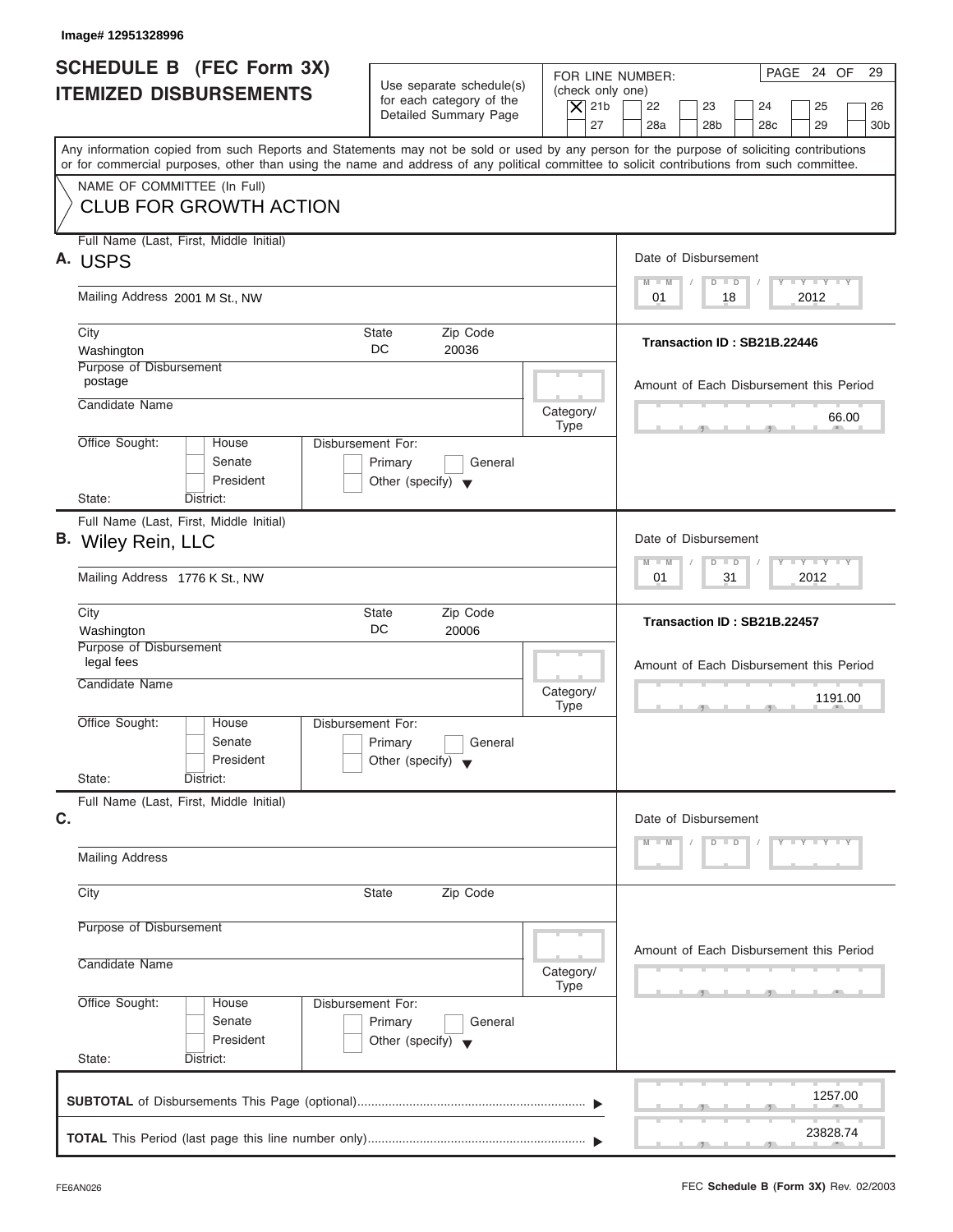| Image# 12951328997<br>SCHEDULE E (FEC Form 3X) |                                                                                                                                                                                                                                                                                                                                                                   |                |                                                                            |  |  |  |  |  |
|------------------------------------------------|-------------------------------------------------------------------------------------------------------------------------------------------------------------------------------------------------------------------------------------------------------------------------------------------------------------------------------------------------------------------|----------------|----------------------------------------------------------------------------|--|--|--|--|--|
|                                                | <b>ITEMIZED INDEPENDENT EXPENDITURES</b>                                                                                                                                                                                                                                                                                                                          |                | PAGE<br>25<br>OF<br>29                                                     |  |  |  |  |  |
|                                                |                                                                                                                                                                                                                                                                                                                                                                   |                | FOR LINE 24 OF FORM 3X                                                     |  |  |  |  |  |
|                                                | NAME OF COMMITTEE (In Full)<br><b>CLUB FOR GROWTH ACTION</b>                                                                                                                                                                                                                                                                                                      |                | FEC IDENTIFICATION NUMBER $\blacktriangledown$                             |  |  |  |  |  |
|                                                |                                                                                                                                                                                                                                                                                                                                                                   |                | С<br>C00487470                                                             |  |  |  |  |  |
|                                                | 24-hour report<br>48-hour report<br>Check if<br>New report<br>Amends report filed on                                                                                                                                                                                                                                                                              |                | $M - M$<br>D                                                               |  |  |  |  |  |
|                                                | Full Name (Last, First, Middle Initial) of Payee<br>Club for Growth                                                                                                                                                                                                                                                                                               | Date           |                                                                            |  |  |  |  |  |
|                                                | Mailing Address 2001 L St., NW, Ste. 600                                                                                                                                                                                                                                                                                                                          | M              | $ \gamma$ $  \gamma$ $  \gamma$<br>$\Box$<br>$-M$<br>D<br>03<br>01<br>2012 |  |  |  |  |  |
|                                                |                                                                                                                                                                                                                                                                                                                                                                   | Amount         |                                                                            |  |  |  |  |  |
|                                                | Zip Code<br>City<br><b>State</b><br>DC<br>Washington<br>20036                                                                                                                                                                                                                                                                                                     |                | 100.19<br><b>Transaction ID: SE.21304</b>                                  |  |  |  |  |  |
|                                                | Purpose of Expenditure<br>Category/<br>press release (from advance line 21)<br>Type                                                                                                                                                                                                                                                                               | Office Sought: | State:<br>House<br><b>TX</b><br>Senate<br>District:<br>00                  |  |  |  |  |  |
|                                                | Name of Federal Candidate Supported or Opposed by Expenditure:                                                                                                                                                                                                                                                                                                    |                | President                                                                  |  |  |  |  |  |
|                                                | <b>DAVID H DEWHURST</b>                                                                                                                                                                                                                                                                                                                                           | Check One:     | $ \mathsf{X} $ Oppose<br>Support                                           |  |  |  |  |  |
|                                                | Calendar Year-To-Date Per Election<br>100.19<br>for Office Sought                                                                                                                                                                                                                                                                                                 | 2012           | General<br>Disbursement For: $ \mathbf{X} $ Primary<br>Other (specify)     |  |  |  |  |  |
|                                                | Full Name (Last, First, Middle Initial) of Payee<br><b>Club for Growth</b>                                                                                                                                                                                                                                                                                        | Date           | $\overline{\mathbf{y}}$<br>M<br>$\Box$<br>D                                |  |  |  |  |  |
|                                                | Mailing Address 2001 L St., NW, Ste. 600                                                                                                                                                                                                                                                                                                                          | Amount         | 01<br>03<br>2012                                                           |  |  |  |  |  |
|                                                | City<br>Zip Code<br>State<br>DC<br>Washington<br>20036                                                                                                                                                                                                                                                                                                            |                | 370.54<br>Transaction ID: SE.21305                                         |  |  |  |  |  |
|                                                | Purpose of Expenditure<br>Category/<br>tv ad production costs (from advance line 21)<br>Type                                                                                                                                                                                                                                                                      | Office Sought: | State:<br>House<br>TX<br>Senate<br>District:<br>00                         |  |  |  |  |  |
|                                                | Name of Federal Candidate Supported or Opposed by Expenditure:                                                                                                                                                                                                                                                                                                    |                | President                                                                  |  |  |  |  |  |
|                                                | DAVID H DEWHURST                                                                                                                                                                                                                                                                                                                                                  | Check One:     | Support<br>Oppose                                                          |  |  |  |  |  |
|                                                | Calendar Year-To-Date Per Election<br>470.73<br>for Office Sought                                                                                                                                                                                                                                                                                                 | 2012           | General<br>Disbursement For: $ \mathbf{X} $ Primary<br>Other (specify)     |  |  |  |  |  |
|                                                |                                                                                                                                                                                                                                                                                                                                                                   |                | 470.73                                                                     |  |  |  |  |  |
|                                                |                                                                                                                                                                                                                                                                                                                                                                   |                |                                                                            |  |  |  |  |  |
|                                                |                                                                                                                                                                                                                                                                                                                                                                   |                |                                                                            |  |  |  |  |  |
|                                                | Under penalty of perjury I certify that the independent expenditures reported herein were not made in cooperation, consultation, or concert<br>with, or at the request or suggestion of, any candidate or authorized committee or agent of either, or (if the reporting entity is not a political<br>party committee) any political party committee or its agent. |                |                                                                            |  |  |  |  |  |
|                                                | Chris Chocola<br>[Electronically Filed]<br>Date                                                                                                                                                                                                                                                                                                                   | 03             | Y T Y T<br>27<br>2012                                                      |  |  |  |  |  |
|                                                | Signature                                                                                                                                                                                                                                                                                                                                                         |                |                                                                            |  |  |  |  |  |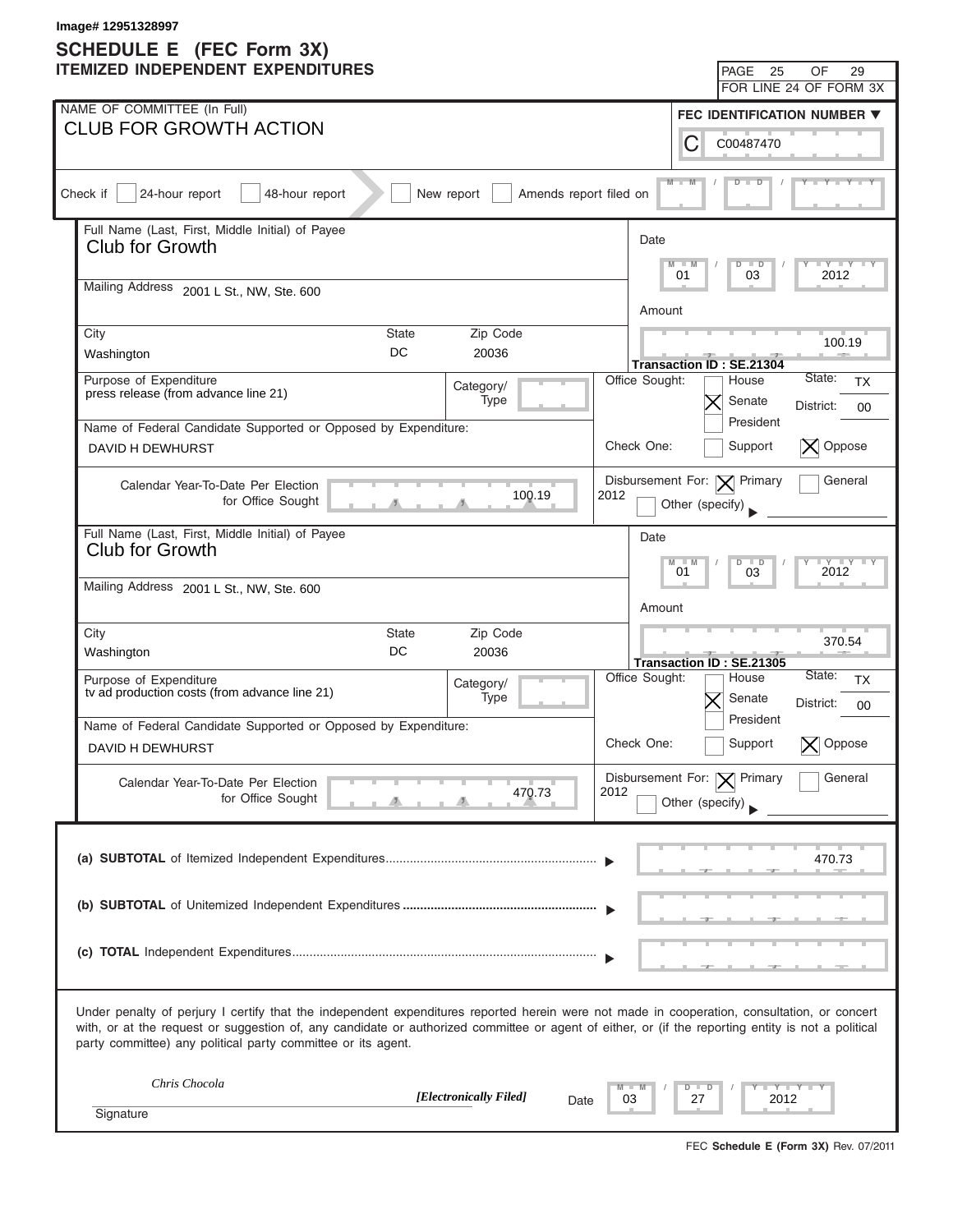|                                                                                                                                                                                                                                                                                                                                                                   | Image# 12951328998<br><b>SCHEDULE E</b> (FEC Form 3X)                                        |                                                  |                 |                                        |                                                   |  |  |  |
|-------------------------------------------------------------------------------------------------------------------------------------------------------------------------------------------------------------------------------------------------------------------------------------------------------------------------------------------------------------------|----------------------------------------------------------------------------------------------|--------------------------------------------------|-----------------|----------------------------------------|---------------------------------------------------|--|--|--|
|                                                                                                                                                                                                                                                                                                                                                                   | <b>ITEMIZED INDEPENDENT EXPENDITURES</b>                                                     |                                                  |                 | PAGE<br>26                             | OF<br>29                                          |  |  |  |
|                                                                                                                                                                                                                                                                                                                                                                   | NAME OF COMMITTEE (In Full)                                                                  |                                                  |                 |                                        | FOR LINE 24 OF FORM 3X                            |  |  |  |
|                                                                                                                                                                                                                                                                                                                                                                   | <b>CLUB FOR GROWTH ACTION</b>                                                                |                                                  |                 |                                        | FEC IDENTIFICATION NUMBER ▼                       |  |  |  |
|                                                                                                                                                                                                                                                                                                                                                                   |                                                                                              |                                                  | С               | C00487470                              |                                                   |  |  |  |
|                                                                                                                                                                                                                                                                                                                                                                   | Check if<br>24-hour report<br>48-hour report<br>New report<br>Amends report filed on         |                                                  | $M - M$         | $\Box$<br>ם                            |                                                   |  |  |  |
|                                                                                                                                                                                                                                                                                                                                                                   | Full Name (Last, First, Middle Initial) of Payee<br>Club for Growth                          | Date                                             |                 |                                        |                                                   |  |  |  |
|                                                                                                                                                                                                                                                                                                                                                                   | Mailing Address 2001 L St., NW, Ste. 600                                                     | M                                                | $-M$<br>01      | $\overline{D}$<br>$\blacksquare$<br>03 | $ \gamma$ $  \gamma$ $  \gamma$<br>2012           |  |  |  |
|                                                                                                                                                                                                                                                                                                                                                                   |                                                                                              | Amount                                           |                 |                                        |                                                   |  |  |  |
|                                                                                                                                                                                                                                                                                                                                                                   | City<br><b>State</b><br>Zip Code                                                             |                                                  | 100.85          |                                        |                                                   |  |  |  |
|                                                                                                                                                                                                                                                                                                                                                                   | DC<br>Washington<br>20036                                                                    |                                                  |                 | Transaction ID: SE.21309               |                                                   |  |  |  |
|                                                                                                                                                                                                                                                                                                                                                                   | Purpose of Expenditure<br>Category/<br>press release (from advance line 21)                  | Office Sought:                                   |                 | House                                  | State:<br>MI                                      |  |  |  |
|                                                                                                                                                                                                                                                                                                                                                                   | <b>Type</b><br>Name of Federal Candidate Supported or Opposed by Expenditure:                |                                                  |                 | Senate<br>President                    | District:<br>06                                   |  |  |  |
|                                                                                                                                                                                                                                                                                                                                                                   | <b>FREDERICK STEPHEN UPTON</b>                                                               | Check One:                                       |                 | Support                                | $ \mathsf{X} $ Oppose                             |  |  |  |
|                                                                                                                                                                                                                                                                                                                                                                   | Calendar Year-To-Date Per Election<br>100.85<br>for Office Sought                            | Disbursement For: $ \mathbf{X} $ Primary<br>2012 | Other (specify) |                                        | General                                           |  |  |  |
|                                                                                                                                                                                                                                                                                                                                                                   | Full Name (Last, First, Middle Initial) of Payee<br><b>Club for Growth</b>                   | Date                                             |                 |                                        |                                                   |  |  |  |
|                                                                                                                                                                                                                                                                                                                                                                   |                                                                                              |                                                  | M<br>01         | $\Box$<br>D<br>03                      | $\overline{Y}$<br>$\overline{\mathbf{y}}$<br>2012 |  |  |  |
|                                                                                                                                                                                                                                                                                                                                                                   | Mailing Address 2001 L St., NW, Ste. 600                                                     | Amount                                           |                 |                                        |                                                   |  |  |  |
|                                                                                                                                                                                                                                                                                                                                                                   | City<br>Zip Code<br>State                                                                    |                                                  |                 |                                        | 370.54                                            |  |  |  |
|                                                                                                                                                                                                                                                                                                                                                                   | DC<br>Washington<br>20036                                                                    |                                                  |                 | Transaction ID: SE.21310               |                                                   |  |  |  |
|                                                                                                                                                                                                                                                                                                                                                                   | Purpose of Expenditure<br>Category/<br>tv ad production costs (from advance line 21)<br>Type | Office Sought:                                   |                 | House<br>Senate                        | State:<br>MI<br>District:                         |  |  |  |
|                                                                                                                                                                                                                                                                                                                                                                   | Name of Federal Candidate Supported or Opposed by Expenditure:                               |                                                  |                 | President                              | 06                                                |  |  |  |
|                                                                                                                                                                                                                                                                                                                                                                   | FREDERICK STEPHEN UPTON                                                                      | Check One:                                       |                 | Support                                | Oppose                                            |  |  |  |
|                                                                                                                                                                                                                                                                                                                                                                   | Calendar Year-To-Date Per Election<br>471.39<br>for Office Sought                            | Disbursement For:   Y   Primary<br>2012          | Other (specify) |                                        | General                                           |  |  |  |
|                                                                                                                                                                                                                                                                                                                                                                   |                                                                                              |                                                  |                 |                                        |                                                   |  |  |  |
|                                                                                                                                                                                                                                                                                                                                                                   |                                                                                              |                                                  |                 |                                        | 471.39                                            |  |  |  |
|                                                                                                                                                                                                                                                                                                                                                                   |                                                                                              |                                                  |                 |                                        |                                                   |  |  |  |
|                                                                                                                                                                                                                                                                                                                                                                   |                                                                                              |                                                  |                 |                                        |                                                   |  |  |  |
|                                                                                                                                                                                                                                                                                                                                                                   |                                                                                              |                                                  |                 |                                        |                                                   |  |  |  |
| Under penalty of perjury I certify that the independent expenditures reported herein were not made in cooperation, consultation, or concert<br>with, or at the request or suggestion of, any candidate or authorized committee or agent of either, or (if the reporting entity is not a political<br>party committee) any political party committee or its agent. |                                                                                              |                                                  |                 |                                        |                                                   |  |  |  |
|                                                                                                                                                                                                                                                                                                                                                                   | Chris Chocola<br>[Electronically Filed]<br>Date                                              | 03                                               | 27              | 2012                                   | Y Y L                                             |  |  |  |
|                                                                                                                                                                                                                                                                                                                                                                   | Signature                                                                                    |                                                  |                 |                                        |                                                   |  |  |  |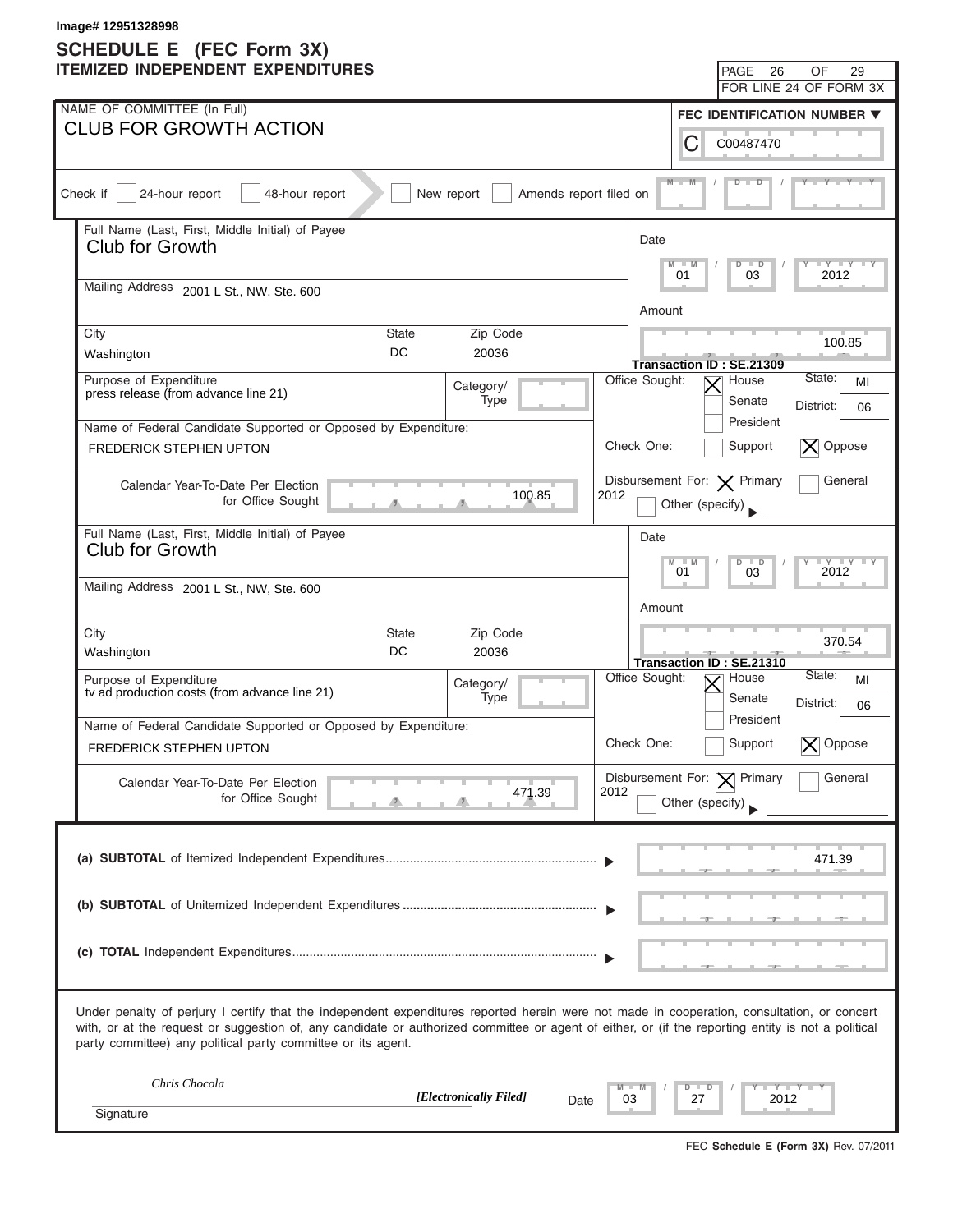| Image# 12951328999<br>SCHEDULE E (FEC Form 3X) |                                                                                                                                                                                                                                                                                                                                                                   |                |                                                             |                                           |  |  |  |
|------------------------------------------------|-------------------------------------------------------------------------------------------------------------------------------------------------------------------------------------------------------------------------------------------------------------------------------------------------------------------------------------------------------------------|----------------|-------------------------------------------------------------|-------------------------------------------|--|--|--|
|                                                | <b>ITEMIZED INDEPENDENT EXPENDITURES</b>                                                                                                                                                                                                                                                                                                                          |                | PAGE<br>27                                                  | OF<br>29                                  |  |  |  |
|                                                |                                                                                                                                                                                                                                                                                                                                                                   |                |                                                             | FOR LINE 24 OF FORM 3X                    |  |  |  |
|                                                | NAME OF COMMITTEE (In Full)<br><b>CLUB FOR GROWTH ACTION</b>                                                                                                                                                                                                                                                                                                      |                | FEC IDENTIFICATION NUMBER $\blacktriangledown$              |                                           |  |  |  |
|                                                |                                                                                                                                                                                                                                                                                                                                                                   |                | С<br>C00487470                                              |                                           |  |  |  |
|                                                | 24-hour report<br>Check if<br>48-hour report<br>New report<br>Amends report filed on                                                                                                                                                                                                                                                                              |                | $M - M$<br>$\Box$<br>D                                      |                                           |  |  |  |
|                                                | Full Name (Last, First, Middle Initial) of Payee<br>Club for Growth                                                                                                                                                                                                                                                                                               | Date           |                                                             |                                           |  |  |  |
|                                                | Mailing Address 2001 L St., NW, Ste. 600                                                                                                                                                                                                                                                                                                                          | M              | $-M$<br>D<br>$\Box$<br>01<br>10                             | $ \gamma$ $  \gamma$ $  \gamma$<br>2012   |  |  |  |
|                                                |                                                                                                                                                                                                                                                                                                                                                                   | Amount         |                                                             |                                           |  |  |  |
|                                                | Zip Code<br>City<br><b>State</b><br>DC<br>Washington<br>20036                                                                                                                                                                                                                                                                                                     |                | Transaction ID: SE.22433                                    | 23.86                                     |  |  |  |
|                                                | Purpose of Expenditure<br>Category/<br>tv ad production costs (from advance line 21)<br>Type                                                                                                                                                                                                                                                                      | Office Sought: | House<br>Senate                                             | State:<br><b>TX</b><br>District:<br>00    |  |  |  |
|                                                | Name of Federal Candidate Supported or Opposed by Expenditure:                                                                                                                                                                                                                                                                                                    |                | President                                                   |                                           |  |  |  |
|                                                | <b>DAVID H DEWHURST</b>                                                                                                                                                                                                                                                                                                                                           | Check One:     | Support                                                     | Oppose                                    |  |  |  |
|                                                | Calendar Year-To-Date Per Election<br>263894.59<br>for Office Sought                                                                                                                                                                                                                                                                                              | 2012           | Disbursement For: $ \mathbf{X} $ Primary<br>Other (specify) | General                                   |  |  |  |
|                                                | Full Name (Last, First, Middle Initial) of Payee<br><b>Club for Growth</b>                                                                                                                                                                                                                                                                                        | Date           | M<br>$\Box$<br>D                                            | $\overline{Y}$<br>$\overline{\mathbf{y}}$ |  |  |  |
|                                                | Mailing Address 2001 L St., NW, Ste. 600                                                                                                                                                                                                                                                                                                                          | Amount         | 01<br>10                                                    | 2012                                      |  |  |  |
|                                                | City<br>Zip Code<br>State<br>DC<br>Washington<br>20036                                                                                                                                                                                                                                                                                                            |                |                                                             | 23.86                                     |  |  |  |
|                                                | Purpose of Expenditure<br>Category/<br>tv ad production costs (from advance line 21)<br>Type                                                                                                                                                                                                                                                                      | Office Sought: | Transaction ID: SE.22437<br>House<br>Senate                 | State:<br>MI<br>District:<br>06           |  |  |  |
|                                                | Name of Federal Candidate Supported or Opposed by Expenditure:                                                                                                                                                                                                                                                                                                    |                | President                                                   |                                           |  |  |  |
|                                                | FREDERICK STEPHEN UPTON                                                                                                                                                                                                                                                                                                                                           | Check One:     | Support                                                     | Oppose                                    |  |  |  |
|                                                | Calendar Year-To-Date Per Election<br>19595.25<br>for Office Sought                                                                                                                                                                                                                                                                                               | 2012           | Disbursement For: $ \mathbf{X} $ Primary<br>Other (specify) | General                                   |  |  |  |
|                                                |                                                                                                                                                                                                                                                                                                                                                                   |                |                                                             | 47.72                                     |  |  |  |
|                                                |                                                                                                                                                                                                                                                                                                                                                                   |                |                                                             |                                           |  |  |  |
|                                                |                                                                                                                                                                                                                                                                                                                                                                   |                |                                                             |                                           |  |  |  |
|                                                | Under penalty of perjury I certify that the independent expenditures reported herein were not made in cooperation, consultation, or concert<br>with, or at the request or suggestion of, any candidate or authorized committee or agent of either, or (if the reporting entity is not a political<br>party committee) any political party committee or its agent. |                |                                                             |                                           |  |  |  |
|                                                | Chris Chocola<br>[Electronically Filed]<br>Date                                                                                                                                                                                                                                                                                                                   | 03             | 27                                                          | Y Y L<br>2012                             |  |  |  |
|                                                | Signature                                                                                                                                                                                                                                                                                                                                                         |                |                                                             |                                           |  |  |  |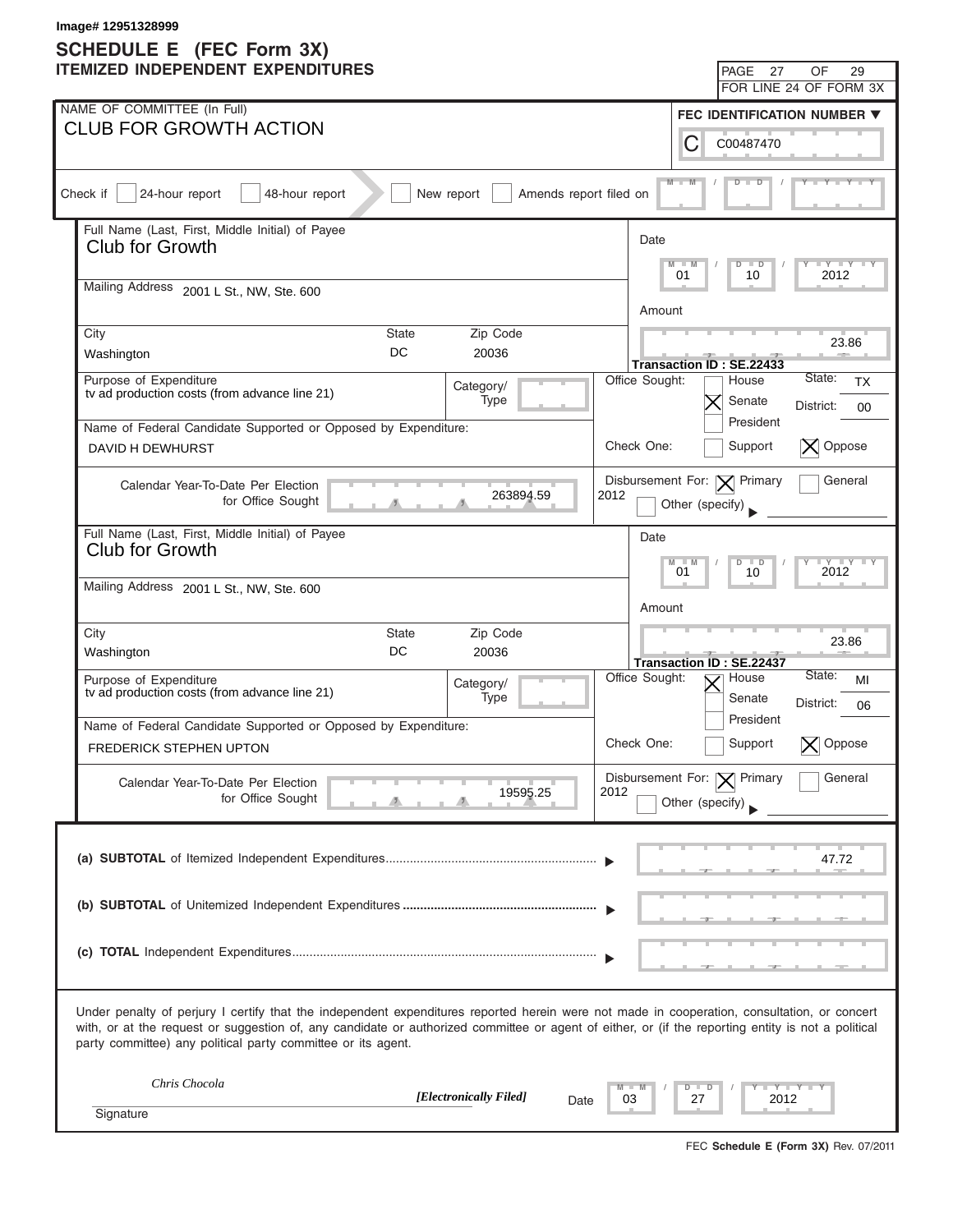| Image# 12951329000<br><b>SCHEDULE E</b> (FEC Form 3X) |                                                                                                                                                                                                                                                                                                                                                                   |                                                  |                 |                                             |                                                |  |  |
|-------------------------------------------------------|-------------------------------------------------------------------------------------------------------------------------------------------------------------------------------------------------------------------------------------------------------------------------------------------------------------------------------------------------------------------|--------------------------------------------------|-----------------|---------------------------------------------|------------------------------------------------|--|--|
|                                                       | <b>ITEMIZED INDEPENDENT EXPENDITURES</b>                                                                                                                                                                                                                                                                                                                          |                                                  |                 | PAGE<br>28                                  | OF<br>29                                       |  |  |
|                                                       |                                                                                                                                                                                                                                                                                                                                                                   |                                                  |                 |                                             | FOR LINE 24 OF FORM 3X                         |  |  |
|                                                       | NAME OF COMMITTEE (In Full)<br><b>CLUB FOR GROWTH ACTION</b>                                                                                                                                                                                                                                                                                                      |                                                  |                 |                                             | FEC IDENTIFICATION NUMBER $\blacktriangledown$ |  |  |
|                                                       |                                                                                                                                                                                                                                                                                                                                                                   |                                                  | С               | C00487470                                   |                                                |  |  |
|                                                       | 24-hour report<br>Check if<br>48-hour report<br>New report<br>Amends report filed on                                                                                                                                                                                                                                                                              |                                                  | $M - M$         | $\Box$<br>ъ                                 |                                                |  |  |
|                                                       | Full Name (Last, First, Middle Initial) of Payee<br>Red Sea, LLC                                                                                                                                                                                                                                                                                                  | Date                                             | M<br>$-M$       | D<br>$\Box$                                 | $ \gamma$ $  \gamma$ $  \gamma$                |  |  |
|                                                       | Mailing Address 4550 Montgomery Ave.                                                                                                                                                                                                                                                                                                                              |                                                  | 01              | 03                                          | 2012                                           |  |  |
|                                                       | #906                                                                                                                                                                                                                                                                                                                                                              | Amount                                           |                 |                                             |                                                |  |  |
|                                                       | City<br>Zip Code<br><b>State</b><br><b>MD</b><br>Bethesda<br>20814                                                                                                                                                                                                                                                                                                |                                                  |                 | Transaction ID: SE.21306                    | 263400.00                                      |  |  |
|                                                       | Purpose of Expenditure<br>Category/<br>tv ad air buy, production costs<br>Type                                                                                                                                                                                                                                                                                    | Office Sought:                                   |                 | House<br>Senate                             | State:<br><b>TX</b>                            |  |  |
|                                                       | Name of Federal Candidate Supported or Opposed by Expenditure:                                                                                                                                                                                                                                                                                                    |                                                  |                 | President                                   | District:<br>00                                |  |  |
|                                                       | <b>DAVID H DEWHURST</b>                                                                                                                                                                                                                                                                                                                                           | Check One:                                       |                 | Support                                     | Oppose<br>$\boldsymbol{\times}$                |  |  |
|                                                       | Calendar Year-To-Date Per Election<br>263870.73<br>for Office Sought                                                                                                                                                                                                                                                                                              | Disbursement For: $ \mathbf{X} $ Primary<br>2012 | Other (specify) |                                             | General                                        |  |  |
|                                                       | Full Name (Last, First, Middle Initial) of Payee<br>Red Sea, LLC                                                                                                                                                                                                                                                                                                  | Date                                             | M<br>01         | $\Box$<br>D<br>03                           | $\overline{Y}$<br>$\overline{Y}$<br>2012       |  |  |
|                                                       | Mailing Address 4550 Montgomery Ave.                                                                                                                                                                                                                                                                                                                              |                                                  |                 |                                             |                                                |  |  |
|                                                       | #906                                                                                                                                                                                                                                                                                                                                                              | Amount                                           |                 |                                             |                                                |  |  |
|                                                       | City<br>Zip Code<br>State<br><b>MD</b><br>Bethesda<br>20814                                                                                                                                                                                                                                                                                                       |                                                  |                 |                                             | 19100.00                                       |  |  |
|                                                       | Purpose of Expenditure<br>Category/<br>tv ad air buy, production costs<br>Type                                                                                                                                                                                                                                                                                    | Office Sought:                                   |                 | Transaction ID: SE.21311<br>House<br>Senate | State:<br>MI<br>District:<br>06                |  |  |
|                                                       | Name of Federal Candidate Supported or Opposed by Expenditure:<br>FREDERICK STEPHEN UPTON                                                                                                                                                                                                                                                                         | Check One:                                       |                 | President<br>Support                        | Oppose                                         |  |  |
|                                                       |                                                                                                                                                                                                                                                                                                                                                                   | Disbursement For: $ \mathbf{X} $ Primary         |                 |                                             | General                                        |  |  |
|                                                       | Calendar Year-To-Date Per Election<br>19571.39<br>for Office Sought                                                                                                                                                                                                                                                                                               | 2012                                             | Other (specify) |                                             |                                                |  |  |
|                                                       |                                                                                                                                                                                                                                                                                                                                                                   |                                                  |                 |                                             | 282500.00                                      |  |  |
|                                                       |                                                                                                                                                                                                                                                                                                                                                                   |                                                  |                 |                                             |                                                |  |  |
|                                                       |                                                                                                                                                                                                                                                                                                                                                                   |                                                  |                 |                                             |                                                |  |  |
|                                                       | Under penalty of perjury I certify that the independent expenditures reported herein were not made in cooperation, consultation, or concert<br>with, or at the request or suggestion of, any candidate or authorized committee or agent of either, or (if the reporting entity is not a political<br>party committee) any political party committee or its agent. |                                                  |                 |                                             |                                                |  |  |
|                                                       | Chris Chocola<br>[Electronically Filed]<br>Date                                                                                                                                                                                                                                                                                                                   | 03                                               | 27              | 2012                                        | Y Y L                                          |  |  |
|                                                       | Signature                                                                                                                                                                                                                                                                                                                                                         |                                                  |                 |                                             |                                                |  |  |